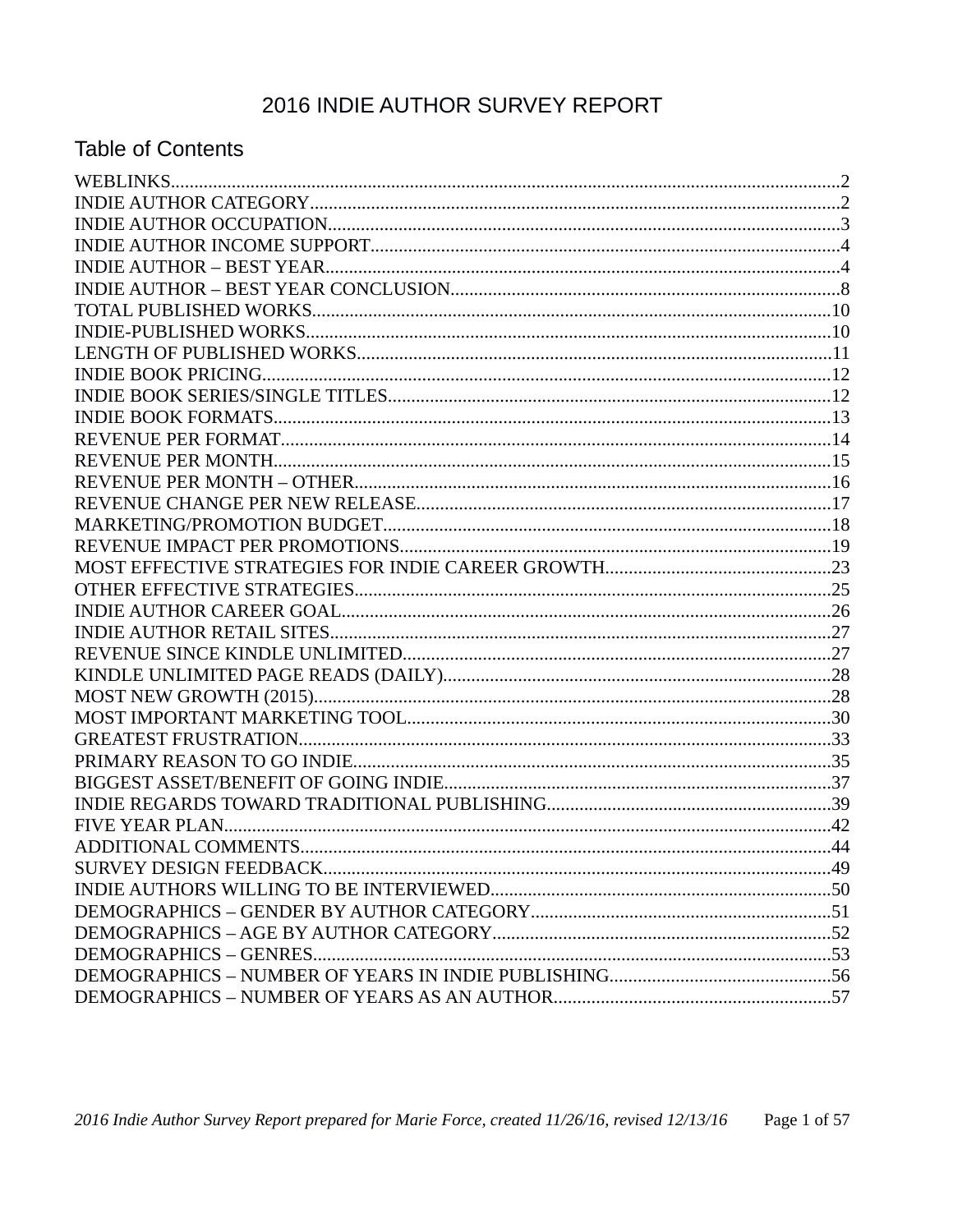#### **WEBLINKS**





INDIE AUTHOR CATEGORY

The 1973 (100%) authors self-selected as currently:



Of the 586 hybrid authors currently, 27 (4.61%) specified other comments. Of these 27 comments:

- about 20% (5) included history in e-publishing
- over a quarter (7) being small press-published
- over a quarter (7) had traditionally published titles in varying stages of reversion (none, some, all)
- nearly 30% (8) plan to go 100% indie or only sell specific rights (e.g., print, short fiction) to traditional publishers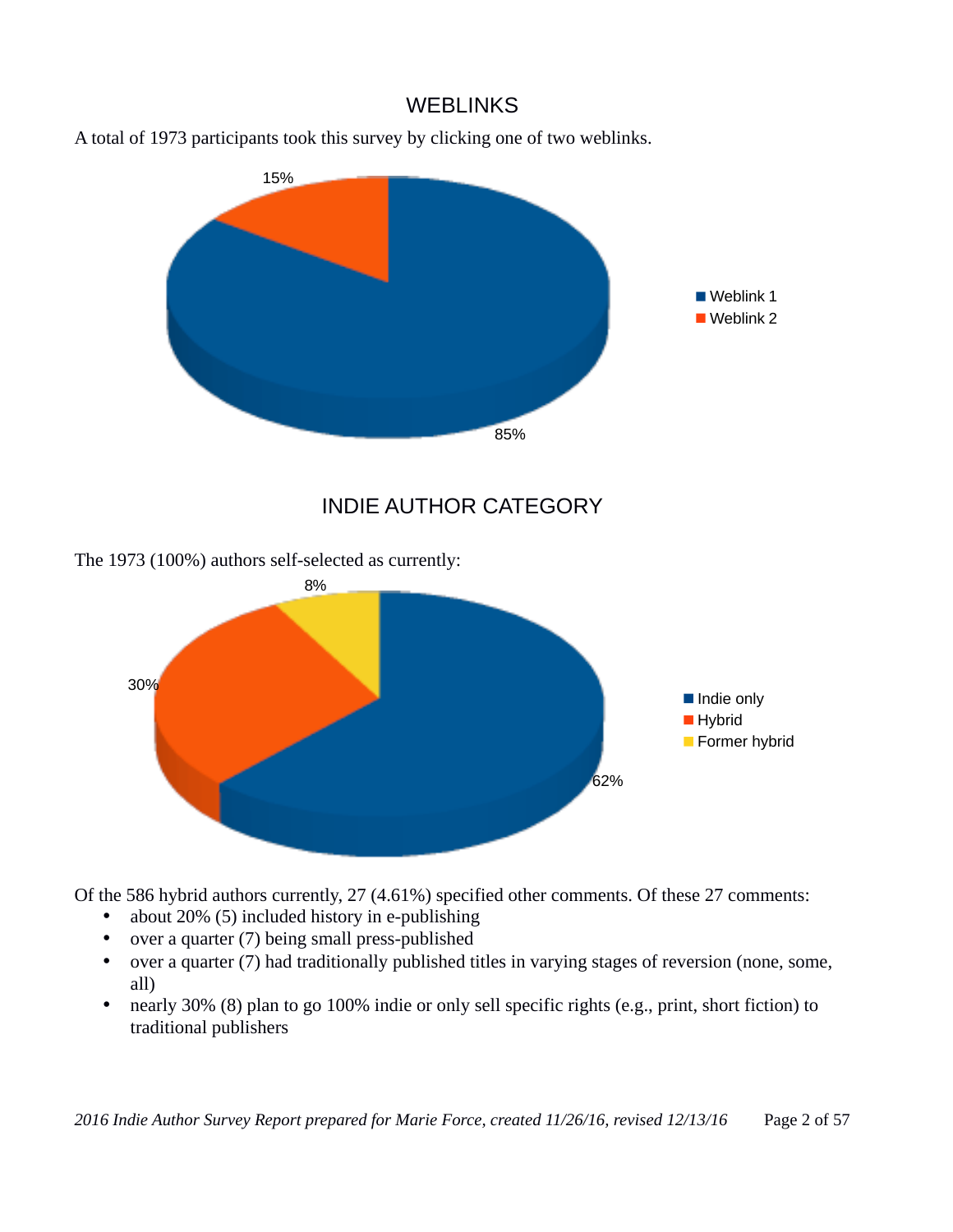Of the 1225 indie published only authors currently, 24 (1.96%) specified other comments.

- $1/6$ th  $(4)$  are not yet published
- 2/6ths (8) were small press-published
- 1/4th (6) have been published in select venues (e.g., e-published, print magazines, German/foreign/print/short fiction sold to traditional publishers)
- 1/4th (6) have traditionally published titles in varying stages of reversion (none, some, all)

Of the 162 former hybrid authors currently, 8 (4.94%) specified other comments. Of these 8 comments:

- only a quarter are actively seeking a traditional contract
- three-quarters are opting to stay 100% indie with traditionally published titles in varying stages of reversion (none, some, all)

## INDIE AUTHOR OCCUPATION

The 1973 (100%) authors identified as the following occupation(s) at this time:



Of the 1973 (100%) authors who answered this question, 128 further specified:

- 37 (28.91%) are FT authors on one or more PT income support(s) (e.g., book sales, cash aid, disability, freelance/self-employment, student loans, maternity leave, pension, unemployment)
- 16 (11.72%) are FT authors on retirement, 1 whom loves freelance work too much to quit
- 14 (10.94%) are FT authors while being stay-at-home mothers
- 5 (3.9%) are PT authors only and have no other job
- 27 (21.09%) are PT authors with 1 or more PT jobs and/or FT jobs (including freelance/selfemployment, semi-retired), 1 whom is also a FT student
- 13 (10.16%) are PT authors on income support (e.g., disability, student loans, retirement)
- 16 (12.5%) are PT authors who are stay-at-home caregivers/mothers/educators of elderly/spouses/children (includes trauma recovery and special needs)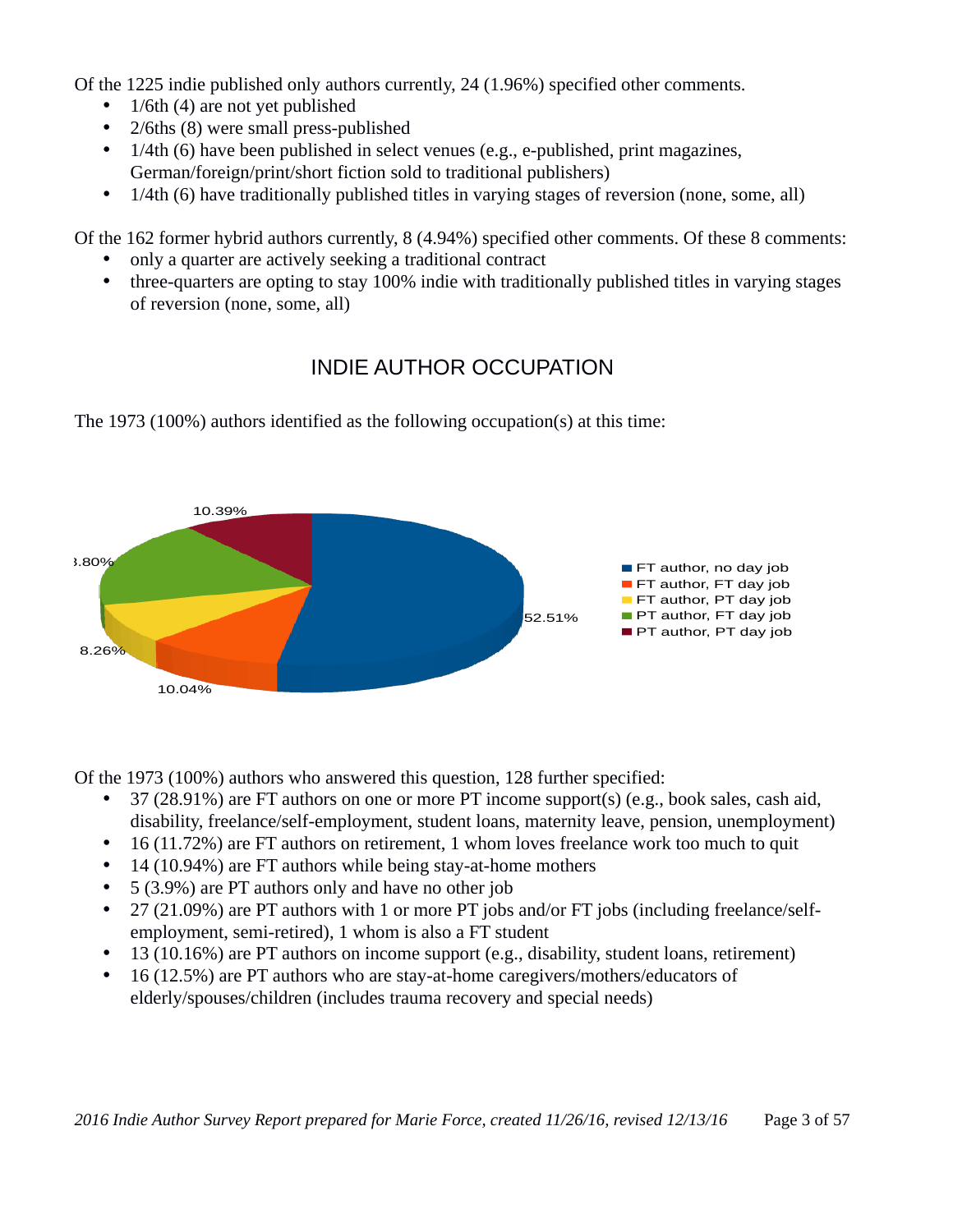#### INDIE AUTHOR INCOME SUPPORT



1973 (100%) authors specified that their income:

#### INDIE AUTHOR – BEST YEAR

1973 (100%) authors indicated that the best year for being an indie author was/is:



When asked to specify what element(s) made that year the best year as an indie author, all 1973 (100%) authors specified other comments. The data below is drawn from a random representative sample, when applicable, of 550 out of 1973 (27.88%) comments. 100% representation of comments were aggregated for years 2010 and 2011 while latter years' comments were aggregated from 25% to 30% representation.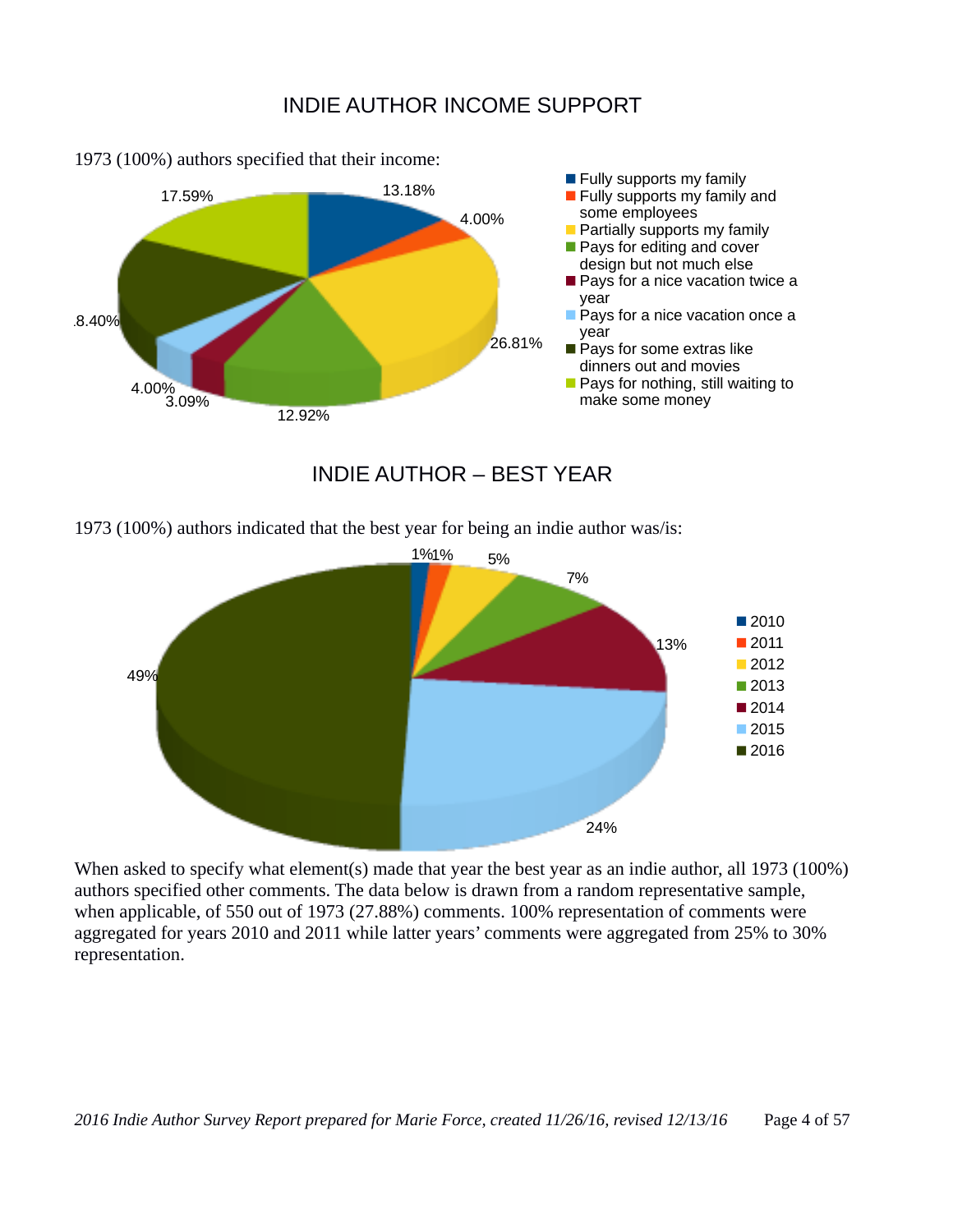23 (1.17%) authors attributed **2010** to be the best year for being an indie author because of:

- **intrinsic values**, such as a sense of completion (first/last book out), going indie, "fun" reader interaction, ability to become a FT author, have time to write, and winning writing awards
- **book sales** (most sales, hot genre, pre-KU, pre-Amazon imprints, pre-trolls, pre-Amazon algorithms)
- **frequency of releases** (rapid release of reverted titles, new work)
- **marketing/promotion** (Bookbub, pre-market saturation, increased discoverability, 99 cents books had mileage, book rankings stayed high when price returned to paid after a Kindle Select Free day)
- **"luck"** (includes those who "don't know" and are trying to figure out how to reproduce the outcome; includes one author who mentioned her best year was prior to 2010)

Data is derived from 23 out of 23 (100%) respondents who are currently: 6 (26%) indie only, 15 (65%) hybrid published, 2 (8%) former hybrid.

29 (1.47%) authors attributed **2011** to be the best year for being an indie author because of:

- **intrinsic values**, such as a sense of completion (first book out), going indie, winning writing awards, improved craft, time/ability to write, landing a Manga deal
- **backlist** (reverted titles published)
- **book sales** (most sales/royalties, hitting bestseller lists, novelty of ebooks ["ebook gold rush"], pre-market saturation, pre-trolls [great reviews])
- **camaraderie** (networking with other indie authors, cross promotion)
- **marketing/promotion** (higher ROI from giveaways/contests, discoverability [Kindle free days], freebies had higher rankings on Amazon after reverting to paid pricing, time to market/promote, free publicity, hand selling)
- **"luck"**

Data is derived from 29 out of 29 (100%) respondents who are currently: are currently: 10 (35%) indie only, 15 (52%) hybrid published, 4 (14%) former hybrid.

90 (4.56%) authors attributed **2012** to be the best year for being an indie author because of:

- **intrinsic values**, such as a sense of completion (first book out), going indie, reader interaction/social media/online presence, fan feedback
- **back list** (reverted titles published)
- **book sales** (Amazon Also Boughts, pre-KU, novelty of ebooks ["ebook gold rush"], most royalties/sales, pre-market saturation [fewer authors, less 99 cents book pricing])
- **frequency of releases** (more releases, new work)
- **marketing/promotion** (discoverability/visibility [Kindle Daily Deal], Bookbubs, freebies had higher rankings on Amazon after reverting to paid pricing, time to market/promote)
- **"luck"**

Data is derived randomly from 25 out of 90 (27.78%) respondents who are currently: 46 (51%) indie only, 36 (40%) hybrid published, 8 (9%) former hybrid.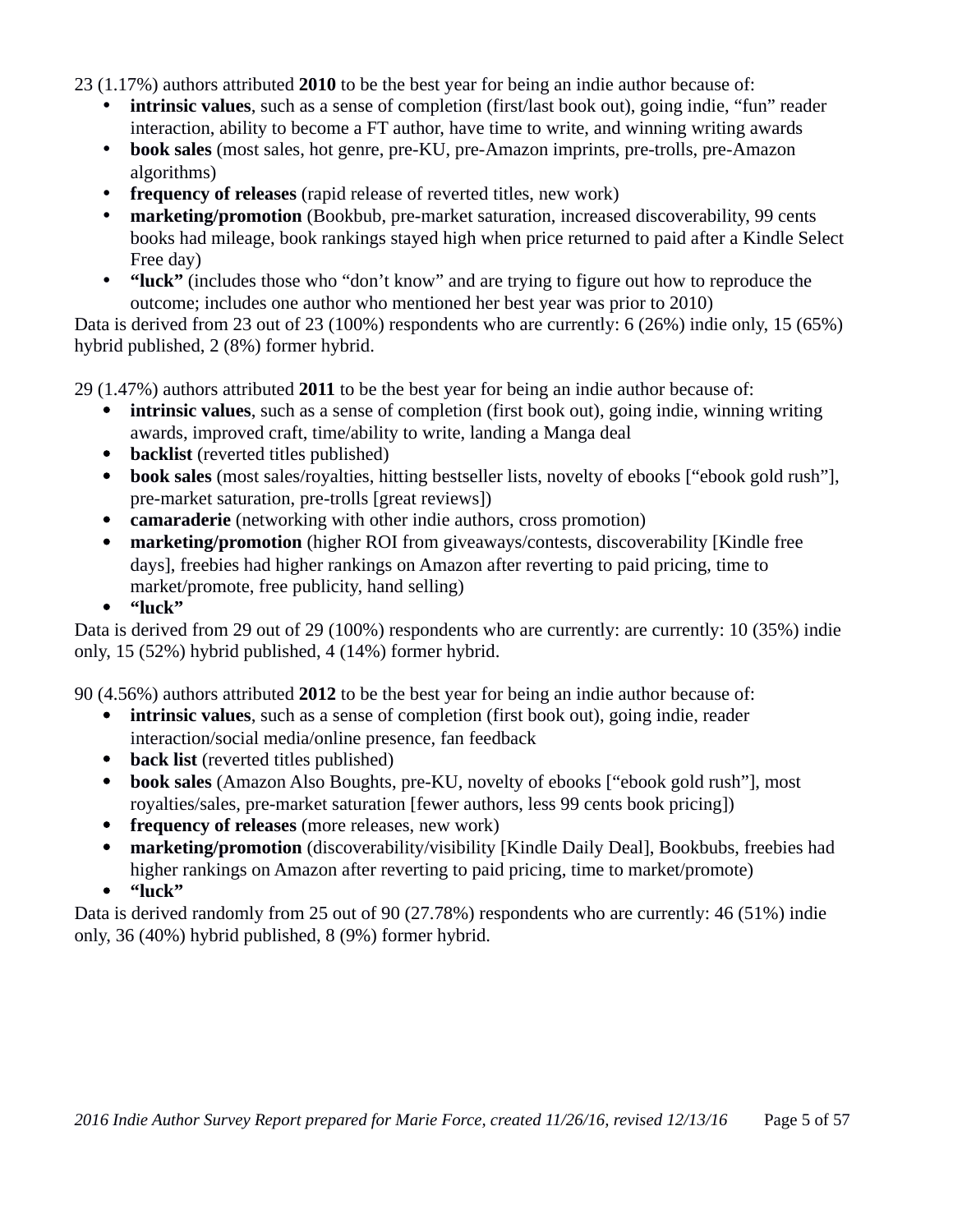137 (6.94%) authors attributed **2013** to be the best year for being an indie author because of:

- **back list** (reverted titles published)
- **book sales** (hitting bestseller lists, pre-KU, wide distribution, novelty of ebooks ["ebook gold rush"], most royalties/sales, pre-market saturation [fewer authors], less Amazon instability)
- **camaraderie** (networking with other authors, collaborative projects, cross promotion)
- **frequency of releases** (regular releases, more releases, new work)
- **marketing/promotion** (boxed sets, limited free promotions, discoverability/visibility, Bookbubs, better Amazon/Facebook algorithms [freebies had higher rankings on Amazon after reverting to paid pricing, no need to boost posts on Facebook, no need to use Bookbub], first book in series permafree, cross-marketing between indie and trad releases, great reviews, appearances/events/signings)
- **writing to market**
- **"luck"**

Data is derived randomly from 41 out of 137 (29.93%) respondents who are currently: 76 (56%) indie only, 44 (32%) hybrid published, 17 (12%) former hybrid.

249 (12.62%) authors attributed **2014** to be the best year for being an indie author because of:

- **intrinsic values**, such as a sense of completion (first book out, last book in series out, first spinoff out), going indie, winning writing awards
- **back list** (reverted titles published)
- **book sales** (hitting bestseller lists, pre-KU, pre-Amazon policy updates, wide distribution, foreign markets, most royalties/sales, pre-market saturation [fewer authors/more readers, pre-99 cents price drops], pre-PR companies collecting data)
- **camaraderie** (networking with other authors, collaborative projects, cross promotion)
- **frequency of releases** (regular releases, more releases, new work)
- **marketing/promotion** (Amazon Encore program, anthologies/boxed sets, strategic marketing [a series book in anthology then published as a standalone], discoverability/visibility/publicity, Bookbubs, fan base, first book in series permafree, Kindle First promotion, KU1 [high rates, high reads, discoverability], appearances/events/signings)
- **writing to market**
- **"luck"**

Data is derived randomly from 63 out of 249 (25.3%) respondents who are currently: 140 (56%) indie only, 92 (37%) hybrid published, 17 (7%) former hybrid. An interesting note about the aggregate responses in this particular data set is that KU1 debuted in July 2014. Respondents cited both the nonexistence of KU1 and the existence of KU1 as reasons for their high income. This data set suggests that some authors benefit from being exclusive in KU while others benefit from being non-exclusive.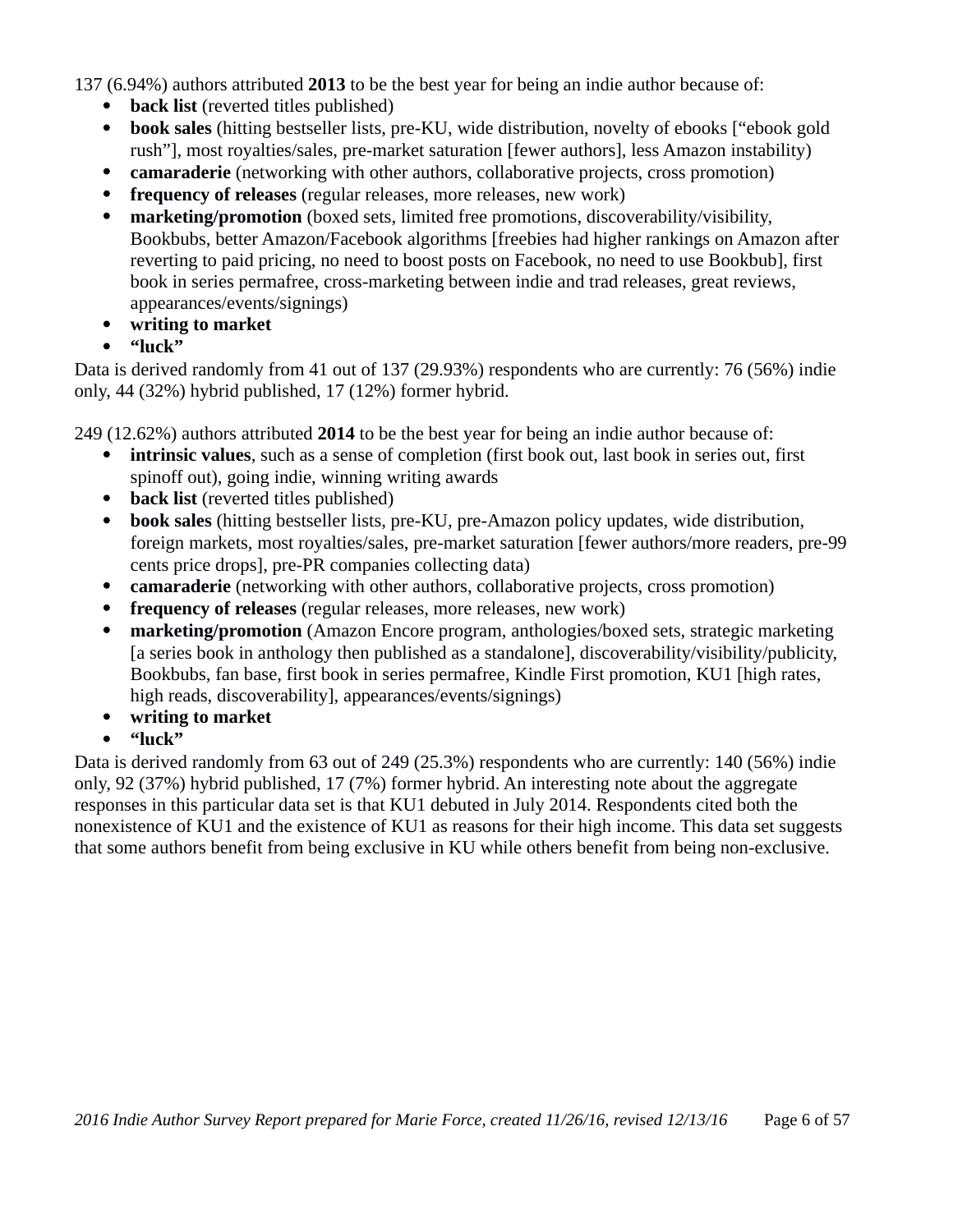471 (23.87%) authors attributed **2015** to be the best year for being an indie author because of:

- **intrinsic values**, such as "freedom," going indie, going FT indie, first book out, improved craft, ability to become a FT author, award nomination
- **back list** (annual inventory increase)
- **book sales** (hitting bestseller lists, imprints, KU1 "gold rush"/All Stars, no pulled reviews, wide distribution, foreign markets, most royalties/sales, pre-market saturation [fewer authors/more readers], popular series finale)
- **camaraderie** (networking with other authors, collaborative projects, cross promotion)
- **frequency of releases** (regular releases, more releases, new work, quick releases)
- **marketing/promotion** (Bookbubs, anthologies/box sets, discoverability/visibility, fan base/beta readers/ARC team/reader interaction, first book in series permafree, going wide/rep support, Kindle free days, KU1 [high rates, high reads, discoverability], newsletter, pre-prudish ad blocks/removals [Facebook], Facebook author events, appearances/events/signings)
- **writing to market** (changing genres, writing in hot genres, longer novellas, catchy titles, serials)
- **"luck"**

Data is derived randomly from 125 out of 471 (26.54%) respondents who are currently: 295 (62.6%) indie only, 135 (28.7%) hybrid published, 41 (8.7%) former hybrid. An interesting note about this data set is that while "fan base" was noted in 2014, 2015 is when the newsletter became of increasing significance in the face of changing markets and algorithms (Amazon/Facebook).

974 (49.37%) authors attributed **2016** to be the best year for being an indie author because of:

- **intrinsic values**, such as confidence, family and friend support, first indie book out, focus, going indie, going FT indie, improved craft, important milestones (breaking even, writing income exceed income from FT day job, ability to become a FT author, forming an LLC), increased knowledge of industry, going to RWA, perseverence
- **back list** (reverted titles published, annual inventory increase, "critical mass")
- **book sales** (going direct when wide, hitting bestseller lists, KU, advance from traditional publisher, popular series finale, reviews)
- **camaraderie** (networking with other authors, collaborative projects [anthologies/box sets/series], cross promotion)
- **frequency of releases** (regular releases, more releases, new work, quick releases, momentum, multiple releases, publishing plan/strategy, re-edits re-released)
- **marketing/promotion** (book tours/coaching, Bookbubs/Freebooksy/Bargain Booksy/eReaderNewsToday, Kobo, Facebook ads, discoverability/visibility, first book in series permafree, KU bundles, newsletter, Instafreebie/Facebook ads as funnel to newsletter, notable reviews (USA Today), fan base, appearances/events/signings, online book parties, strategic marketing, Story Bundle, Thunderclap, PR company [covers, teasers, takeovers])
- **writing to market** (changing genres, writing in series/new series, standalones/full-length books, hot pen name, long novels, intriguing stories, selling to magazines)
- **"luck"**

Data is derived randomly from 244 out of 974 (25.05%) respondents who are currently: 652 (66.94%) indie only, 249 (25.56%) hybrid published, 73 (7.49%) former hybrid. Of particular note is the amount of market knowledge and advertising/marketing/promotion strategies that have increased since 2010.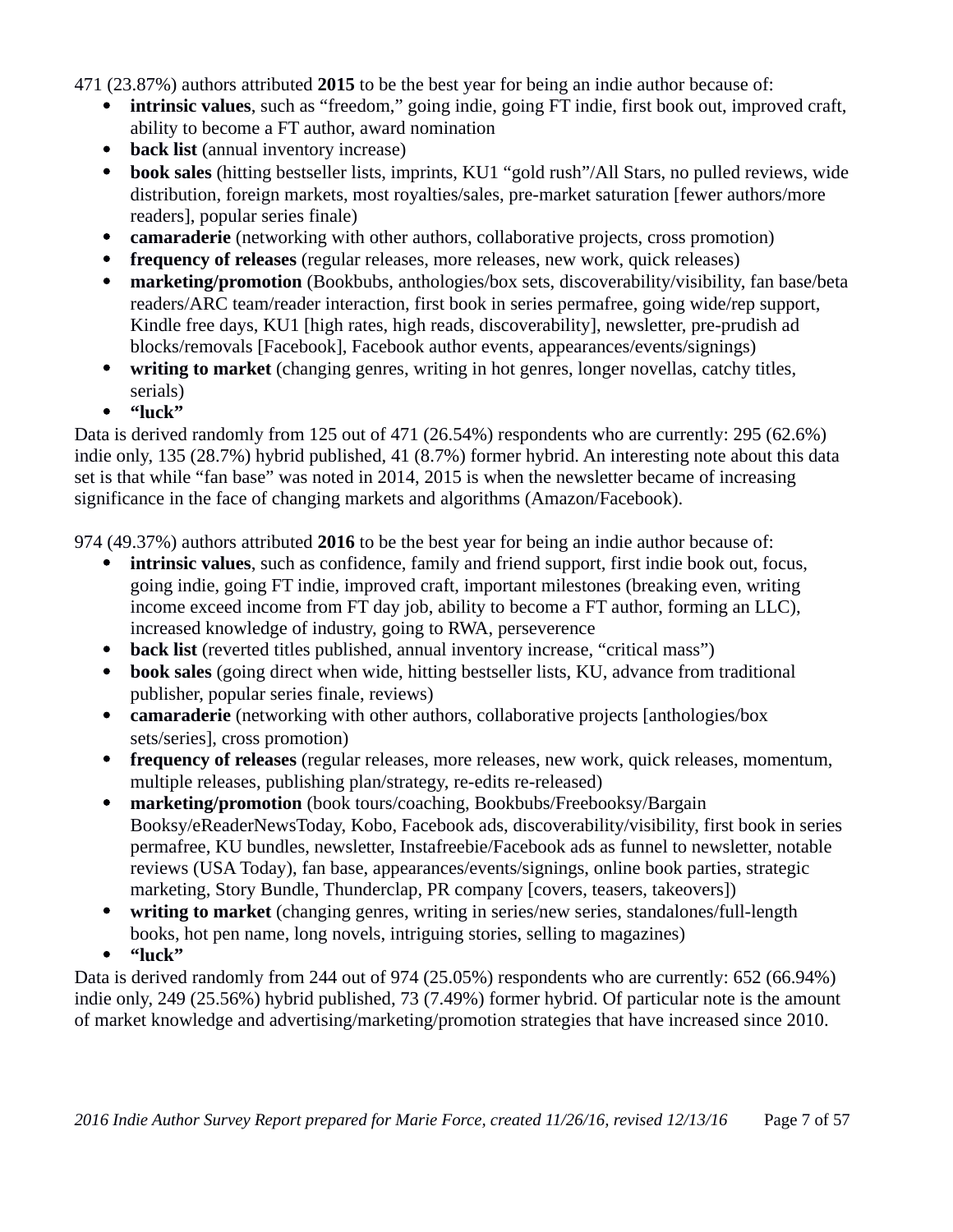### INDIE AUTHOR – BEST YEAR CONCLUSION

When we combine the data from the open-ended comments and rank them side by side, we start to see more reasons why the best year is the most recent year that they have been published.

| What makes it the "best"<br>year? | 2010 | 2011 | 2012 | 2013       | 2014 | 2015 | 2016 |
|-----------------------------------|------|------|------|------------|------|------|------|
| Intrinsic value                   |      |      |      |            |      |      |      |
| <b>Backlist</b>                   |      |      | √    | $\sqrt{ }$ |      |      |      |
| <b>Book sales</b>                 |      |      | √    |            |      |      |      |
| Camaraderie                       |      |      |      |            |      |      |      |
| Frequency of releases             |      |      | √    |            |      |      |      |
| Marketing/ Promotion              |      |      |      |            |      |      |      |
| Writing to Market                 |      |      |      |            |      |      |      |
| Luck                              |      |      |      |            |      |      |      |

When we check each line item in the above table and refer back to the open-ended notes for each year in the preceding pages, we see a lot more data about what people found helpful in making the year the best year in their indie career.

With each successive year, we see the line item notes increasing. 2016 has the most comments. This implies that with each successive year, authors employ a lot more strategies than what were employed in 2010. The data implies that in today's market, existing indie authors need to learn and try new strategies. Furthermore, the data implies that new authors entering the industry would need to work harder to gain visibility in today's market.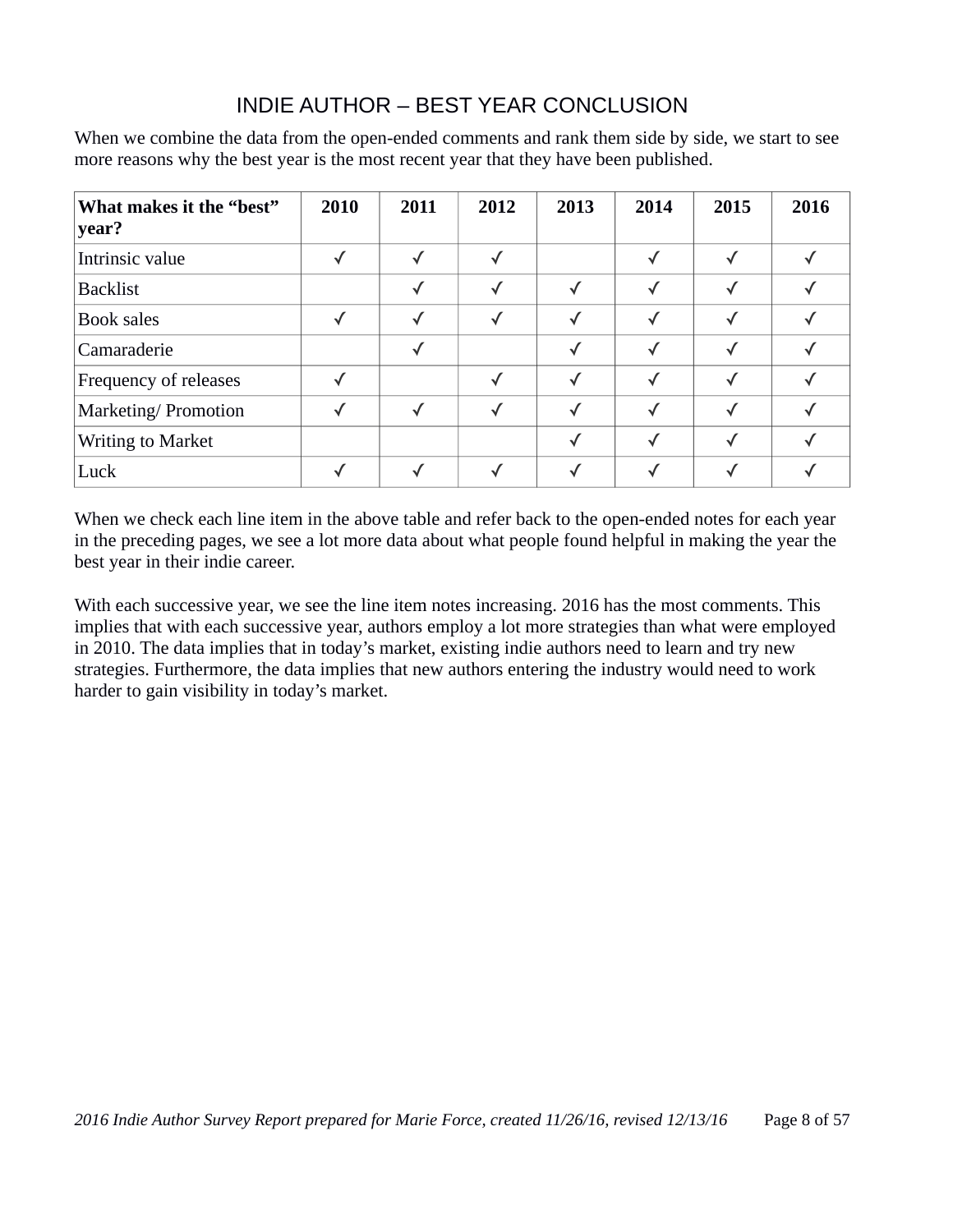

Overall, in every category of authors (Indie Only, Hybrid Published, and Former Hybrid), we see a trend where more authors are citing that their best year is the most recent year that they have been published.

This trend can be attributed to increase in skills (e.g., improved craft, marketing, technical). With each passing year, authors also put out more books and increase inventory. Sales of backlist and front list items accumulate year upon year.

The data suggests that, with market knowledge and strategic planning in publishing and marketing, 2017 will most likely be another great year for all categories of authors and that this is still a good time to enter the market.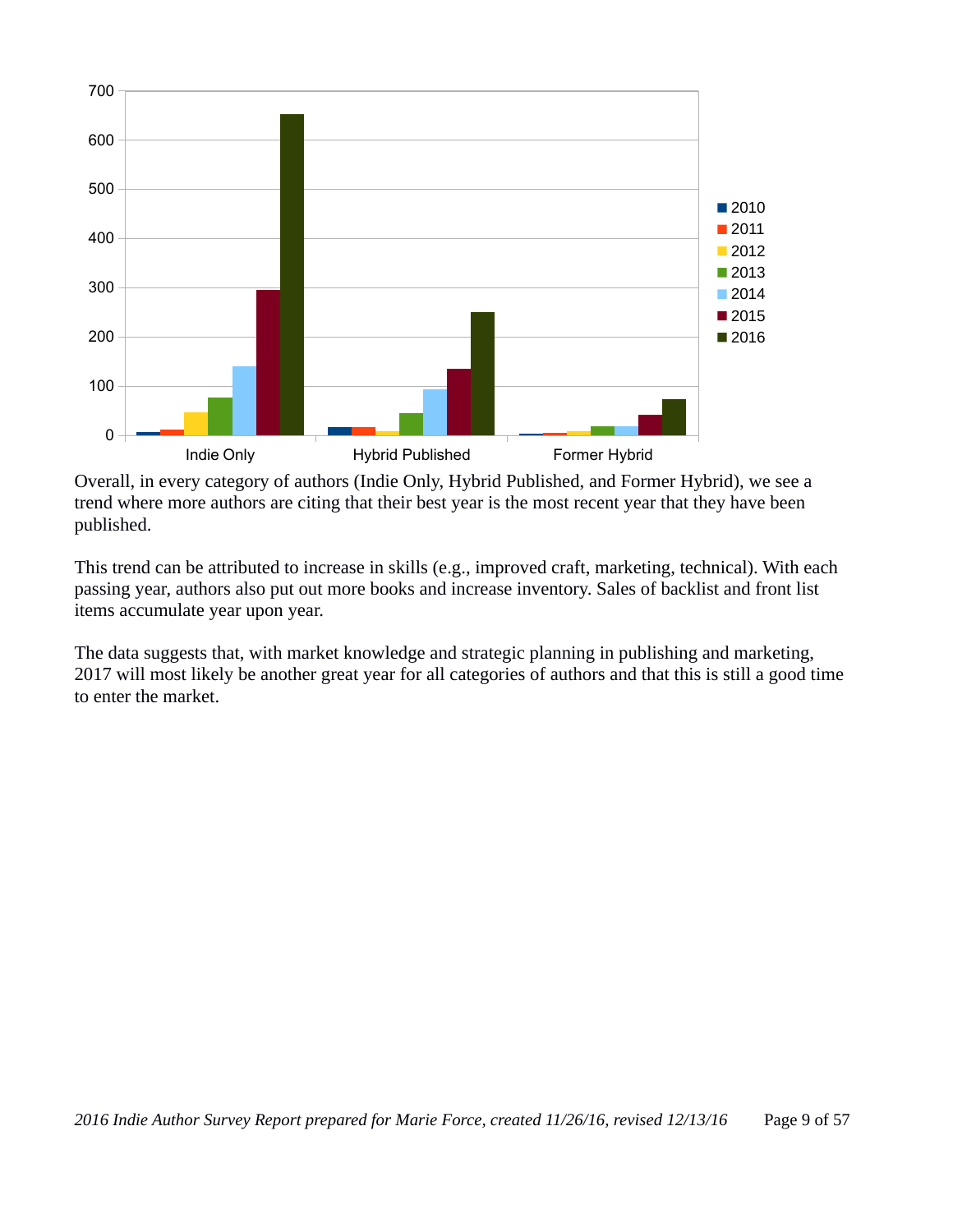#### TOTAL PUBLISHED WORKS

1948 out of 1973 (98.73%) authors have published:



#### INDIE-PUBLISHED WORKS

1895 out of 1973 (96.05%) authors have the following percentage of books indie-published:

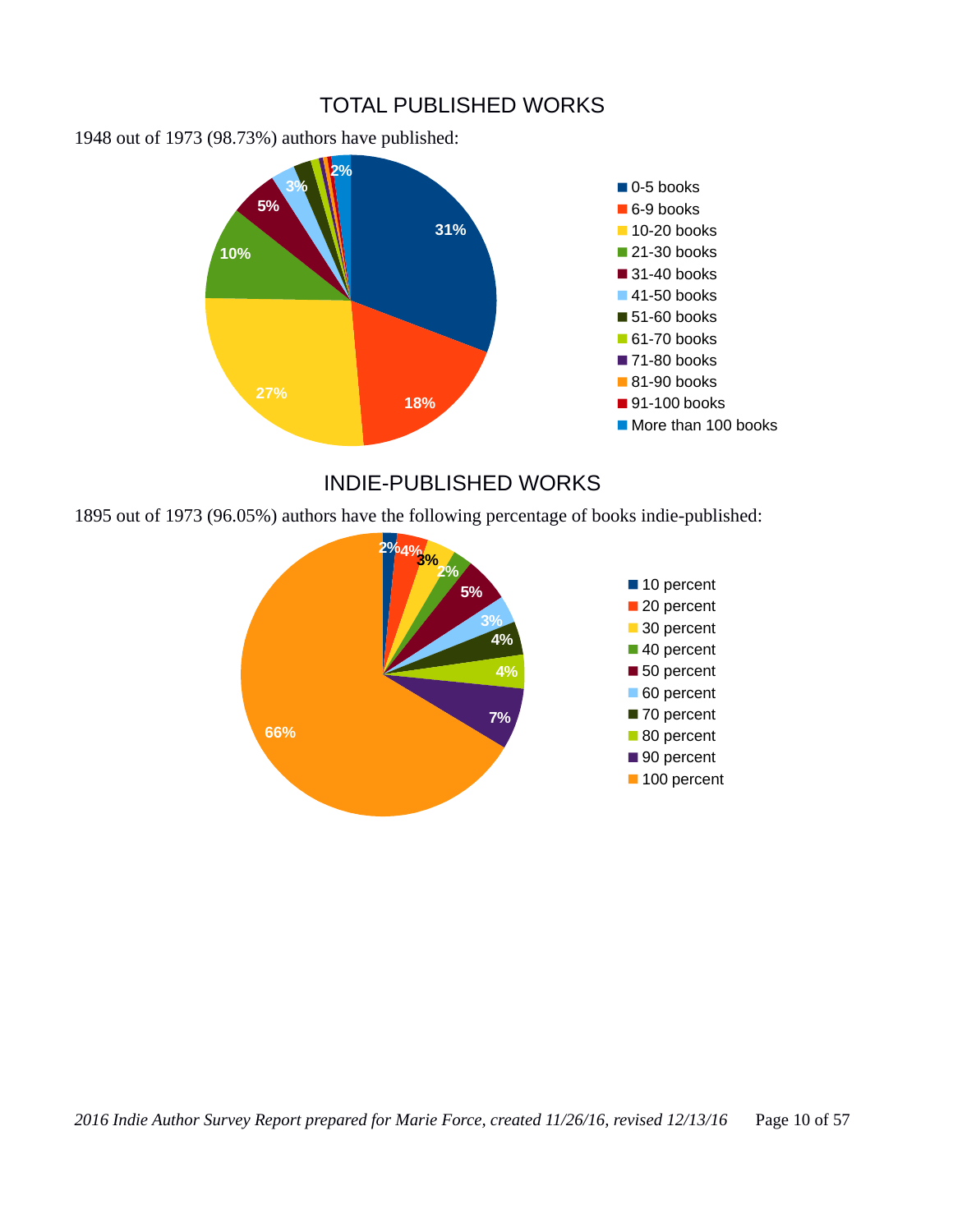#### LENGTH OF PUBLISHED WORKS



1948 out of 1973 (98.73%) authors have the majority of their books in the following word count:

197 of the 1948 (10.11%) authors who answered the word count question further specified other comments.

- 111 of the 197 (56.34%) authors write full-length works that exceed 100,000 words
- 7 of the 197 (3.55%) authors write full-length works that exceed 200,000 words
- 2 of the 197 (1.01%) authors write **serialized** works that combine to exceed 100,000 words
- 47 of the 197 (23.86%) authors write variable length works based on genre, trad/indie
- 30 of the 197 (15.23%) authors write short works (anthologies, novellas. novelettes, novels, picture books, serials, short fiction, short smut)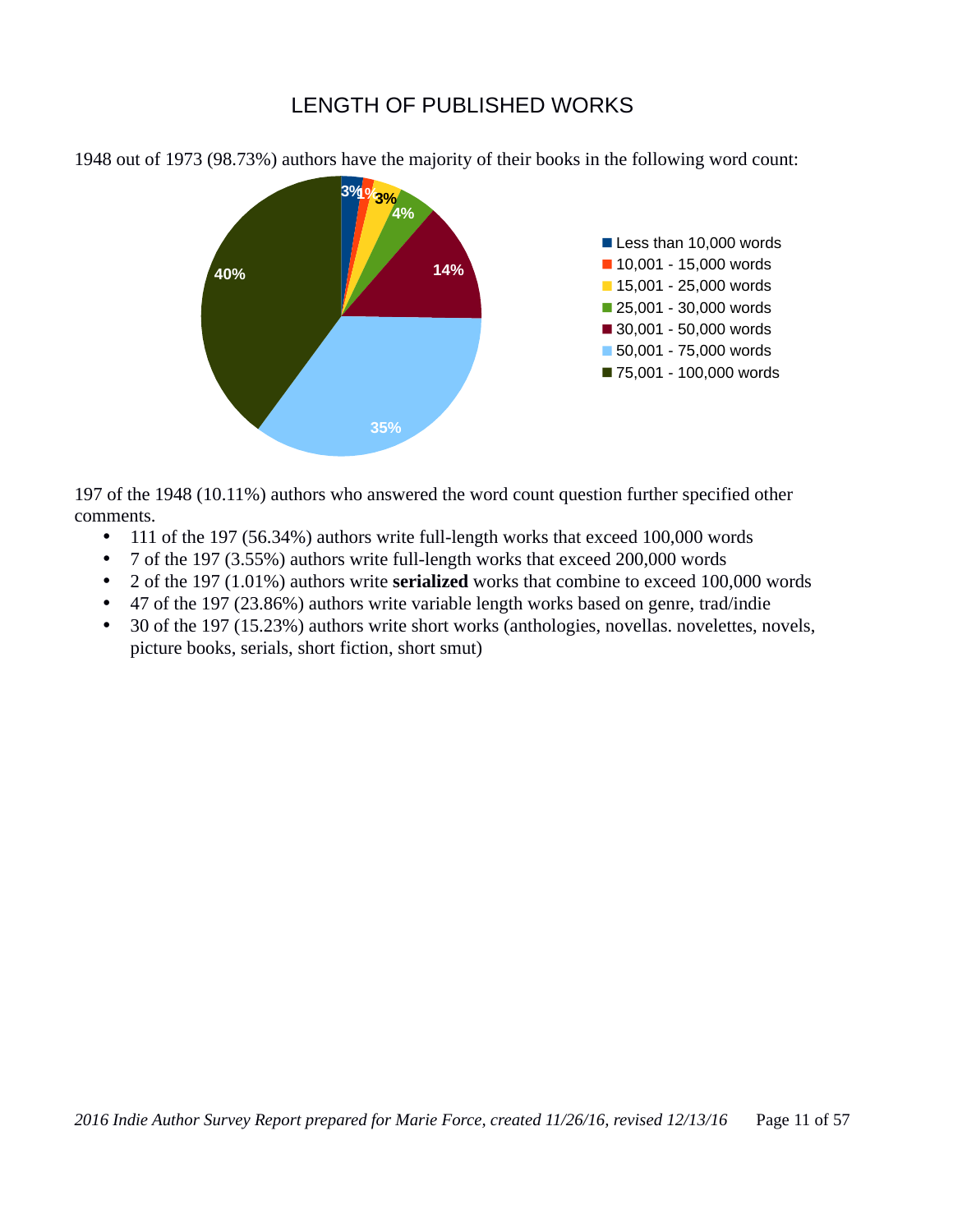### INDIE BOOK PRICING

1948 out of 1973 (98.73%) authors list the average price of their indie books to be:



#### INDIE BOOK SERIES/SINGLE TITLES

1948 out of 1973 (98.73%) authors write primarily:



126 of the 1948 (6.47%) authors who answered the series/single title question further specified other comments.

- 47 of the 126 (37.3%) use first book or novella prequel free/discount/limited time free/regular free/funnel into newsletter/permafree only in one or some series/permafree after series completion)
- All other comments pertained to other kinds of primary works (anthologies, essays, Kindle World, lyrics, nonfiction, novellas, picture books, plays, serials, short fiction, short stories, etc.)
- Only one comment pertained to full pricing for all primary works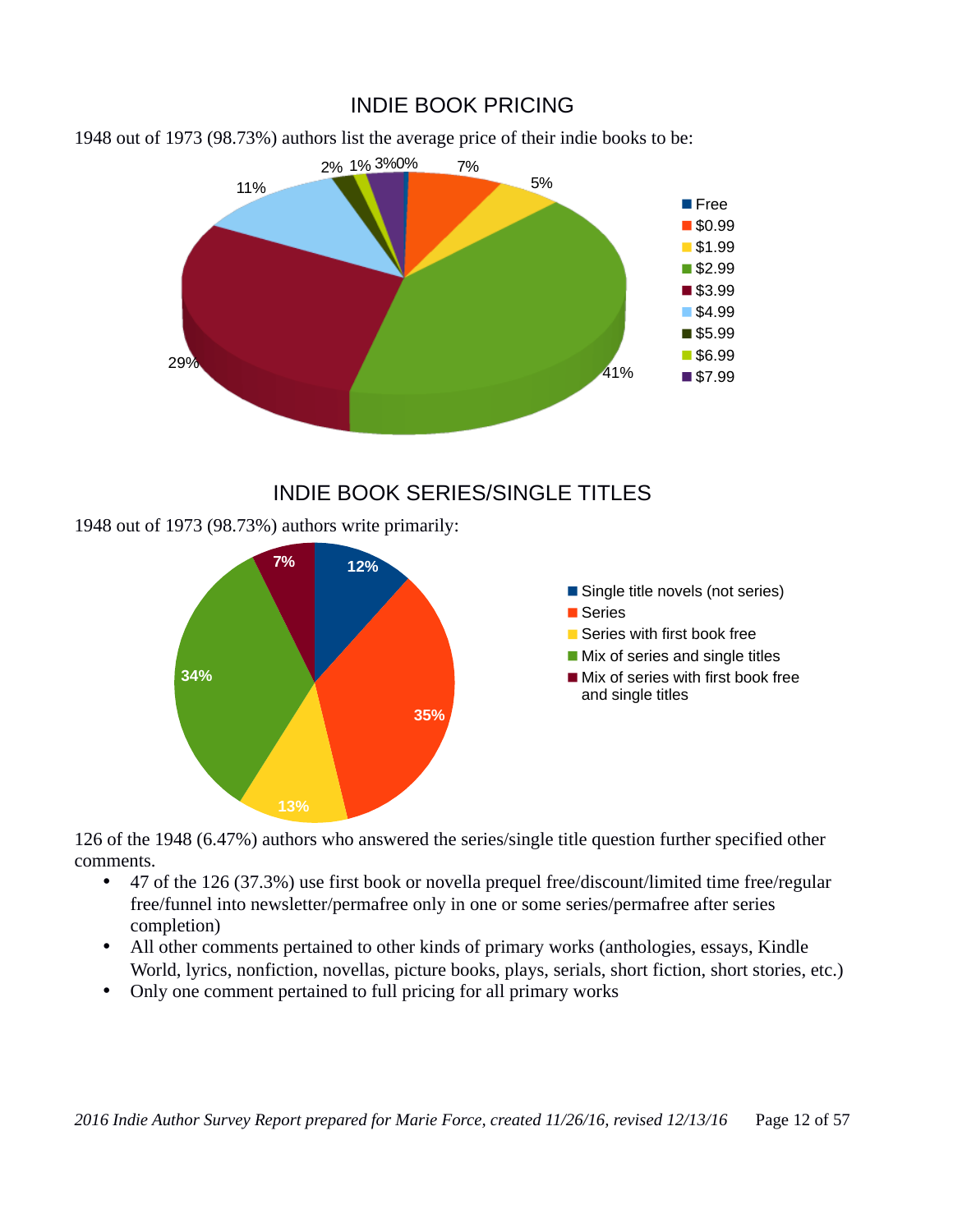## INDIE BOOK FORMATS

Authors published their indie books in the following formats:

- Ebooks (1929 out of 1973 respondents)  $-97.77\%$
- Print (1387 out of 1973 respondents) 70.3%
- Audio (293 out of 1973 respondents) 14.85%
- Foreign (87 out of 1973 respondents) 4.41%
- Other (60 out of 1973 respondents)  $-3.04\%$



When asked to specify the other formats for their indie books:

- 27 out of 60 (45%) authors have one/few/half of their selections of indie books in audio, including debut audio titles in production.
- 7 out of 60 (11.67%) authors have one/few/half of their selections of indie books in print or large print
- 9 out of 60 (15%) authors have one/few/half of their indie books in English-to-foreign markets, 1 of whom has foreign-to-English indie books
- 1 noted that audio and foreign rights were sold to a traditional publisher
- 12 out of 60 (20%) of authors note the limitation to ebook and print formats, 3 out of 12 (25%) of whom cite the limitation due to being a non-US author who has no access to ACX
- The remaining 4 comments pertain to querying the audio/foreign market, ebook only, and a reverted title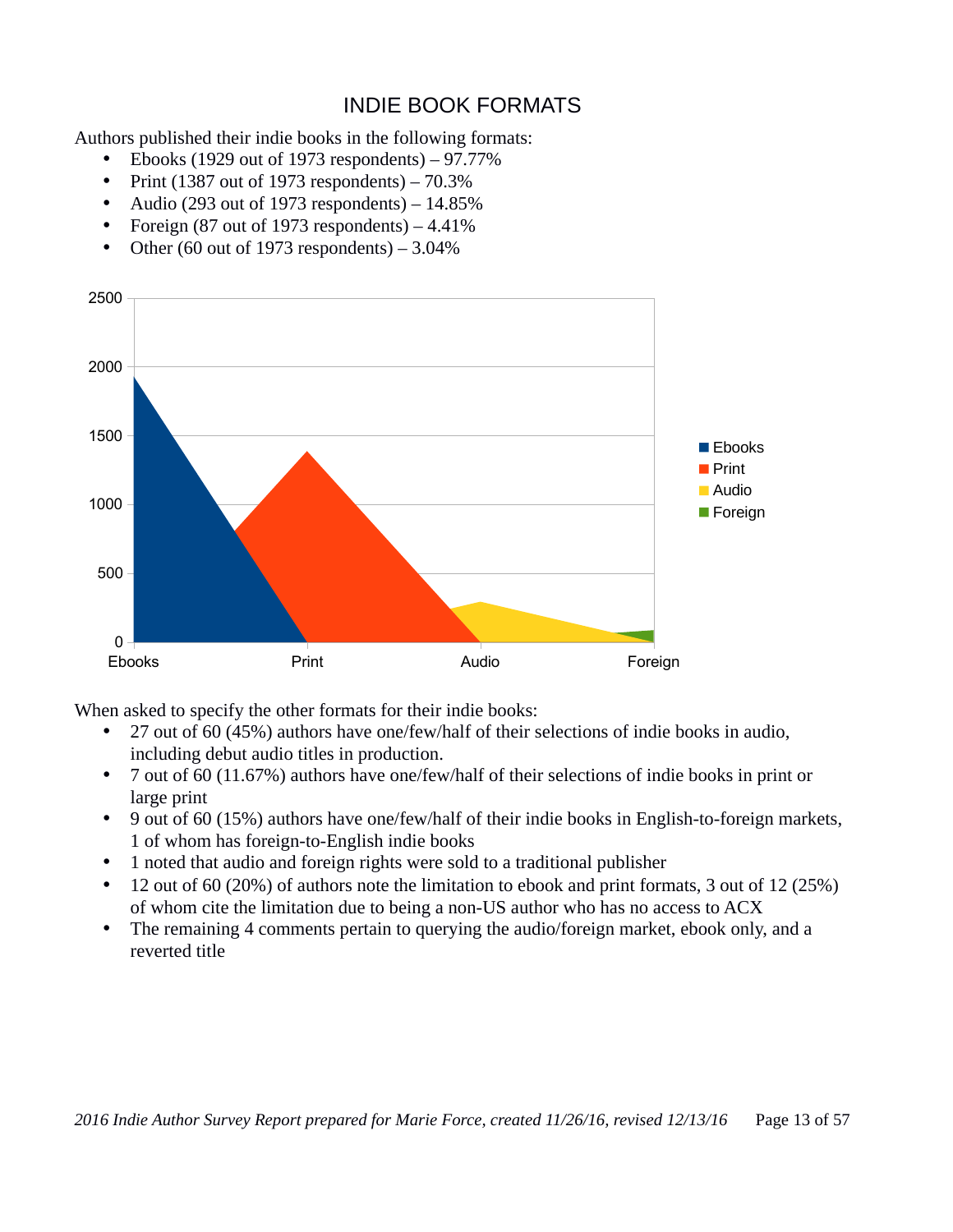### REVENUE PER FORMAT



1872 of the 1973 (94.88%) authors identified their format-based revenue. When we total up the revenue past 70% in each format, the numbers total to:

- 1639 out of 1872 authors (87.55%) earn 70% or more from ebooks.
- 71 out of 1872 authors (3.79%) earn 70% or more from print.
- 4 out of 1872 authors (0.21%) earn 70% or more from audiobooks.
- 4 out of 1872 authors (0.21%) earn 70% or more from foreign editions.

In the undisputed lead are ebooks, followed by print, then audio, and finally foreign editions. Interestingly, the cost to produce each subsequent format increases in time and expenses.

A closer look at the bar graph to assess percent of sales indicates that to have passing revenue of 70% or more from each format:

- 1639 out of 1872 (87.55%) of authors make 70% or more of their revenue from ebooks
- 71 out of 1872 (3.79%) of authors make 70% or more of their revenue from print
- 4 out of 1872 (0.21%) of authors make 70% or more of their revenue from audio
- 4 out of 1872 (0.21%) of authors make 70% or more of their revenue from foreign editions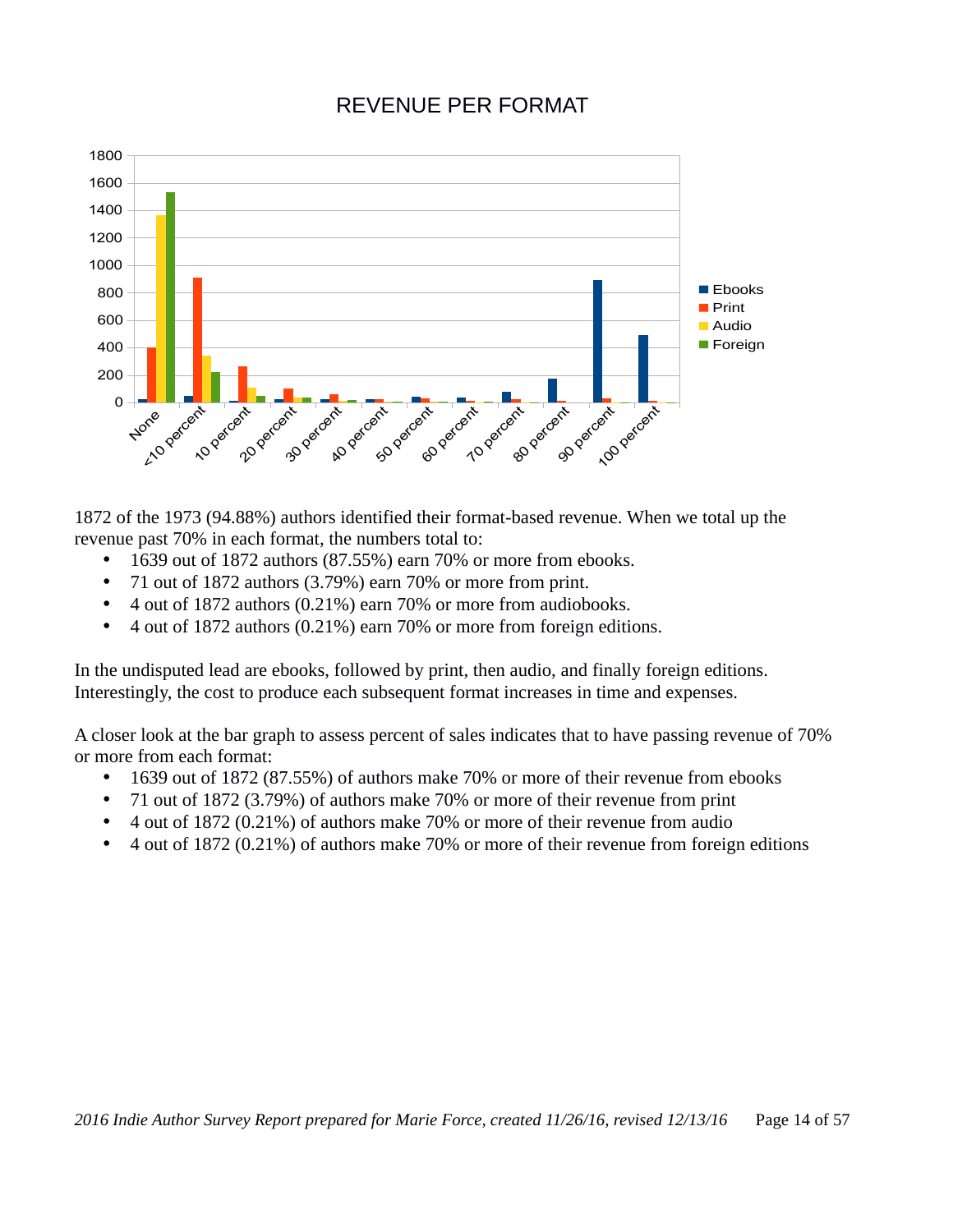### REVENUE PER MONTH

1872 out of 1973 (94.88%) authors report the following revenue on an average month for no new release. **Blue bar** indicates an average month WITH NO NEW RELEASES.

1856 out of 1973 (94.07%) authors report the following revenue on an average month with a new release. **Red bar** indicates an average month WITH A NEW RELEASE.



Overall, authors earn more on months with a new release. We can safely conclude that new releases translate to more revenue. The glaring exception, at first glance, is the \$0 - \$50 revenue bracket.

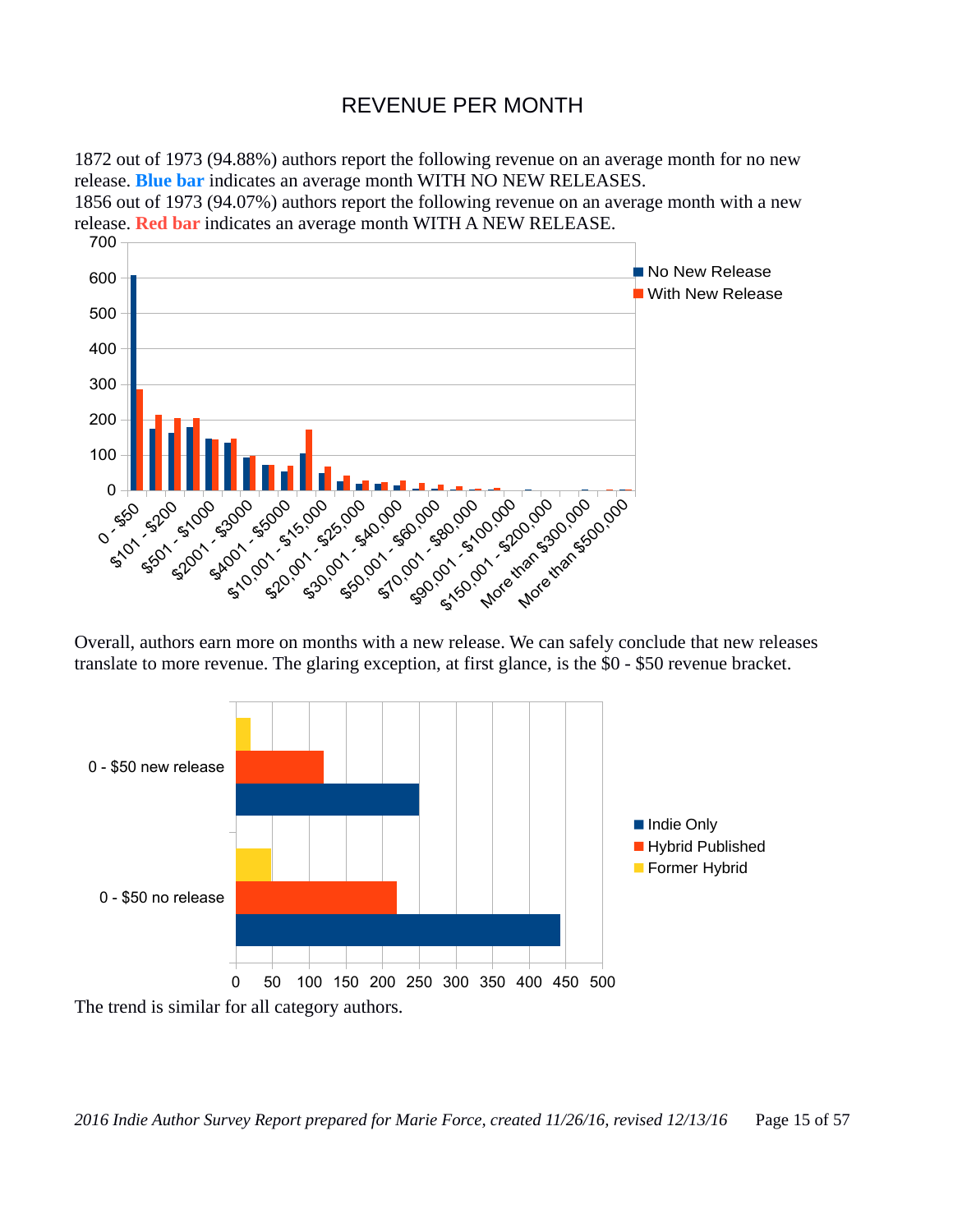Closer examination of the survey data examining the \$0 - \$50 average monthly revenue bracket yielded these numbers:

- 331 of the 608 (54.44%) authors who regularly earn \$0 \$50 in an average month WITHOUT a new release actually move to a higher revenue bracket (ranging from \$51 to \$15,000) in a month WITH a new release.
- 277 of the 608 (45.56%) authors stay in the same \$0 \$50 revenue bracket, WITH or WITHOUT a new release.

Therefore, in general, months in which authors have a NEW RELEASE can expect to make more revenue than during months WITH NO NEW RELEASES.

# REVENUE PER MONTH – OTHER

The jump in income from \$0 - \$50 during NO-RELEASE months to \$51 - \$15,000 during NEW-RELEASE months can seem quite a big leap. Consider these other comments.

33 out of 1872 (1.76%) of authors with NO NEW RELEASES specified other comments.

- 9 out of 33 (27.27%) authors mentioned they had new releases every month
- 7 out of 33 (21.21%) authors cited being too new and/or have no data
- The remaining comments cited variable data dependent upon book bundles, Bookbub "tails," boxed set sales, KU, newsletter drip campaigns, sale promotions, and steady post-KU decline.

51 out of 1856 (2.75%) of authors WITH A NEW RELEASE specified other comments.

- 12 out of 51 (23.53%) authors cited no data or need to check data
- 10 out of 51 (19.61%) authors cited no data due to no recent indie releases
- 10 out of 51 (19.61%) authors cited no data due to being new to indie
- The remaining comments cited variable data dependent upon appearances/events/signings, Bookbub tails, genre, KU/All Star bonuses, month of release, reverted titles published, and steady post-KU decline.

With the exception of authors who have little to no data, the other comments mentioned involves:

- appearances/events/signings (small investment for local events to big investment for domestic events)
- KU algorithms (All Star bonuses, post-KU decline)
- networking/cross promotion with book bundle or box set authors (time, money for editing/covers, etc.)
- promotions (Bookbub tails, sale promotions, drip campaigns to newsletter subscribers)
- reverted titles published/in print again
- timing (month of release)

Discoverability/visibility of author works play a large part in revenue. The natural corollary question is: how much authors set aside for marketing/promotion.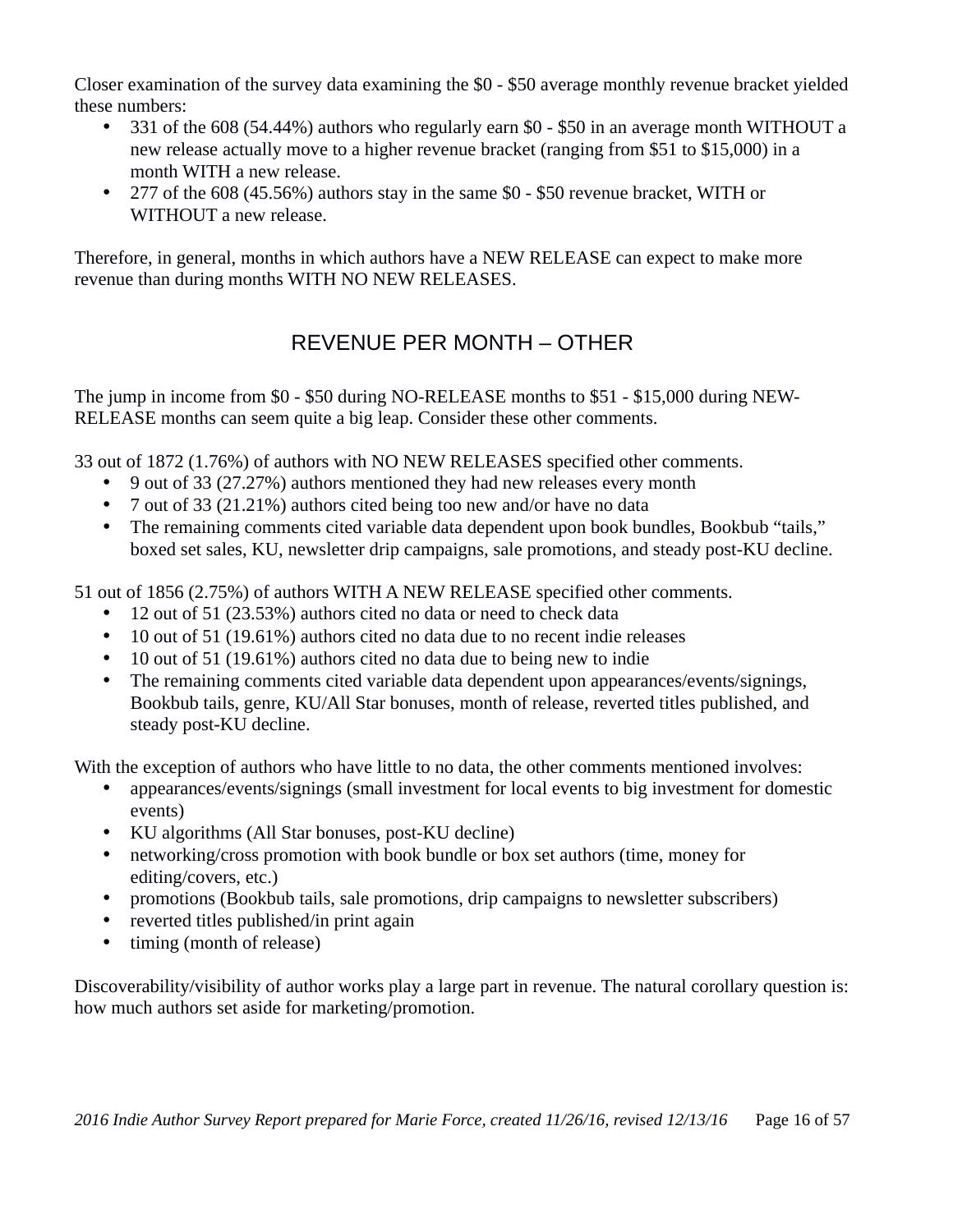# REVENUE CHANGE PER NEW RELEASE

Authors earning revenue in months WITHOUT A NEW RELEASE are compared to their respective revenues in months WITH A NEW RELEASE to determine how many stay in the same revenue bracket. 1856 out of 1973 (94.07%) authors answered both questions.

- 1365 out of 1856 (73.54%) authors experienced an increase in revenue
- 492 out of 1856 (26.51%) authors experienced no change in revenue
- 15 out of 1856 (0.81%) authors experienced a decline in revenue

Of the 15 authors who actually reported that they had revenue decline in months with a new release, data checks and examination of "other" specified comments revealed that these revenue declines were largely due to:

(1) authors who did not know their data or needed to check their data;

(2) the survey design, which did not allow authors to proceed without checking a box;

(3) no relevant baseline data (e.g., debuted in author bundle before releasing as a standalone; too new to indie to have sell-through products)

(4) no new indie releases in awhile, yet survey design required them to check a box.

(5) most of authors' revenue coming from multi-author boxed sets, not authors' standalone releases.



*2016 Indie Author Survey Report prepared for Marie Force, created 11/26/16, revised 12/13/16* Page 17 of 57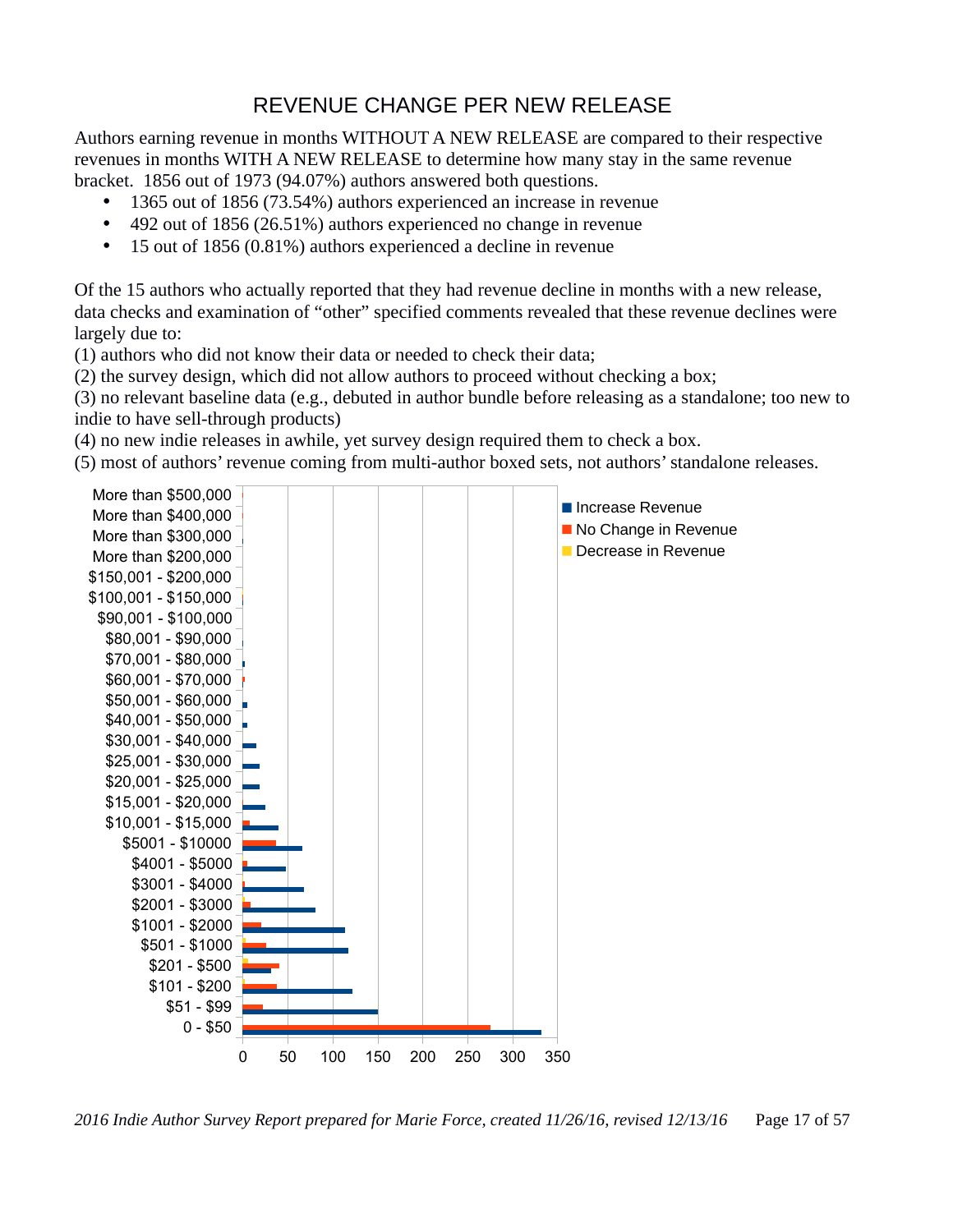### MARKETING/PROMOTION BUDGET

1733 out of 1973 (87.84%) authors report spending money to promote NEW RELEASES. **Blue bar** indicates money spent on NEW RELEASE promotions.

1733 out of 1973 (87.84%) authors report spending money to promote BACKLIST. **Red bar** indicates spent on BACKLIST promotions.



The overall trend is to spend more than \$50 promoting new releases. Only a majority of people who spent up to \$50 on promotions advertised their backlist rather than advertised their new releases.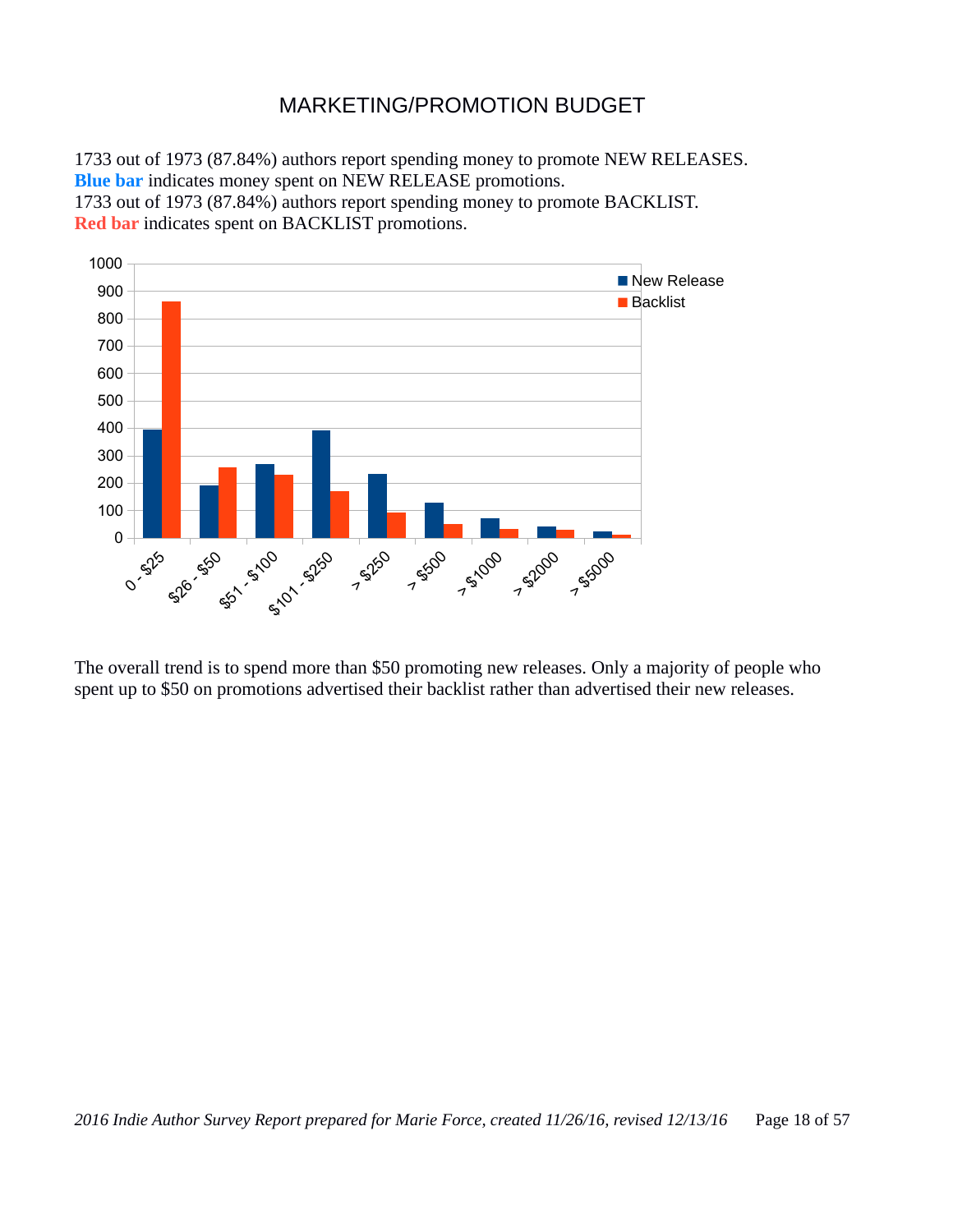# REVENUE IMPACT PER PROMOTIONS

1365 out of 1856 (73.55%) authors reported **increase in revenue** in months WITH A NEW RELEASE. 97 out of 1365 (7.11%) authors left the question about promotional dollars blank. Thus, 1268 authors answered the question.

- 222 out of 1268 (17.51%) authors spend \$0 \$25 on NEW RELEASE PROMOTIONS.
- 1046 out of 1268 (82.49%) authors spend \$26 or more on NEW RELEASE PROMOTIONS.
- 554 out of 1268 (43.69%) authors spend \$0 \$25 on BACKLIST PROMOTIONS per month between new releases..
- 714 out of 1268 (56.31%) authors spend \$26 or more on BACKLIST PROMOTIONS per month between new releases.

492 out of 1856 (26.51%) authors reported **no change in revenue** in months WITH A NEW RELEASE. 37 out of 492 (28.05%) authors left the question about NEW RELEASE PROMOTIONS blank. Thus, 455 authors answered the question.

- 170 out of 455 (37.36%) authors spend \$0 \$25 on NEW RELEASE PROMOTIONS.
- 285 out of 455 (62.64%) authors spend \$26 or more on NEW RELEASE PROMOTIONS.
- 302 out of 455 (66.37%) authors spend \$0 \$25 on BACKLIST PROMOTIONS per month between new releases.
- 153 out of 455 (33.63%) authors spend \$26 or more on BACKLIST PROMOTIONS per month between new releases.

11 out of 15 authors who experienced a **decline in revenues** from months WITH A NEW RELEASE actually reported spending money on promoting new releases. 4 out of 11 (36.36%) authors left the question blank. Thus, 7 authors answered the question.

- 1 out of 7 (14.29%) authors spend \$0 \$25 on NEW RELEASE PROMOTIONS.
- 6 out of 7 (85.71%) authors spend \$26 or more on NEW RELEASE PROMOTIONS.
- 5 out of 7 (71.43%) authors spend \$0 \$25 on BACKLIST PROMOTIONS per month between new releases.
- 2 out of 7 (28.57%) authors spend \$26 or more on BACKLIST PROMOTIONS per month between new releases

*2016 Indie Author Survey Report prepared for Marie Force, created 11/26/16, revised 12/13/16* Page 19 of 57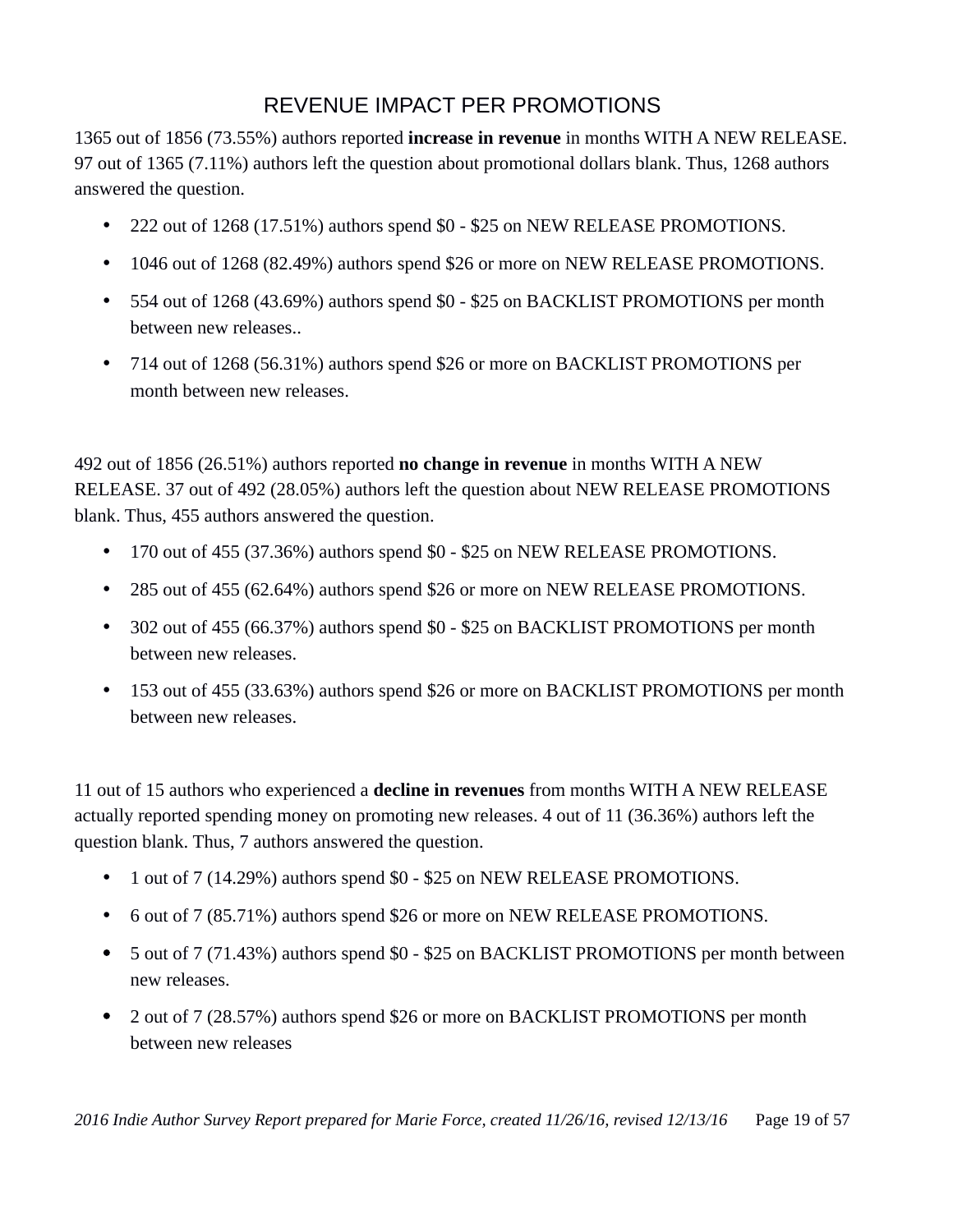

This chart summarizes the data in the preceding page.

\$26+ PROMOTIONS GROUP

The data in the above chart suggests that most authors who spend \$26 or more on NEW RELEASE PROMOTIONS tend to experience INCREASE IN REVENUE in months WITH A NEW RELEASE.

The data also suggests that authors who spend \$26 or more on BACKLIST PROMOTIONS per month between new releases also tend to experience an INCREASE IN REVENUE in months WITH A NEW RELEASE.

One may conclude that the NEW RELEASE PROMOTIONS tend to generate increase in revenue due to the author's built-in following and ability to attract new readers due to increase of discoverability/visibility from new release promotions, unlike authors who experience no change in revenue and who may have spent the same amount on new release promotions. Thus, the difference in sales must be due to an increase in readership and a built-in following of readers who are interested in reading the next book by the author.

Less authors experience increase in income from BACKLIST PROMOTIONS each month between new releases because these authors most likely have a built-in following that have already read these backlist books and thus these authors are most likely gaining new readers due to increase of discoverability/visibility of authors' books from backlist promotions.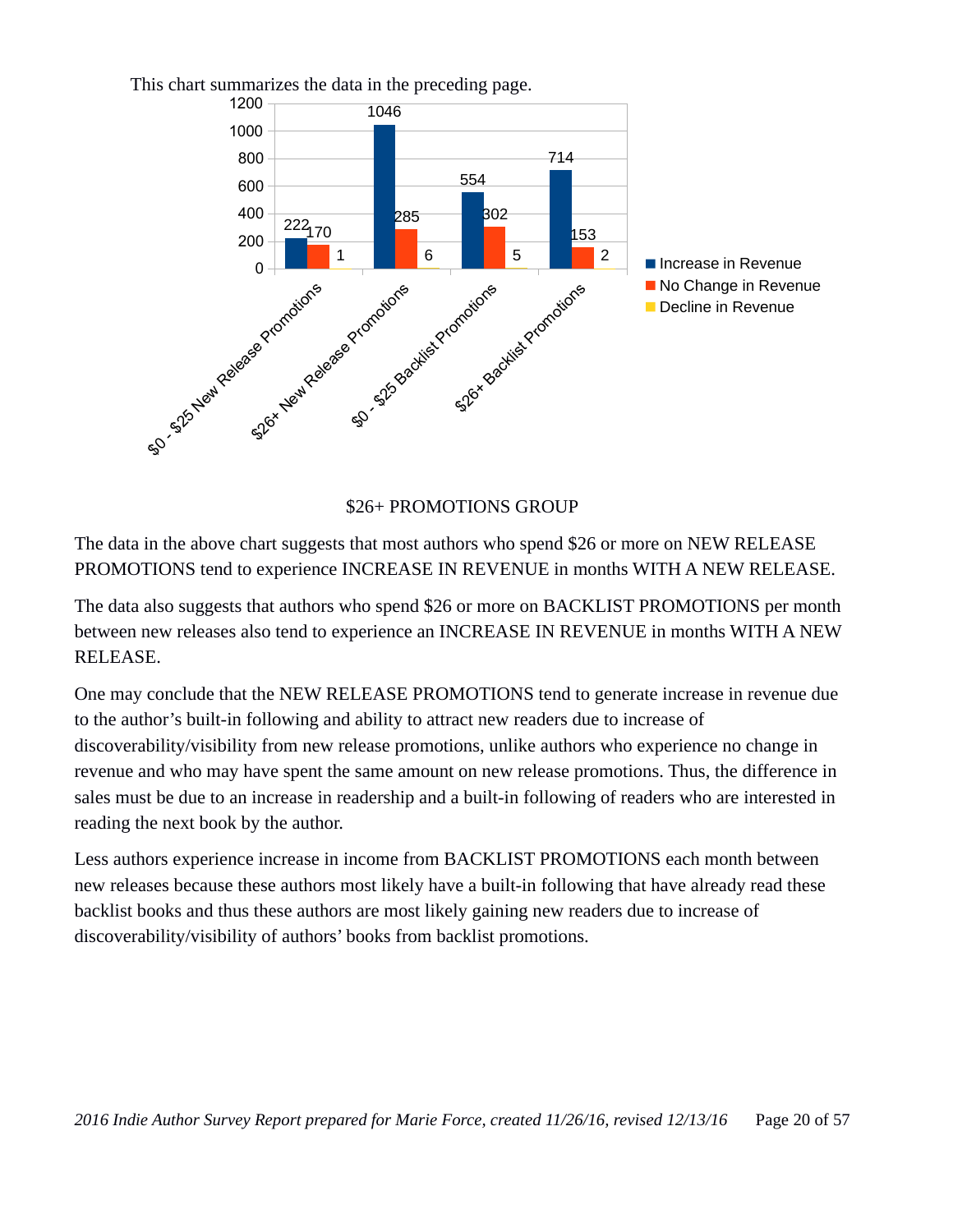#### \$0 - \$25 PROMOTIONS GROUP

Only about a 50-author difference exists between authors who experience an INCREASE IN REVENUE in new-release months from spending \$0 - \$25 on NEW RELEASE PROMOTIONS and the authors who experience NO CHANGE IN REVENUE in new-release months from spending \$0 - \$25 on NEW RELEASE PROMOTIONS. The data suggests that spending up to \$25 on NEW RELEASE PROMOTIONS only has a slight impact on revenue in new-release months.

Many more authors who experience an INCREASE IN REVENUE during new-release months actually spend \$0 - \$25 for BACKLIST PROMOTIONS each month between new releases. The data may lead one to naturally conclude that if one only has up to \$25 to spend on promotions, then one ought to spend those dollars on BACKLIST PROMOTIONS. This strategy is likely most productive when one's backlist book(s) are somehow associated with the new release (e.g., backlist is first in the series while new release is next in the series).

A different curiosity arises upon closer examination of the data on authors who spend \$0 - \$25 BACKLIST PROMOTIONS per month between new releases and also experience an INCREASE IN REVENUE in new-release months. The chart below shows how this population of authors allocate their budgets for NEW RELEASE PROMOTIONS.



Among the authors who spent \$0 - \$25 on BACKLIST PROMOTIONS, the number of authors who spent \$0 - \$25 on NEW RELEASE PROMOTIONS outnumbers authors who spent promotions in other promotional budget categories.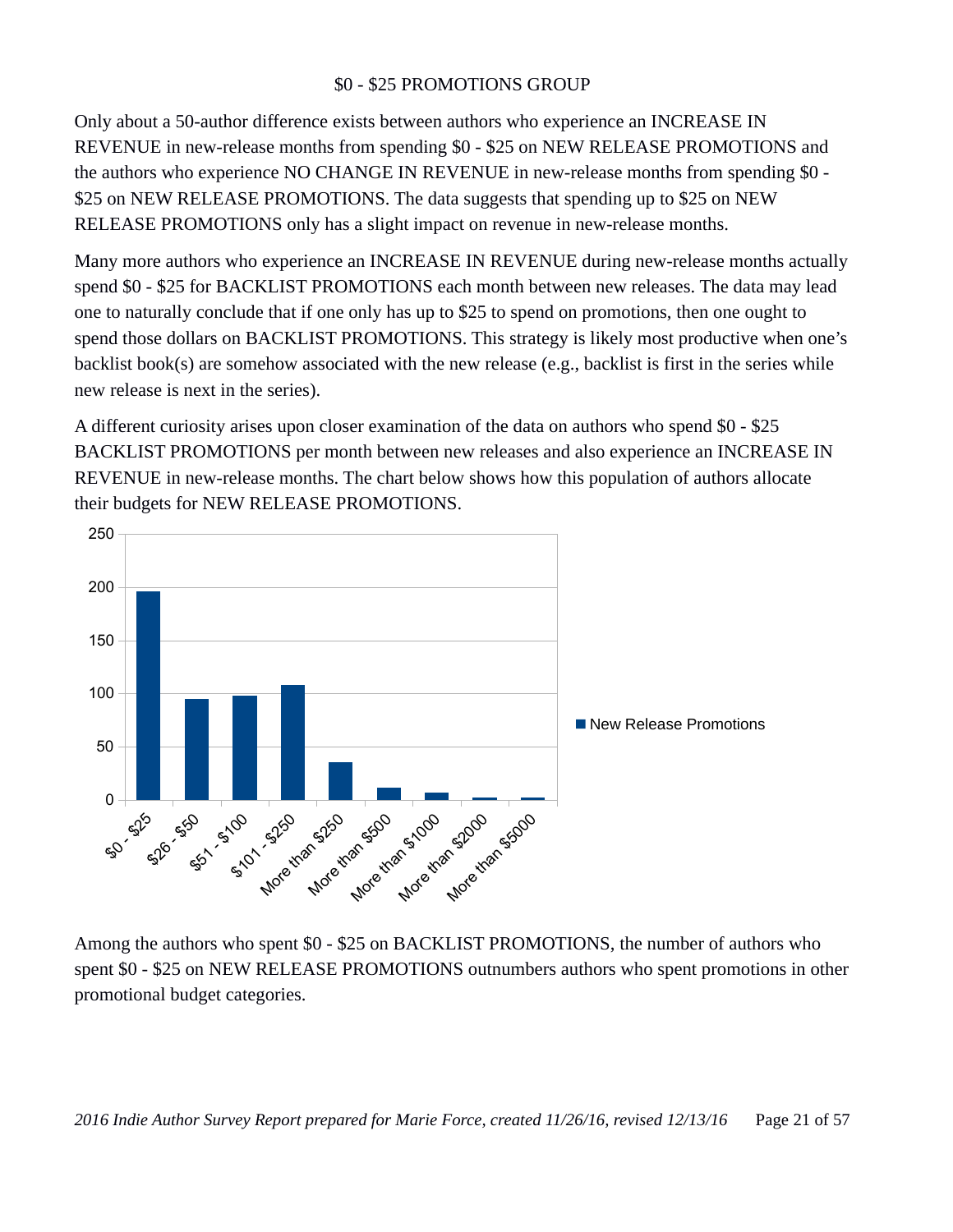Of particular interest are the authors who spend \$0 - \$25 on NEW RELEASE PROMOTIONS, \$0 - \$25 on BACKLIST PROMOTIONS per month between new releases, and still earn \$2,000 - \$30,000 in an average month WITH NO NEW RELEASE and can earn from \$3,000-\$60,000 in an average month WITH A NEW RELEASE.

A look into this specific population of 39 authors (\$0 - \$25 on new release promotions, \$0 - \$25 on backlist promotions) and their strategies to grow their indie career, the number 1 strategy for most (26 out of  $39 = 66.67\%$ ) of these authors is: Write the next book.

Since the survey design only allowed authors to select \$0 - \$25 spent on new release promotions as well as backlist promotions per month between releases, one can venture that the 39 authors most likely have spent \$0 on promotions – neither on new releases nor on backlist promotions – and their revenue stems from readers hungry for the next book.

Future survey design can eliminate this guesswork by creating a \$0 per release or \$0 per month between new releases promotion category as well as a \$1 - \$25 per release or \$1 - \$25 per month between new releases promotion category.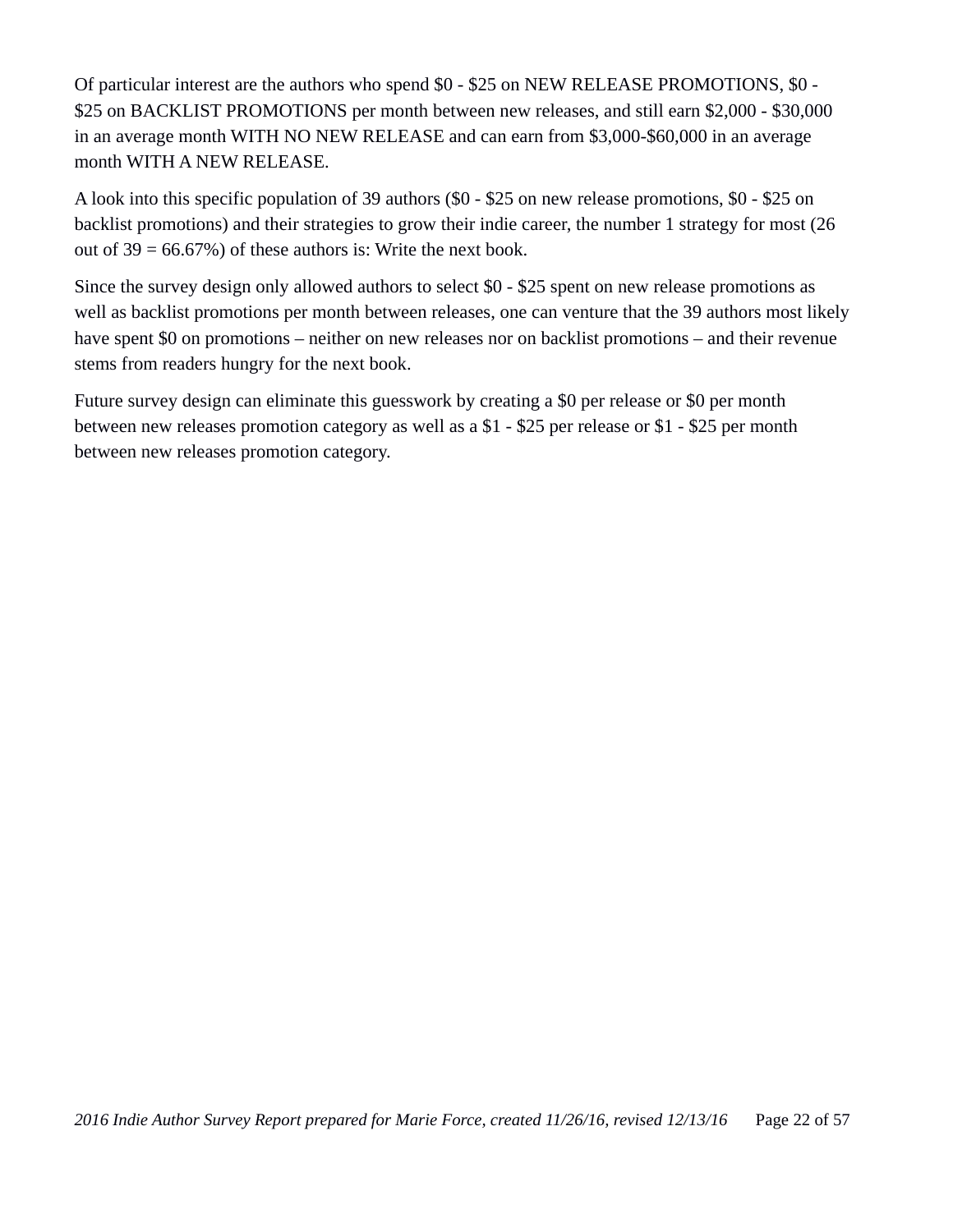# MOST EFFECTIVE STRATEGIES FOR INDIE CAREER GROWTH

1733 out of 1973 (87.84%) authors ranked the following strategies according to their effectiveness, 1 being the most effective, 10 being the least effective.



*<sup>2016</sup> Indie Author Survey Report prepared for Marie Force, created 11/26/16, revised 12/13/16* Page 23 of 57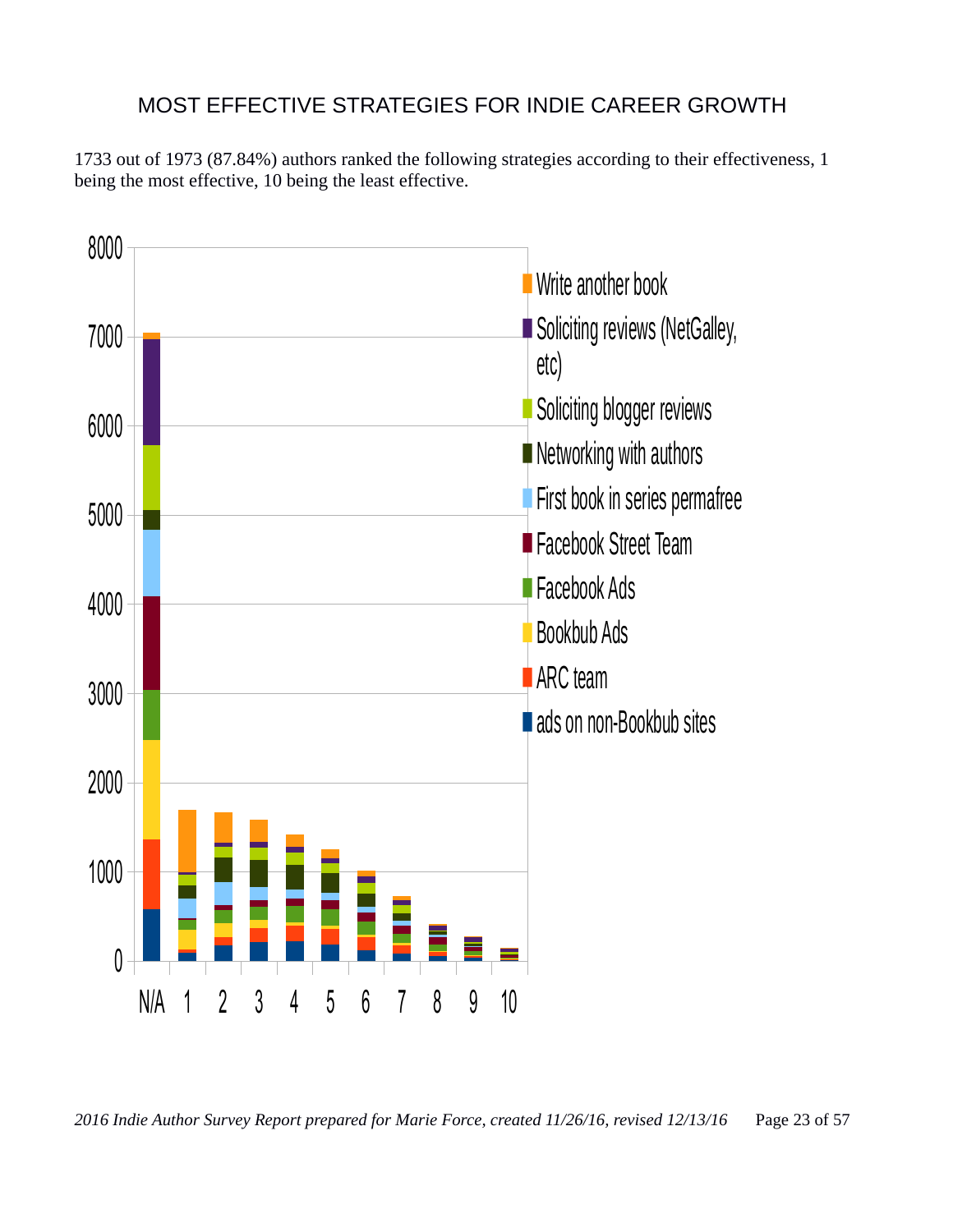The ranking of N/A had the highest votes, which implies authors are not willing to use these strategies, are not eligible for using these strategies (e.g., minimal reviews-based ad sites), may not have resources (e.g, budget, time, interest, technical skill) to use or manage such resources (e.g., blogger review outreach, street team), may not have enough books to qualify for such strategies (e.g., first book in series permafree), or are new to the indie author industry/business/learning curve (e.g., writing their first book, so never mind about writing the next book).



N/A ranking aside, several trends are highly illuminating...

Taking a look at the column representing the 1 ranking (most effective strategy), we can safely conclude that the foremost strategy to further one's indie career is to write another book (705 out of 1733 is 40.68%). Second is to complete enough books in a series to make the first book permafree (223 out of 1733 is 12.87%). Third strategy is to apply and qualify for a Bookbub ad (220 out of 1773 is 12.69%).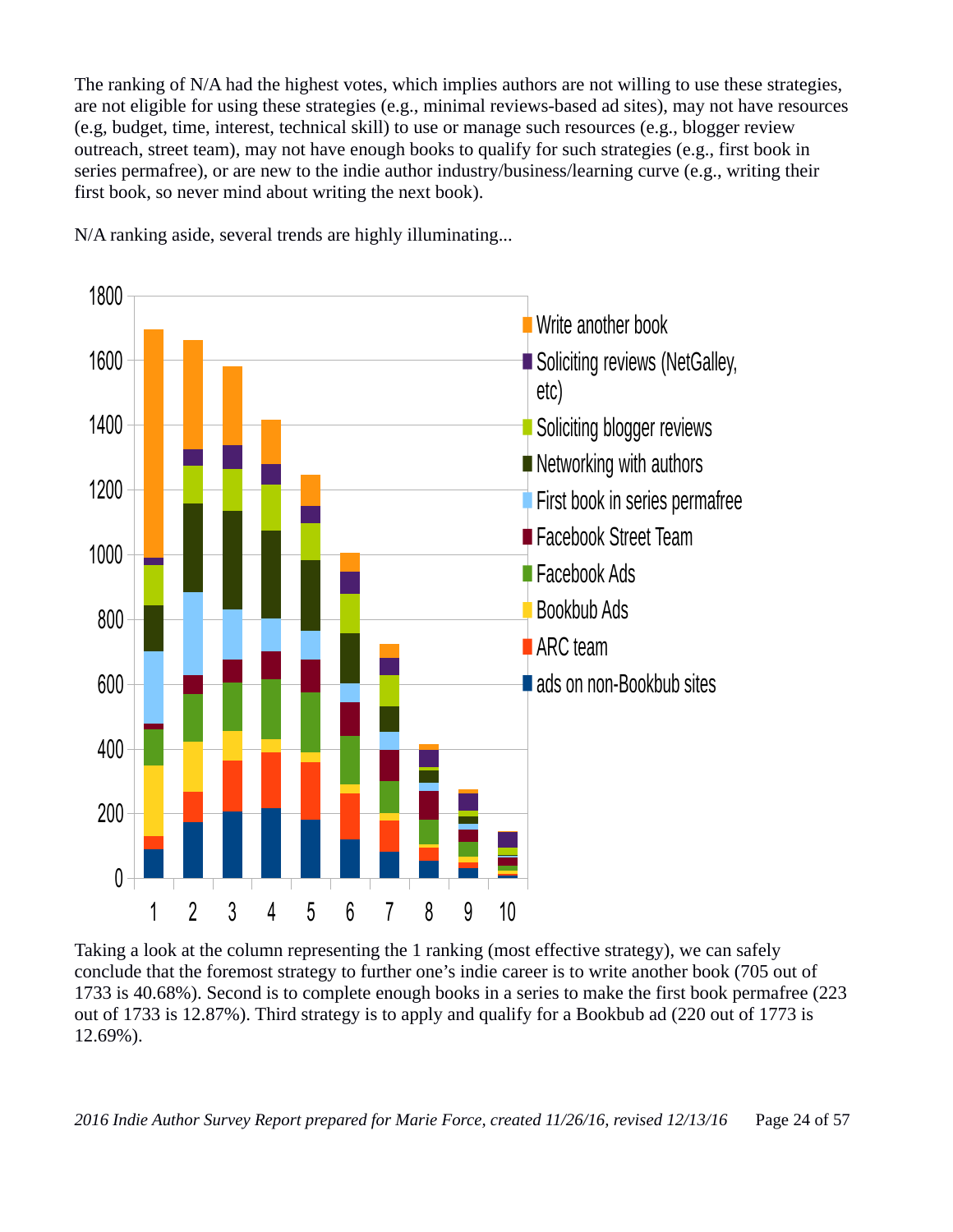The data suggests that applying the following three steps in order is the **most time efficient, costeffective, strategic route to indie authorship.**

- Step 1: Write another book (40.68%)
- Step 2: First book in a series permafree (12.87%)
- Step 3: Bookbub ad (12.69%)

Alternate strategies: networking with other authors (144 out of 1733 is 8.31%), soliciting blogger reviews (124 out of 1733 is 7.16%)

The first two strategies (writing the next book and making the first book in a series permafree) are largely within an author's control. Bookbub is not – if rejected, authors need to reapply after 4 weeks; if accepted, authors cannot feature the same book within six months and can reapply for a different book after 30 days.

Scratching Bookbub, the third strategy that is more or less within an author's control in the 1 ranking is networking with authors (144 out of 1733 is 8.31%). No need to wait for a Bookbub. As seen in other previous comments, authors collaborate for anthologies, book bundles, box sets. Cross-promotion boosts everyone up.

Understandably, we see that networking is among the top three strategies in the bar designated for the 2 ranking (second most effective strategies):

- Step 1: Write another book (338 out of 1733 is 19.5%)
- Step 2: Networking with authors (273 out of 1733 is 15.75%)
- Step 3: First book in a series permafree (257 out of 1733 is 14.83%)

Alternate strategies: ads on non-Bookbub sites (174 out of 1733 is 10.04%), Bookbub ads (154 out of 1733 is 8.89%)

# OTHER EFFECTIVE STRATEGIES

774 out of the 1733 (44.66%) authors opted to specify other strategies that they found successful in advancing their indie career.

- 122 of 774 (15.76%) noted that their newsletter is a strategy they use to market/promote
- 90 of 774 (11.63%) appear in public at workshops, conferences, conventions, local events, signings
- 50 of 774 (6.46%) use Facebook for book blasts (video/trailer), events/parties/takeovers, funnels to newsletter/website, genre groups, giveaways, new release blitz, reader engagement, posts (unpaid), teasers
- 35 of 774 (4.52%) use anthologies box sets, book bundles, cross-promotion with other authors

Other strategies include various social media: Twitter, Pinterest, reader/review/genre groups in Goodreads, Wattpad, Bookfunnel/Instafreebie as funnel to newsletter, and retail vendor-specific ads (Amazon, Kobo, etc.)

Many authors cite particular strategies that appear 1 out of 774 times (0.13%). These include ad stacking before or after a Bookbub ad; add books to reader sites (What to Read After xyz); add new categories to print and ebook listings (discoverability); audiobook narration/weekly chapters on podcasts (boosts Amazon/iTunes sales); corporate partnerships, schools, monthly talks, complementary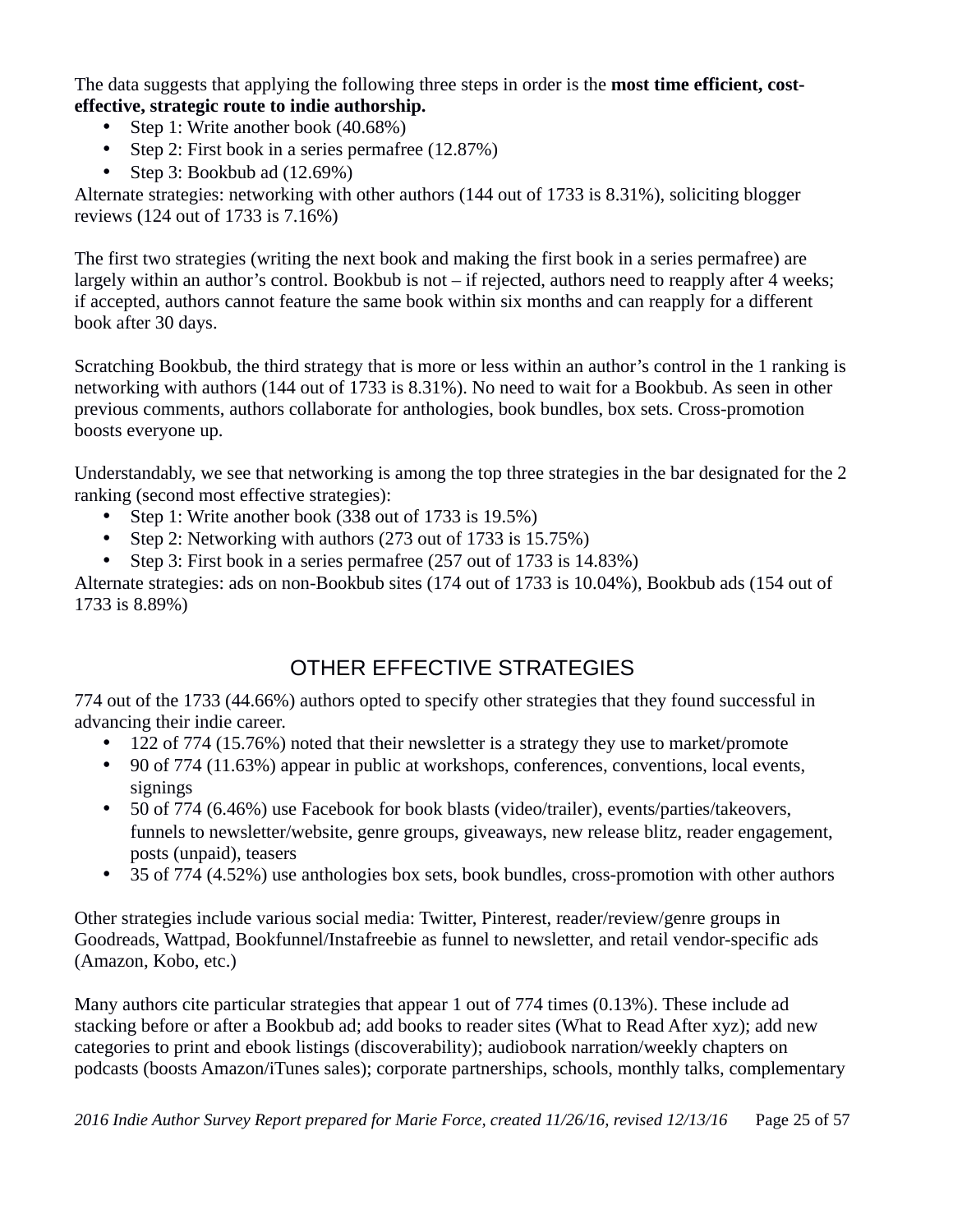outlets, interactive facebook page (nonfiction); cross-sales from a genre TV show; entering national competitions (award/discoverability/visiblity); exclusive content for newsletter retention; freemium on Radish app; hand selling (children's books); Kboards; Patreon; PR firm; Publishers Weekly/Kirkus reviews; sampler booklets; sneak peaks (Instafreebie); vendor reps.

A majority of the comments (190 out of 774 is 24.55%) were no, none, N/A, not yet.

# INDIE AUTHOR CAREER GOAL

1733 out of 1973 (87.84%) authors describe their indie author endeavor as:



96 out of the 1733 (5.54%) authors specified other:

- 35 out of 96 (36.46%) described their indie author endeavor as a career in the making
- 25 out of 96 (26.04%) described their indie author endeavor as a passionate career in the making
- 15 out of 96 (15.63%) described their indie endeavor as a passion and a career
- 7 out of 96 (7.3%) described their indie endeavor as a business/diversification
- 5 out of 96 (5.21%) further noted the revenue loss.
- The remaining comments described it as: more fun pre-KU, a "roller coaster," a passion turned career.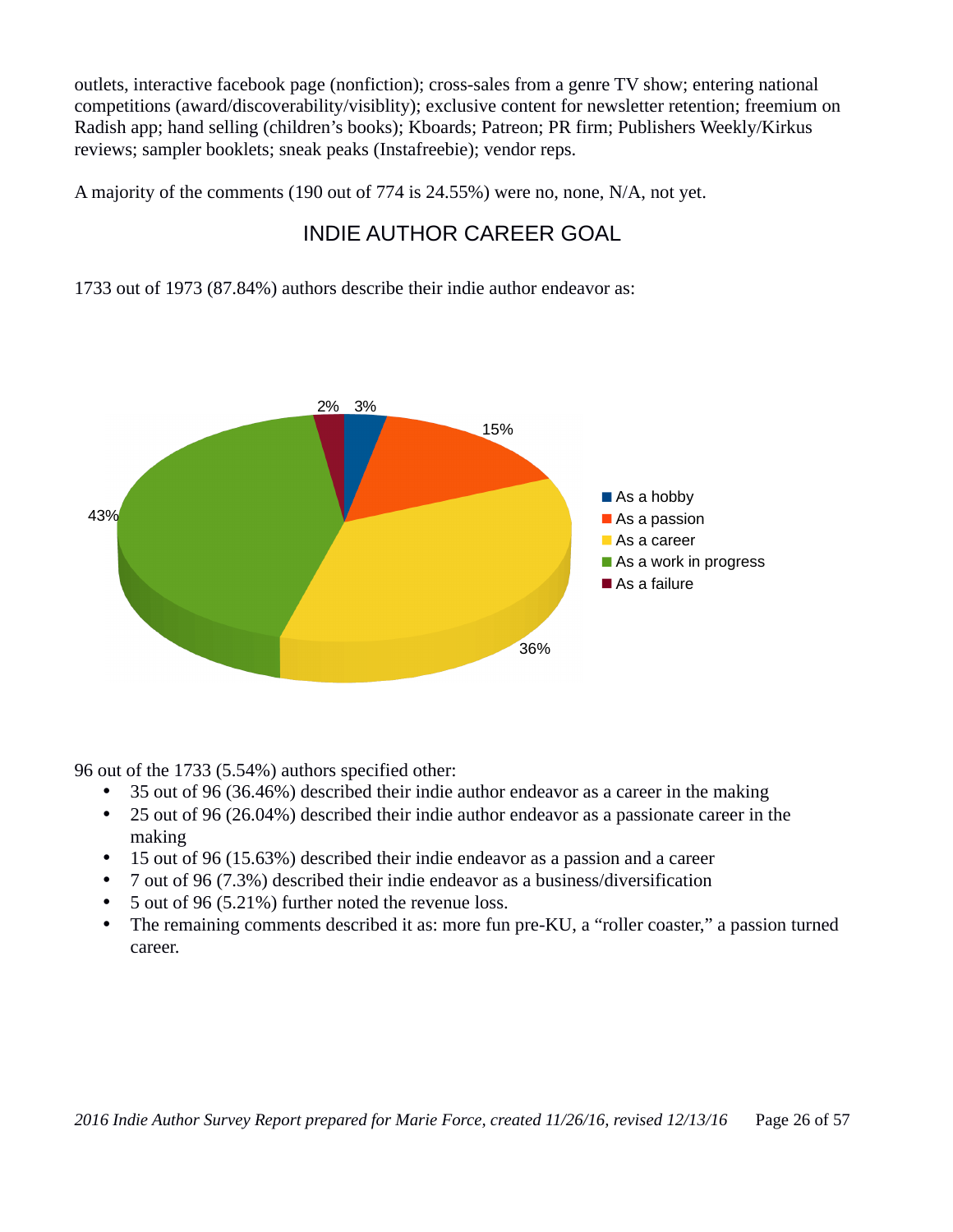#### INDIE AUTHOR RETAIL SITES



1733 out of 1973 (87.84%) authors publish indie works:

## REVENUE SINCE KINDLE UNLIMITED



1733 out of 1973 authors (87.84%) report these revenue trends since Kindle Unlimited: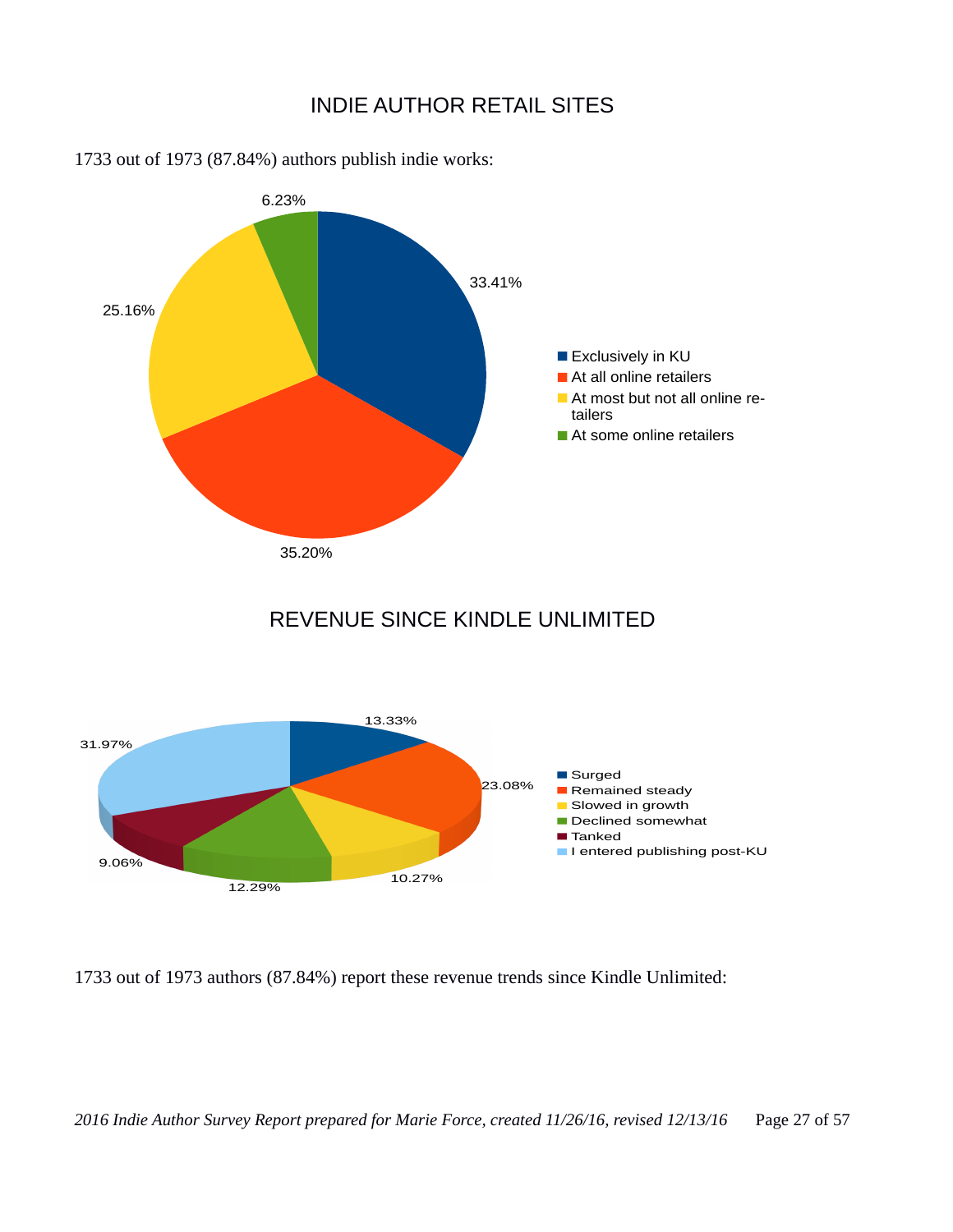### KINDLE UNLIMITED PAGE READS (DAILY)

1733 out of 1973 authors (87.84%) reported the following daily page reads in Kindle Unlimited:



1081 out of 1733 (62.38%) authors who answered this question are in KU.

#### MOST NEW GROWTH (2015)

1733 out of 1973 authors (87.84%) cited the most new growth on Amazon. iBooks is a far second, followed by Kobo, Nook and Google.

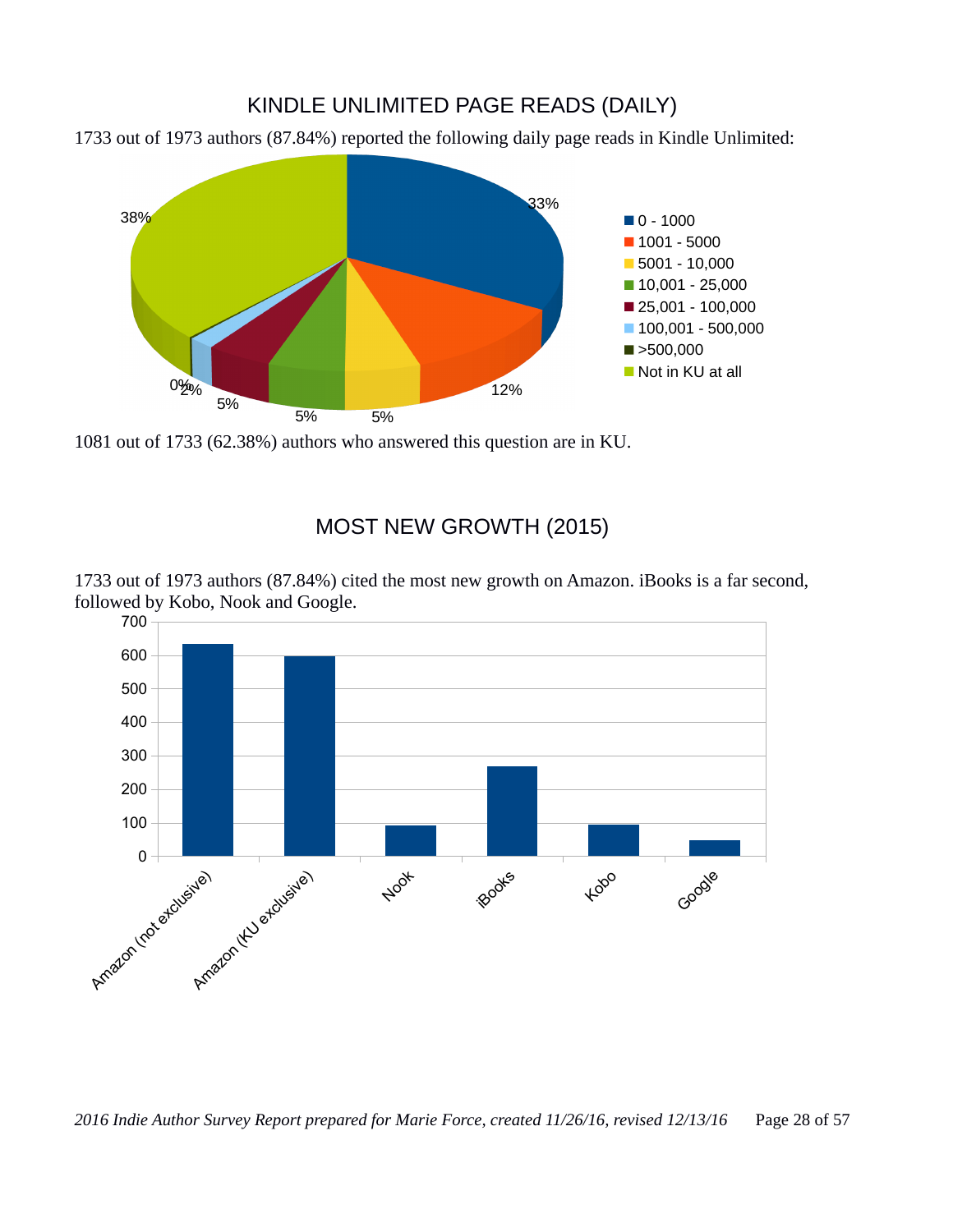155 of the 1733 authors (8.94%) specified other comments regarding most new growth.

- 30 of 155 authors (19.35%) mentioned little to no new growth at all.
- 13 of 155 authors (8.28%) do not know, do not track, or find the question N/A.
- 14 of 155 authors (9.03%) noticed new growth at All Romance eBooks
- 12 of 155 authors (7.74%) witnessed income loss.
- 6 of 155 authors (3.82%) noticed new growth at Smashwords
- 4 of 155 authors (2.58%) saw increases in Audible sales
- The rest of the comments are one- to three-hitters: Amazon Kindle World, author website sales, bookshops/brick and mortar stores, Bookstrand, Createspace, D2D, Free-ebooks.net, iTunes, Kobo Canada, KU foreign sales, Leanpub, Lulu, Radish freemium app, Storybundle, Facebook ad funnel to KU title promo combo, new growth from new titles only
- One comment mentioned that the authors has some books in KU, some books out of KU and is not all in or all out.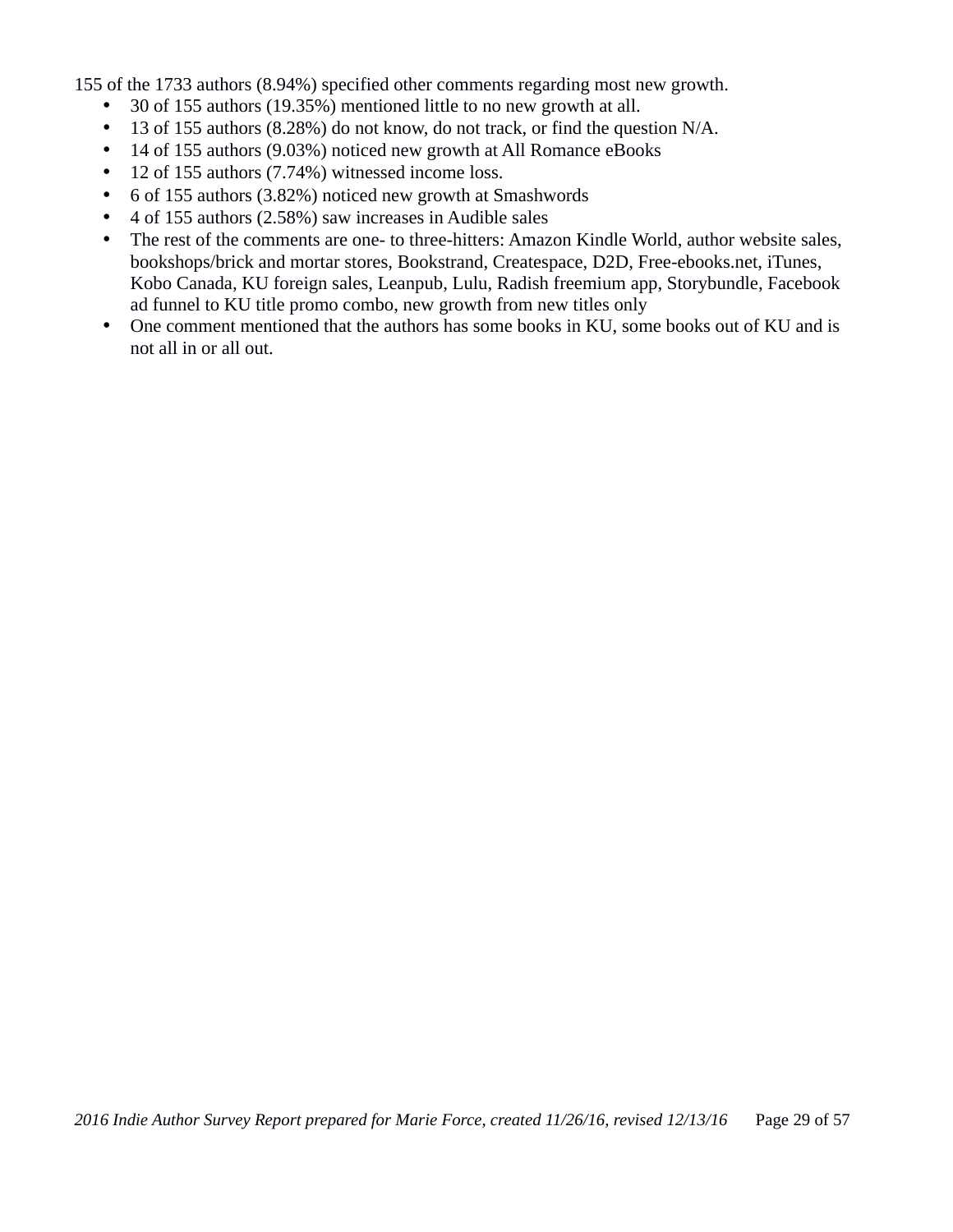### MOST IMPORTANT MARKETING TOOL

1612 of 1973 authors (81.7%) ranked the following marketing tools in importance, 1 being the most important and 13 as the least important.

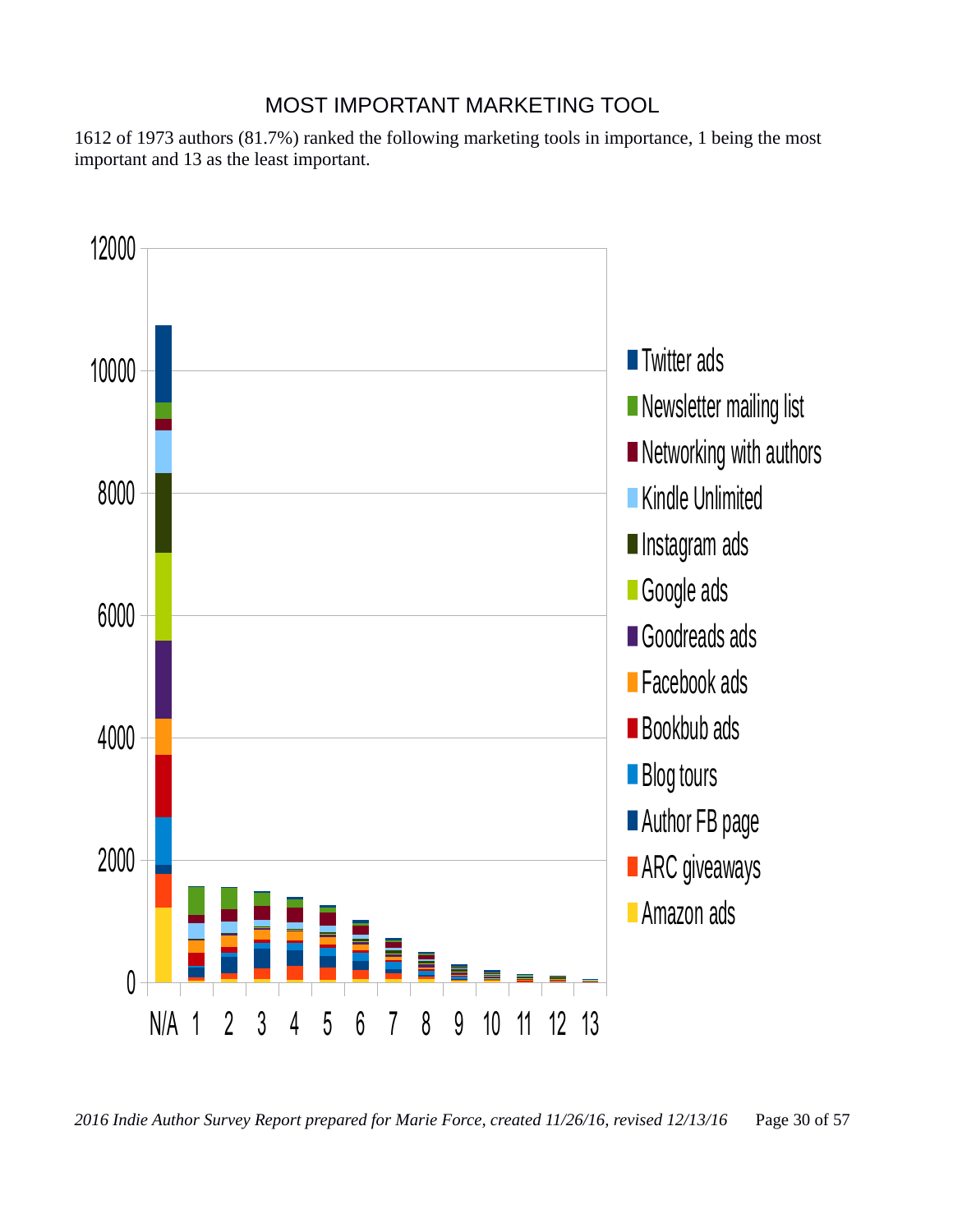The ranking of N/A had the highest votes, which implies authors are not willing to use these strategies, are not eligible for using these strategies (e.g., minimal reviews-based ad sites), may not have resources (e.g, budget, time, interest) to use or manage such resources (e.g., blog tours), may not qualify for such strategies (e.g., Bookbub ads), or are new to the indie author industry/business/learning curve.

N/A ranking aside, several tools seem to be important.

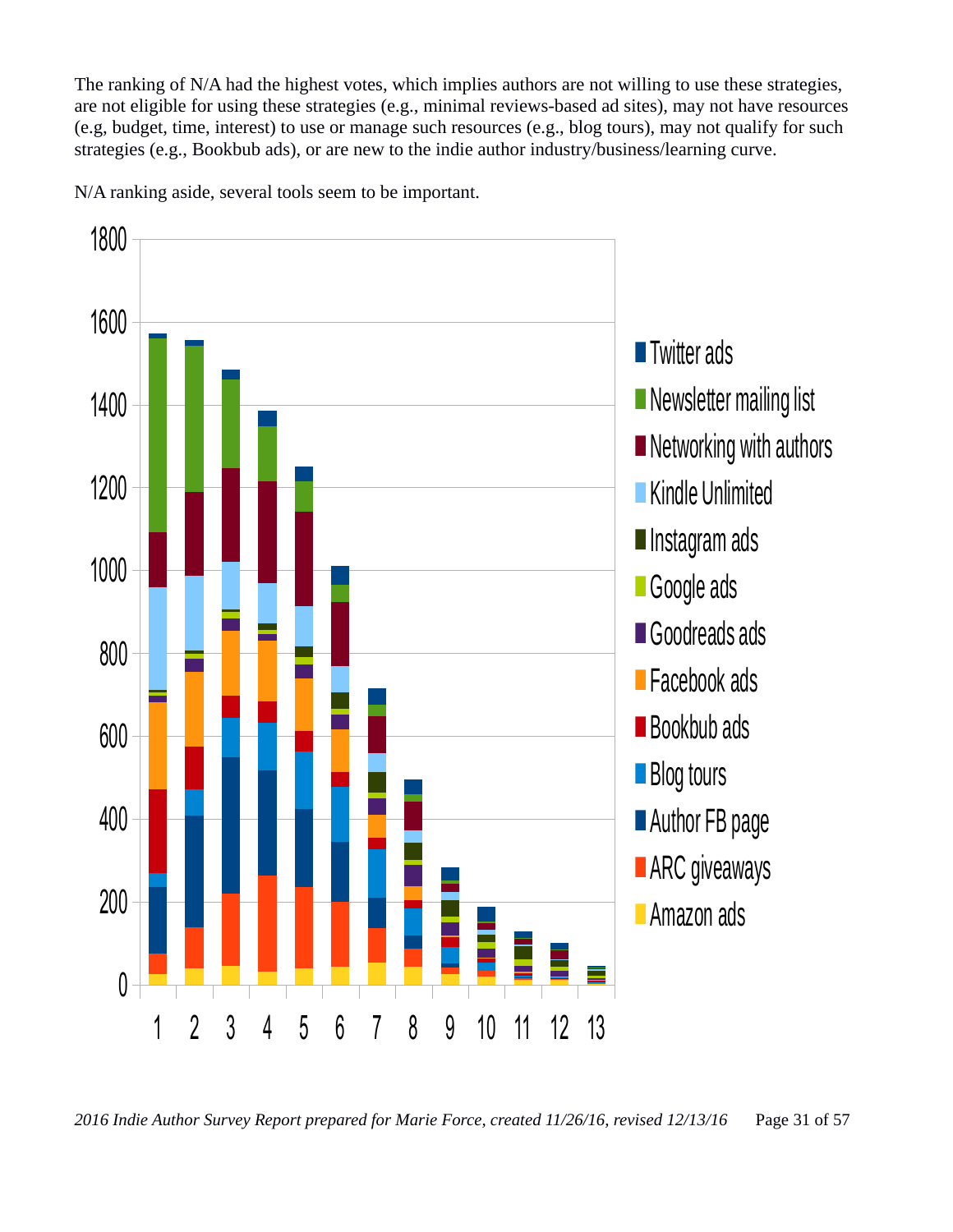The top three tools that indie authors ranked as important (vote, rank; vote, rank; vote, rank):

- **Newsletter mailing list**. (468, 1; 352, 2; 214, 3) means 468+352+214 (1034) authors out of 1612 (64.14%) find this to the be the most important tool.
- **Author Facebook page.** (162, 1; 268, 2; 330, 3) means 760 of 1612 authors (47.15%) find this to be important.

Three-way race for third place importance are:

- **Networking with other authors.** (133, 1; 203, 2; 227, 3) means 563 (34.93%) of 1612 authors
- **Facebook ads.** (211, 1; 181, 2; 157, 3) means 549 (34.06%) of 1612 authors
- **Kindle Unlimited.** (248, 1; 179, 2; 115, 3) means 542 (33.62%) of 1612 authors Ranked behind these tools are:
	- Bookbub ads. (203, 1; 103, 2; 54, 3) means 360 (23.33%) of 1612 authors
	- ARC giveaways. (48, 1; 99, 2; 174, 3) means 321 (19.91%) of 1612 authors
	- Blog tours. (32, 1; 64, 2; 94, 3) means 190 (11.79%) of 1612 authors

If we look at the bar that represents **Rank 1 alone**, then the top tools are:

- **Newsletter mailing list.** (468 out of 1612 authors is 29.03%)
- **Kindle Unlimited.** (248 out of 1612 authors is 15.38%)
- **Facebook ads.** (211 out of 1612 authors is 13.09%)
- **Bookbub ads.** (203 out of 1612 authors is 12.59%)
- **Author Facebook page.** (162 out of 1612 authors is 10.05%)
- **Networking with other authors.** (133 out of 1612 authors is 8.25%)

507 of these 1612 authors (31.45%) specified other comments.

- 188 out of 507 authors (37.08%) noticed no other effective tools; 1 stated "advertising is flushing money."
- 47 out of 507 authors (9.27%) find appearances/events/signings (local and domestic), including Comic Con and Renaissance Faire, to be effective.
- 41 out of 507 authors (8.09%) found other strategies not applicable.
- 39 out of 507 authors (7.69%) found ads in digital/print effective. Digital examples include All Romance eBooks, Audiobook Boom, AwesomeGang, Bargain Booksy, Bknights (Fiverr), Book Barbarian, Book Goodies, BookGorilla, BookGrow, BooksGoSocial, Booksends, Choosy Bookworm, eReader News Today, Freebooksy, Fussy Librarian, Genre Pulse, HiddenGemsRomance.com, MRR, Pretty-Hot, Read Cheaply, ReadFreely.com, Robin Reads, Romance Devoured, ShamelessBookClub, TNL, WantonReads. Only 2 authors mentioned print ads/excerpts in magazines and book/literary magazines.
- 19 out of 507 authors (3.75%) employ their Facebook fan page as a tool.
- 16 out of 507 authors (3.2%) collaborate in multi-author anthologies as a strategic tool.
- 16 out of 507 authors (3.2%) use tools to build their newsletter mailing list. Half use Instafreebie. Writerspace contests and Narelle Todd from Get Your Book Out There each had one mention.
- 14 out of 507 authors (2.76%) hold contests/giveaways. Half specify Goodreads.
- 14 out of 507 authors (2.76%) use blog interviews as a strategy.
- 9 out of 507 authors (1.78%) use word of mouth.
- Quite a number of strategies fall below 1% mention by authors, meaning that 1 to 5 out of 507 authors found the strategies effective.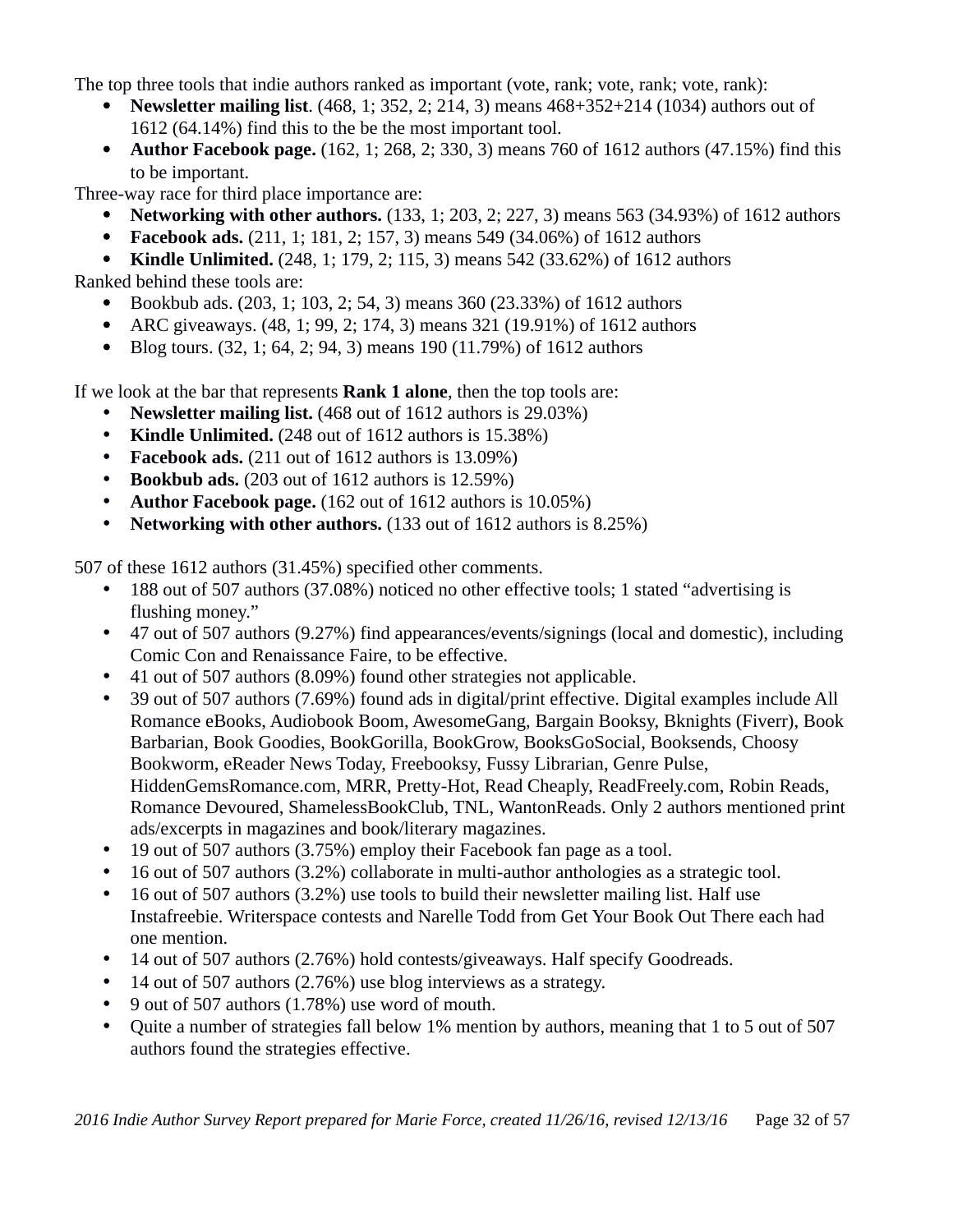

# GREATEST FRUSTRATION

1612 out of 1793 (81.7%) authors answered the question about their greatest frustration as an indie author.

- 129 out of 1612 (8.62%) authors experience a lack of respect
- 426 out of 1612 (26.43%) authors experience industry instability
- 584 out of 1612 (36.23%) authors experience lack of a level playing field on the retail platforms
- 463 out of 1612 (28.72%) authors are indie because the frustrations are minimal

The breakdown of these answers have been divided into the three author categories for more information.

352 out of these 1612 (21.84%) authors also specified other comments that increase their frustration as an indie author.

- 119 out of 352 (33.81%) authors point to the difficulty in gaining discoverability/visibility due to market saturation.
- 34 out of 352 (9.66%) authors experience difficulty with lack of Amazon/KU transparency, algorithms, ever-changing rules, antitrust violations, etc.
- 32 out of 352 (9.09%) authors find difficulty in carving out time to write, market, collaborate, etc.
- 23 out of 352 (6.53%) authors point to the huge learning curve in going indie, particularly the marketing and technical aspects.
- 17 out 0f 352 (4.83%) authors are not frustrated with being indie at all.
- 15 out of 352 (4.26%) authors feel a sense of alienation when managing their business solo. 4 mention they need hired help. 1 feels a lack of guidance/mentorship. 1 mentioned author cliques.
- 14 out of 352 (3.98%) authors cite lack of advertising options (ineligible for Bookbub/Kindle Daily Deals, Bookbub rejections) or lack of a budget for marketing.
- 9 out of 352 (2.56%) authors cite ever-changing trends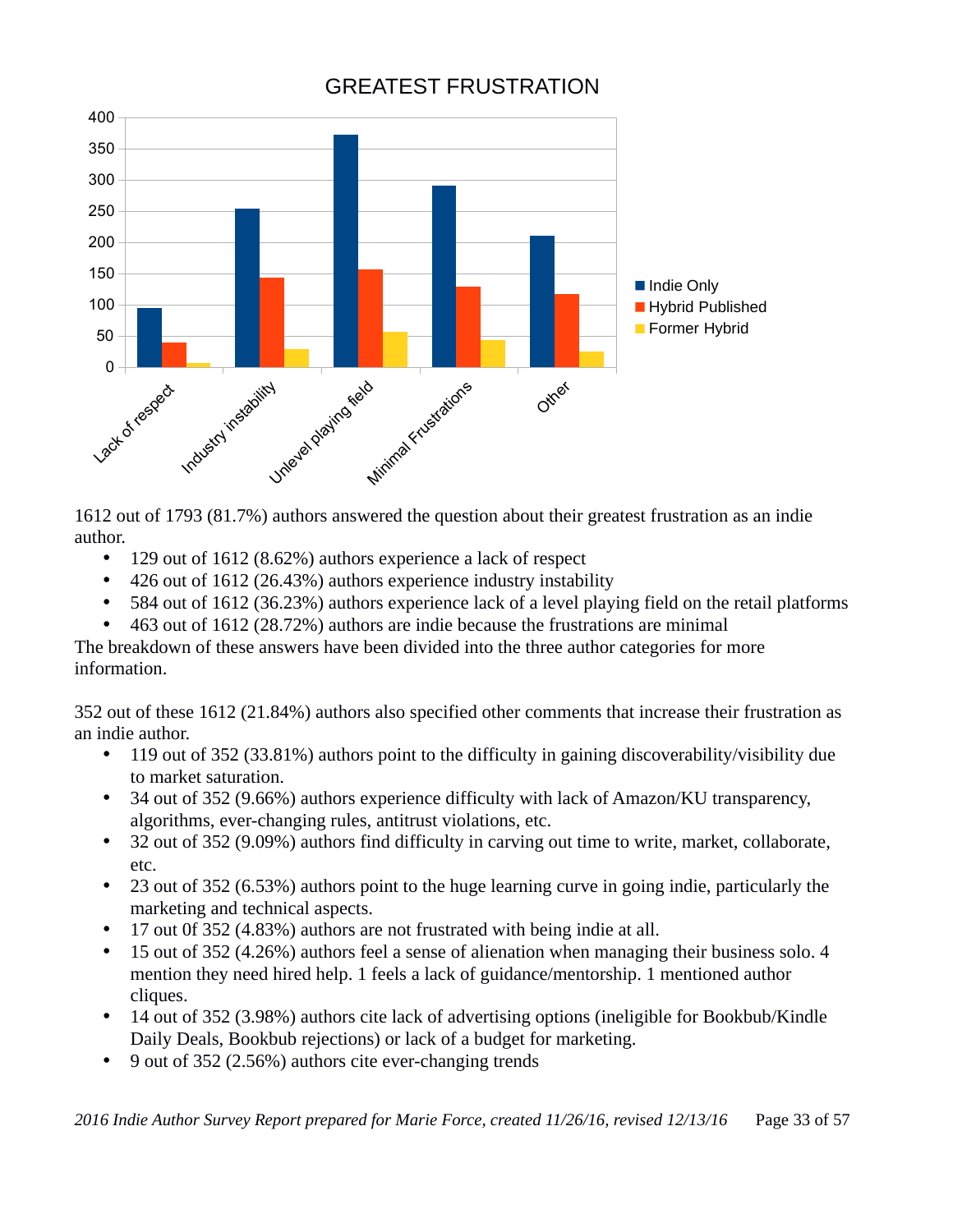- 8 out of 352 (2.27%) authors are disgusted that their indie books are lumped with subpar books.
- 8 out of 352 (2.27%) authors find marketing frustrating.
- 8 out of 352 (2.27%) authors find it difficult to build a platform of responsive readers.
- 8 out of 352 (2.27%) authors have trouble finding quality, influential reviewers (e.g., big bloggers, media outlets).
- 6 out of 352 (1.7%) authors find it frustrating to have so few sales.

All other comments about indie author frustrations fall under 1% representation, meaning that the frustration is only mentioned by 1 to 3 out of 352.

- a couple authors mentioned "all of the above," referring to frustrations listed on the multiple choice portion of the question.
- piracy, trolls, unscrupulous competitors (e.g., buying reviews, gaming algorithms)
- limited business acumen, limited money to grow their business, no profits
- lack of access to print/brick and mortar stores
- proliferation of 99 cents books for a full novel
- coordinating indie release schedules around hybrid/traditional releases
- lack of access to audio and foreign rights (non-US authorship)
- authors ignorant of the industry
- authors' income inflation
- "flaky" authors/collaborators and vendors (e.g., web designers, cover designers)
- competition instead of collaboration
- debut authors who break out with first novels (from a veteran author's perspective)
- editing/rewriting
- "Facebook bubble" same readers, authors, etc.
- frequent releases in addition to day job, FT work in PT hours
- genre filtering on vendor sites
- lack of diversity in romance
- lack of data
- lack of level playing field at conferences
- lack of reader interaction
- losing reviews when switching platforms
- maintaining visibility
- nothing works
- poor distribution
- unedited books
- variable income
- inaccurate pricing on retail sites
- where I am and where I want to be
- where I am and where others are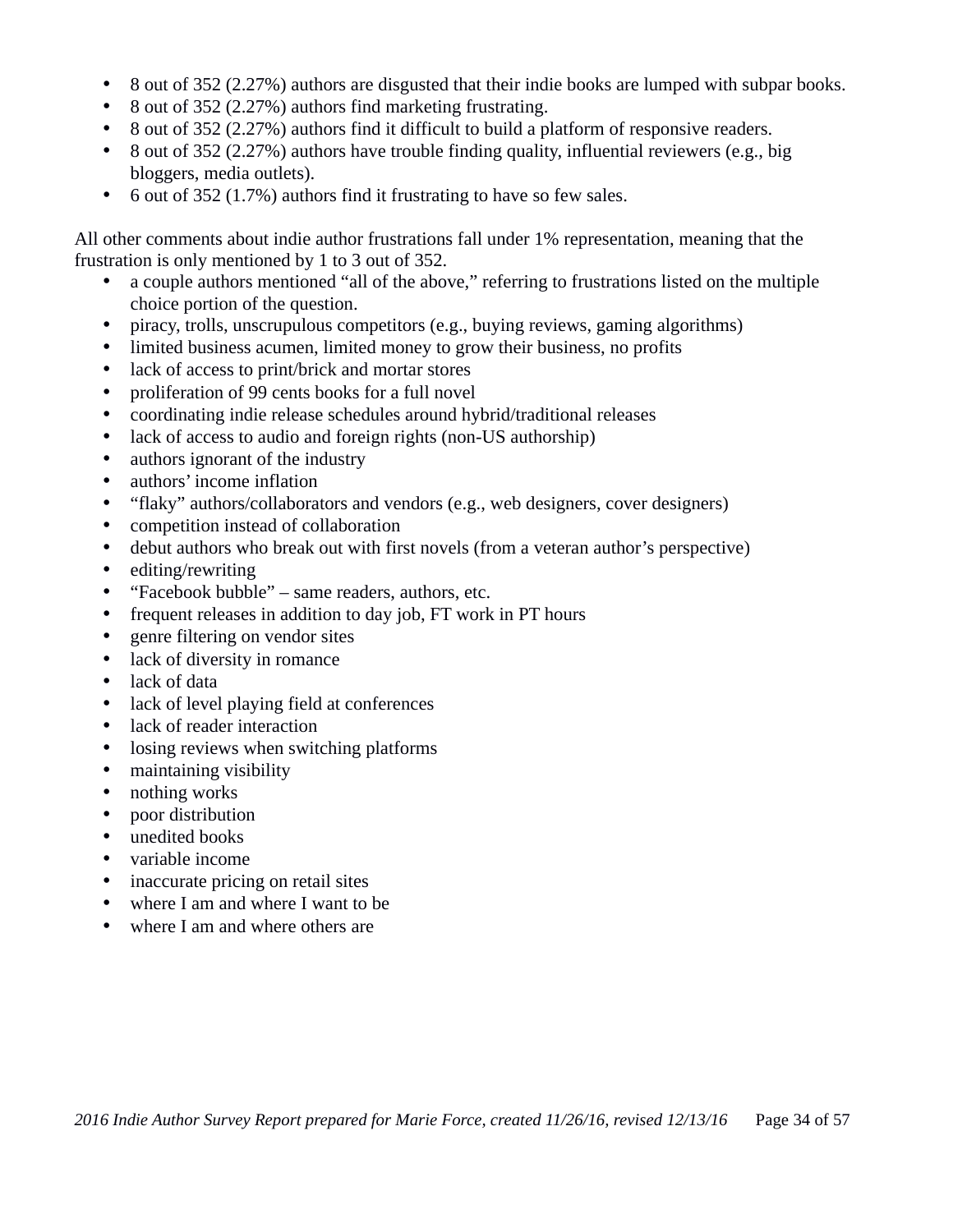# PRIMARY REASON TO GO INDIE



1612 out of 1793 (81.7%) authors checked off 2800 boxes in this multiple checkbox responses, including the option to specify other comments, was received from all three categories of authors when asked about their primary reason for going indie. Excluding the "Other" comments, which will be specified later:

- Greater product control is in the lead with 1104 votes (68.49%).
- Greater revenue is in second place with 756 votes (46.9%).
- Risk management through diversification got 300 votes (18.61%).
- "I couldn't get an agent or a traditional deal" came in second to last with 227 votes (14.08%).
- "Not sure yet, this is an experiment for me" came in last at 181 votes (11.23%).

232 out of 1612 (14.39%) authors specified other comments.

- 48 out of 232 (20.69%) authors love the editorial freedom of indie, including writing at any length and publishing books that are deemed "impossible" to publish.
- 34 out of 232 (14.66%) authors prefer the ability write and/or release at their own pace.
- 23 out of 232 (9.91%) authors are indie to avoid unscrupulous publishers/agents/industry.
- 22 out of 232 (9.48%) authors are indie for fun or better career management. 1 mentions stress reduction.
- 22 out of 232 (9.48%) authors are indie authors who have never tried traditional publishing
- 20 out of 232 (8.62%) authors are indie because of the state of today's traditional publishing contracts.
- 14 out of 232 (6.03%) authors are indie because of the immediacy of publishing, which is a much more productive use of their time than submitting/revisions and waiting for their work to be reviewed/released by a traditional publisher.

*2016 Indie Author Survey Report prepared for Marie Force, created 11/26/16, revised 12/13/16* Page 35 of 57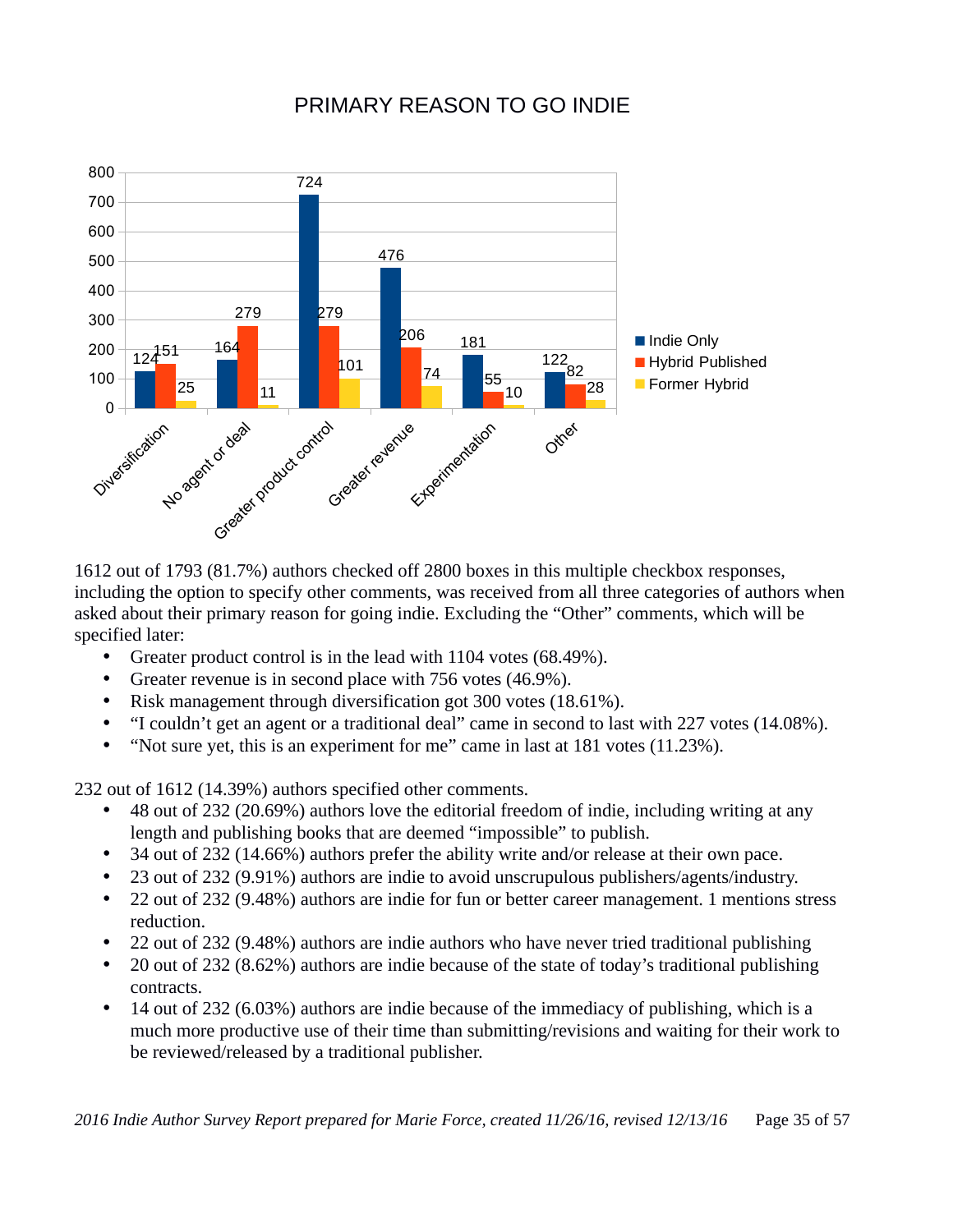• 11 out of 232 (4.74%) authors are indie to build a platform. 2 mentioned how their publishers dropped the ball on marketing their books.

All other comments generated less than 3% representation (up to 6 votes). These comments are listed in descending order, from the greatest number of votes (6) to the least amount of votes (1).

- going hybrid
- greater revenue potential/full cut of sales
- owning my copyright
- experimental
- pricing/promotional freedom
- traditional publishing hassles
- gratitude for rejections from traditional publishers
- going indie on the advice from an agent
- all of the above (referring to the non-other reasons why the author pursued indie publishing)
- books or backlist books held up by publishers
- diversification
- fear of rejections
- greater product control
- high turnover/few sales with publishers
- rewriting/reselling reverted titles
- inability to sell another deal to a publisher
- visibility between traditional deals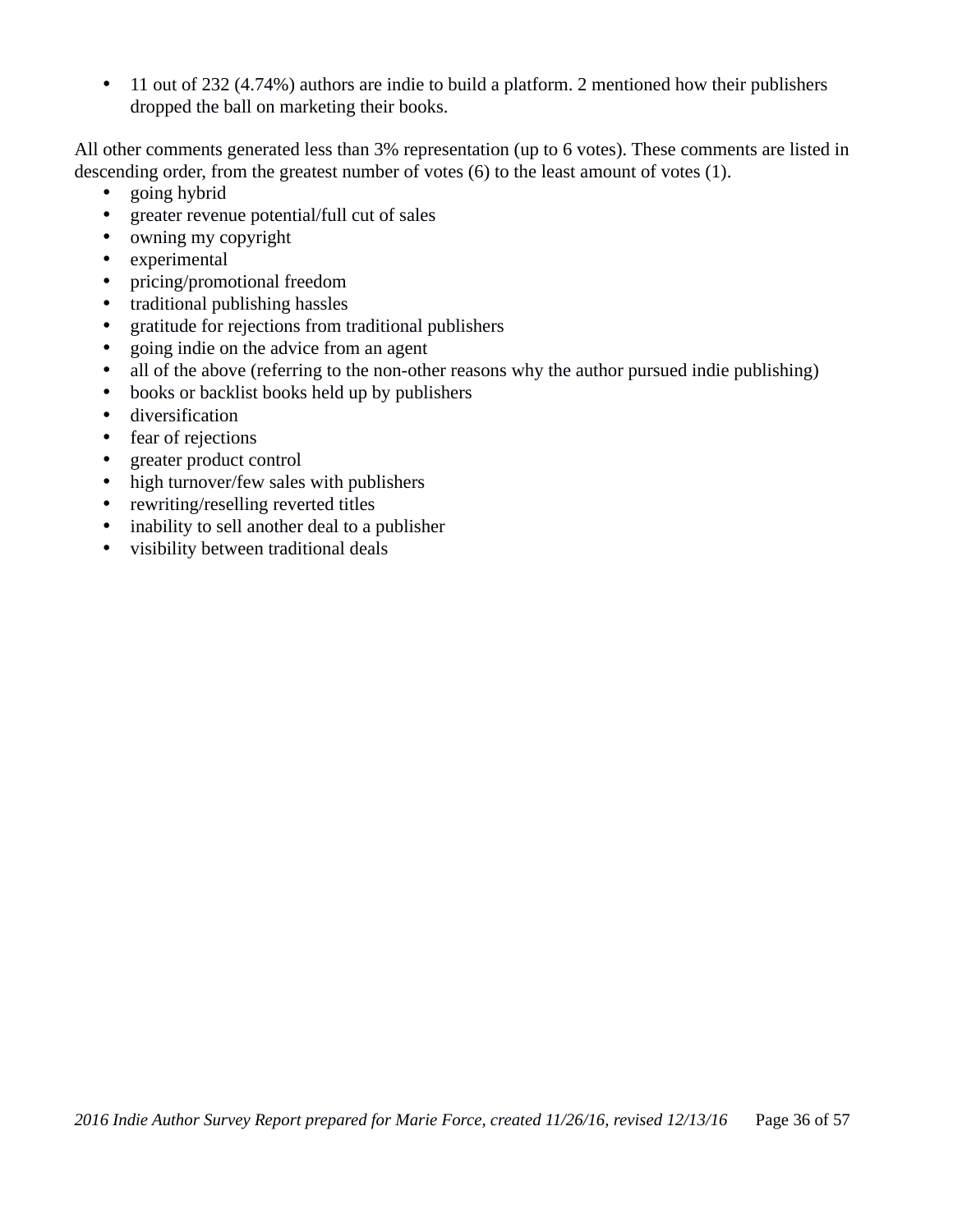

# BIGGEST ASSET/BENEFIT OF GOING INDIE

1612 out of 1973 (81.7%) authors responded to this question.

- According to 879 out of 1612 (54.53%) authors, the leading asset of being an indie author is agility and being able to pivot when needed. Nearly every category of author enjoyed this benefit of being able to switch things up when needed. Agility/pivot-ability tied with camaraderie (defined as "the support of other authors and the flow of information") for first place among Former Hybrid authors.
- Second leading asset, according to 327 out of 1612 (20.29%) authors, is being an indie author is the entrepreneurial spirit of being indie. This is true among all three categories of authors.
- Third leading asset, according to 272 out of 1612 (16.87%) authors (with the exception of Former Hybrid authors and excluding the Other comments by Former Hybrid authors), is the support of other authors and the flow of information. This third asset is true for Indie Only and Hybrid Published authors.

134 out of 1612 (8.31%) authors chose this multiple choice response: "I don't know. Being an indie isn't working so well for me."

184 out of 1612 (11.41%) authors cited a combination of all or a couple of the three leading assets and/or some other benefits.

- 41 out of 184 (22.28%) authors mentioned artistic freedom
- 29 out of 184 (15.76%) authors cited what 1 called "absolute freedom," which means freedom in every aspect of indie publishing.
- 25 out of 184 (13.04%) authors enjoy the work-life flexibility, the self-paced writing/release/marketing schedule.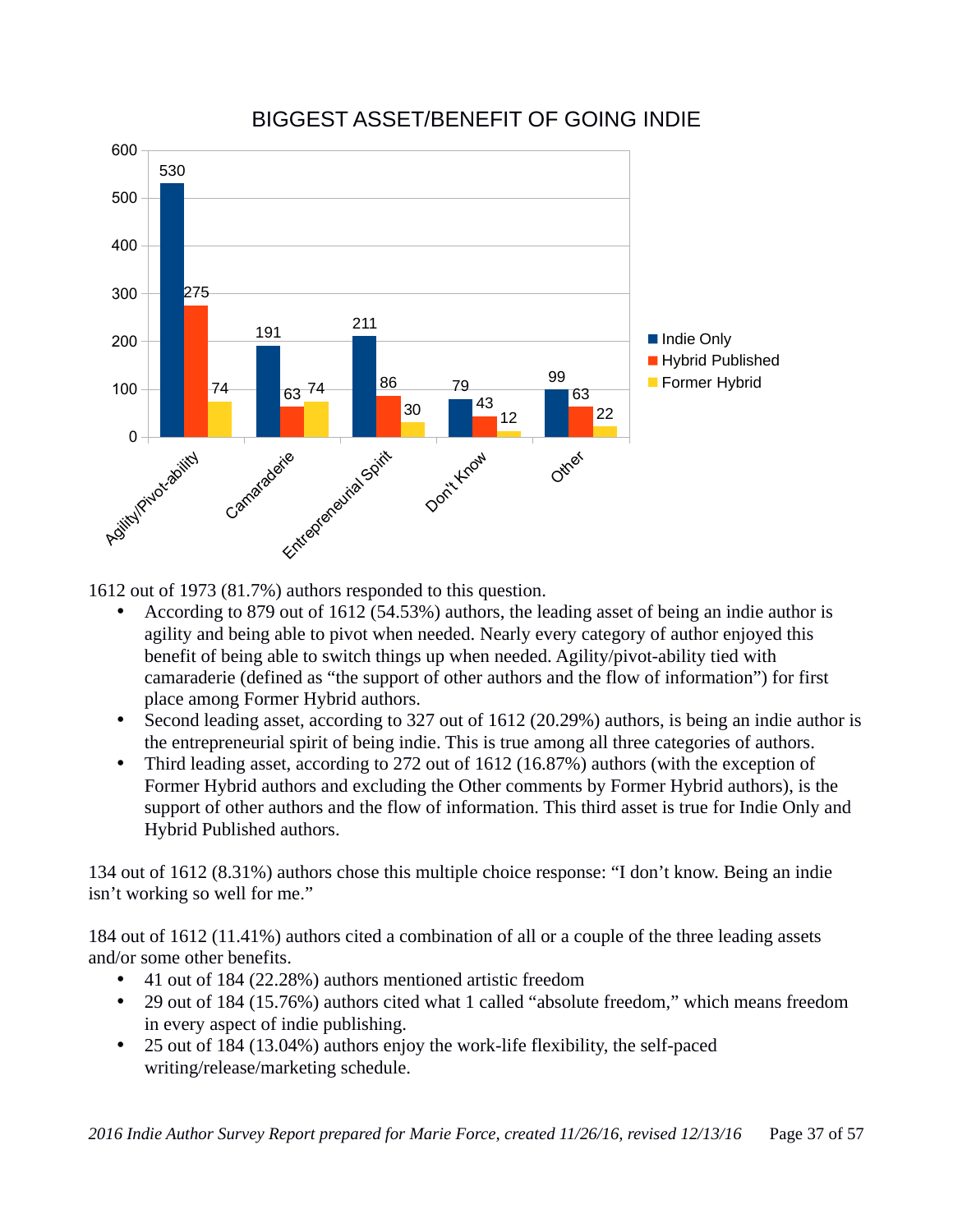- 23 out of 184 (12.5%) authors favor the greater revenue potential in indie publishing.
- 21 out of 184 (11.41%) authors enjoy the editorial freedom in indie.
- 12 out of 184 (6.52%) authors prefer being able to manage their business/career better.
- 10 out of 184 (5.43%) authors mentioned the ability to price and promote their products at will.

The rest of the other comments generated up to 4% representation from 71 out of 1612 (4.4%) respondents, ranging from 7 votes (3.8%) to 1 vote (0.54%) in descending order.

- all three assets (agility/pivot-ability, camaraderie, entrepreneurial spirit)
- camaraderie as secondary asset to the main one selected
- too new to indie to assess favorite asset/benefit of indie publishing
- better product management
- entrepreneurial/self-employment as secondary asset to the main one selected
- productive use of time, including the speed to publication
- owning the copyright
- branding
- agility and camaraderie as secondary assets/benefits to main one selected
- build a platform
- indie has its own problems
- reduced stress
- accessibility
- diversification
- transitioning to indie, learning curve
- indie all the way
- other
- reader interaction
- sales data accessibility
- selling backlist
- time to write
- visibility between traditional releases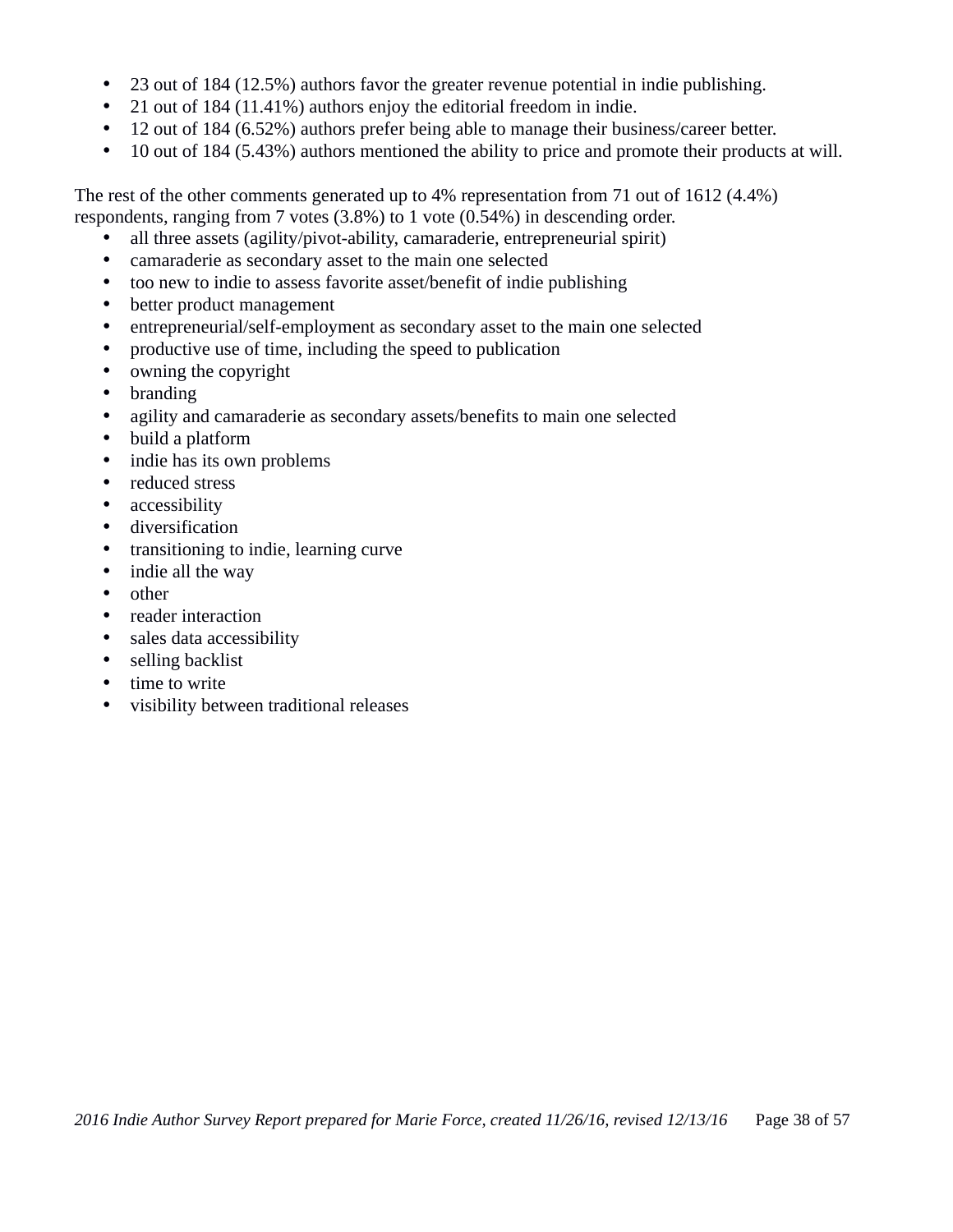

### INDIE REGARDS TOWARD TRADITIONAL PUBLISHING

1612 out of 1973 (81.7%) authors expressed their views toward traditional publishing.

- 1011 of the 1225 (82.53%) Indie Only authors answered this question.
- 467 of the 586 (79.69%) Hybrid Published authors answered this question.
- 134 of the 162 (82.72%) Former Hybrid authors answered this question.

Roughly speaking, we have nearly equal representation form all three categories of authors in that about 80% of each category expressed their views toward traditional publishing.

As a whole, all three categories of authors favor these occupations in the following descending order:

- 416 out of 1612 (25.81%) favor remaining mostly indie with an occasional traditional project.
- 395 out of 1612 (24.5%) would like to someday be traditionally published in addition to indie published.
- 375 out of 1612 (23.26%) have no interest in traditional publishing.
- 278 out of 1612 (17.25%) are already traditionally published in addition to their indie books.
- 128 out of 1612 (7.94%) were already traditionally published and have no interest in going back.
- 20 out of 1612 (1.24%) would like to someday be exclusively traditionally published.

A majority of people favor remaining OR becoming traditionally published and indie-published.  $(416+395+278 = 1089)$  So 1089 out of 1612 (67.56%) authors favor having a foot in both worlds. This is followed by nearly a quarter (23.26%) of the authors who plan to stay indie only and have no interest in traditional publishing. Far behind are those who have been traditionally published (7.94%) who don't plan to go back and the near 1% who would like to someday be traditionally published only.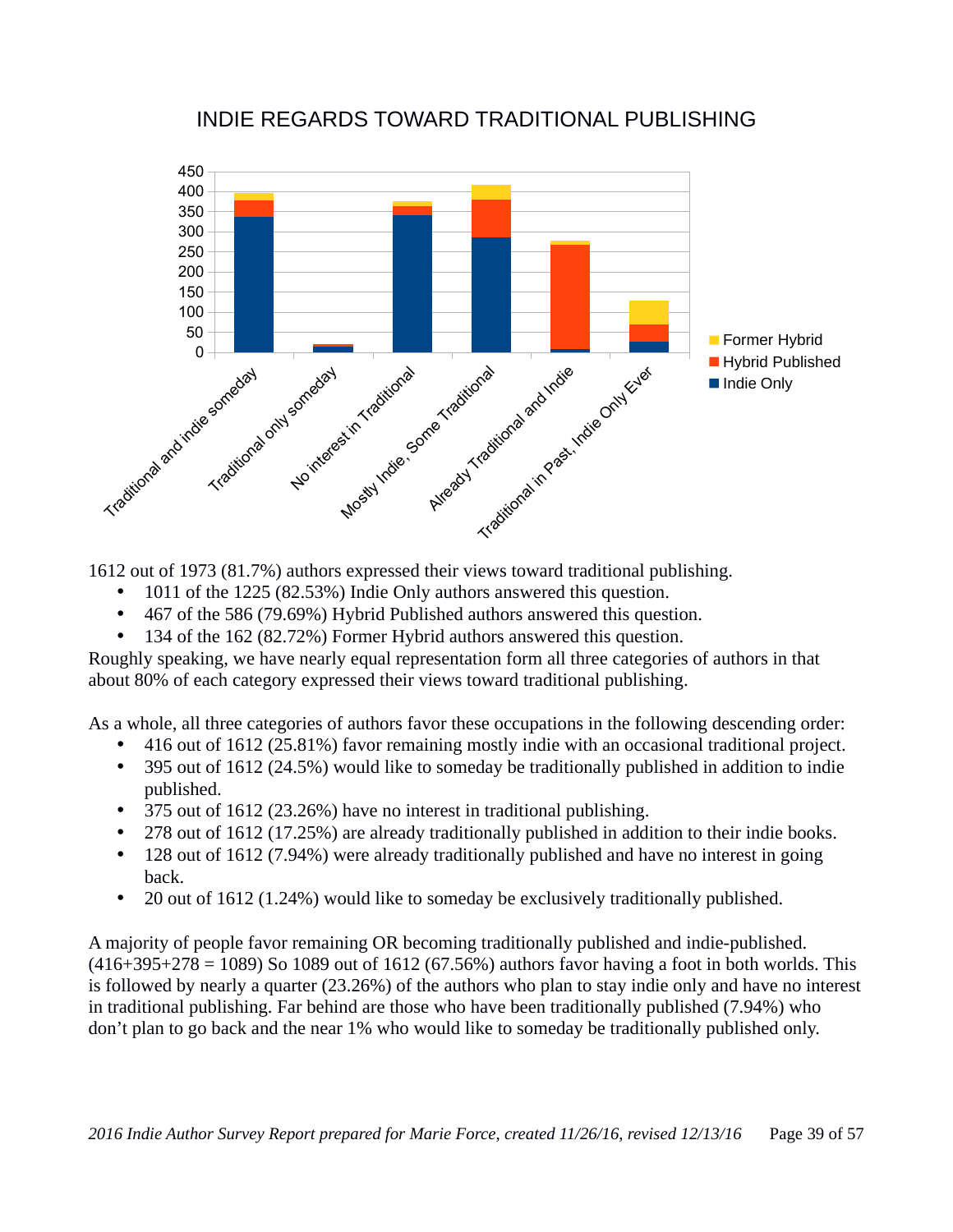

Indie Only Contingent – 1011 respondents (82.53% of 1225 Indie Only survey participants)

- 341 out of 1011 (33.73%) Indie Only authors desire to remain indie only.
- 336 out of 1011 (33.23%) Indie Only authors would like to someday be traditionally published in addition to indie published.
- 285 out of 1011 (28.19%) Indie Only authors desire to remain mostly indie with occasional traditional projects.
- 26 out of 1011 (2.57%) Indie Only authors were traditionally published and have no interest in going back.
- 15 out of 1011 (1.48%) Indie Only authors would like to someday be exclusively traditionally published.
- 8 out of 1011 (0.79%) Indie Only authors are already traditionally published in addition to indie books.

Hybrid Published Contingent – 467 respondents (79.69% of 586 Hybrid Published survey participants)

- 259 out of 467 (55.46%) Hybrid Published authors are already traditionally published in addition to indie books.
- 95 out of 467 (20.34%) Hybrid Published authors plan to remain mostly indie with an occasional traditional project.
- 43 out of 467 (9.21%) Hybrid Published authors were traditionally published and have no interest in going back.
- 42 out of 467 (8.99%) Hybrid Published authors would like to someday be traditionally published in addition to indie published.
- 23 out of 467 (4.93%) Hybrid Published authors have no interest in being traditionally published.
- 5 out of 467 (1.07%) Hybrid Published authors would like to someday be exclusively traditionally published.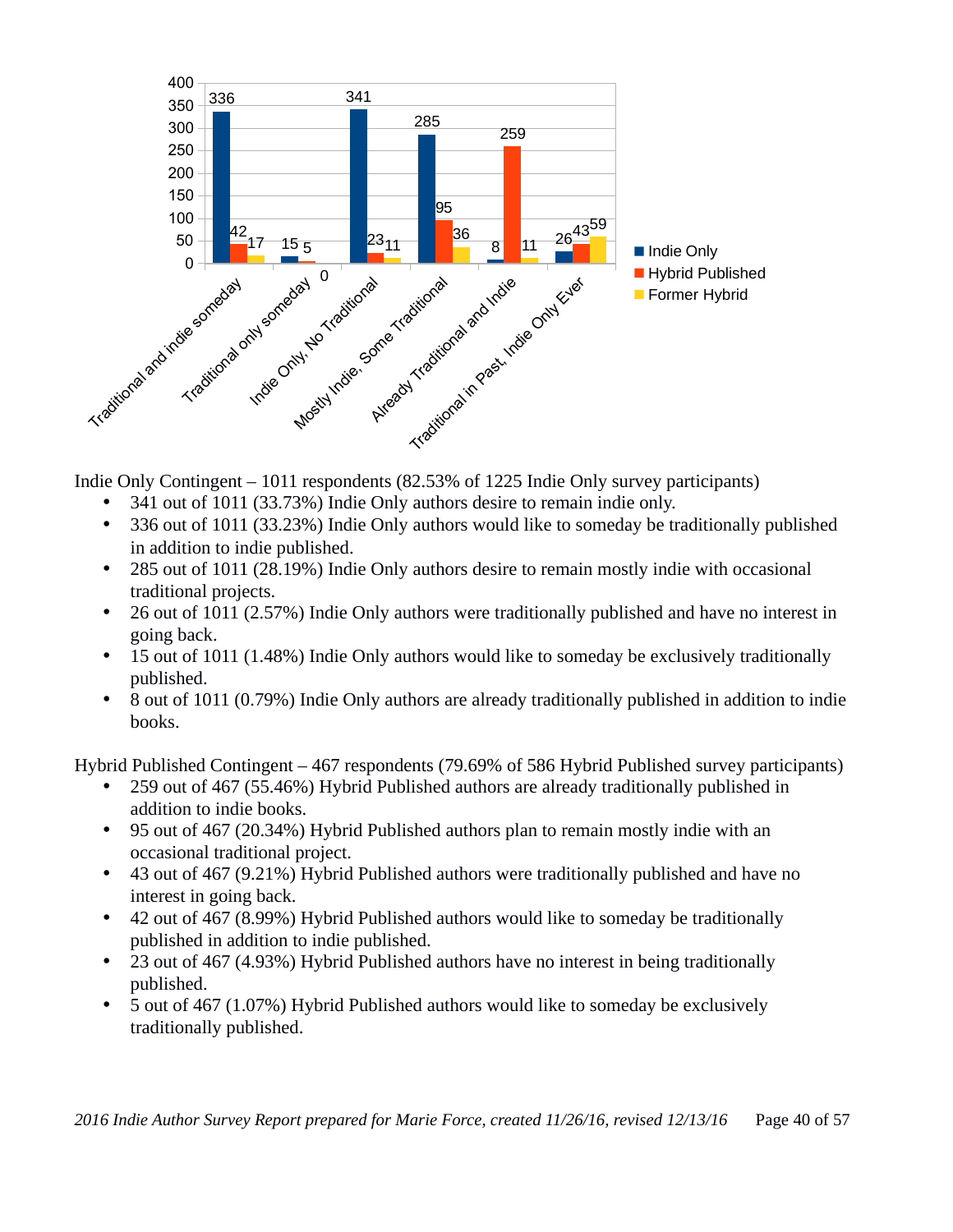Former Hybrid Contingent – 134 respondents (82.72% of 162 Former Hybrid survey participants)

- 59 out of 134 (44.03%) Former Hybrid authors were traditionally published and have no interest in going back.
- 36 out of 134 (26.87%) Former Hybrid authors plan to remain mostly indie with an occasional traditional project.
- 17 out of 134 (12.69%) Former Hybrid authors would like to someday be traditionally published in addition to indie published.
- 11 out of 134 (8.21%) Former Hybrid authors are already traditionally published in addition to indie books.
- 11 out of 467 (8.21%) Former Hybrid authors have no interest in being traditionally published.
- None would like to someday be exclusively traditionally published.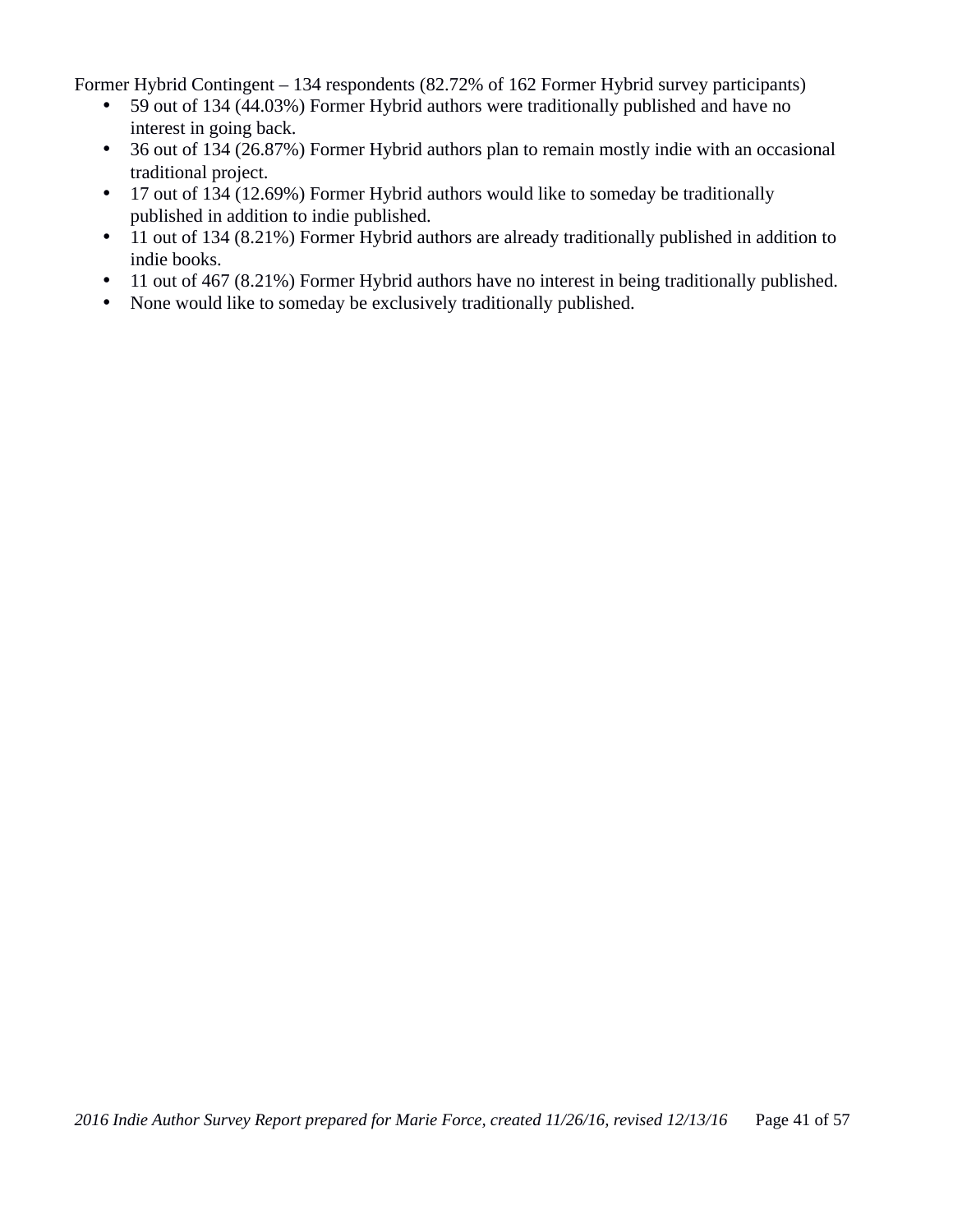# FIVE YEAR PLAN

1612 out of 1973 (81.7%) authors answered the open-ended question: Where do you see yourself in five years as an author?

- 1011 of the 1225 (82.53%) Indie Only authors answered this question.
- 467 of the 586 (79.69%) Hybrid Published authors answered this question.
- 134 of the 162 (82.72%) Former Hybrid authors answered this question.

355 out of the 1612 (22.02%) open-ended comments were randomly selected to represent the perspectives of each category of authors.

- 215 of the 1011 (21.27% of the 1011 Indie Only respondents to this question) Indie Only perspectives were randomly selected to represent all 1225 Indie Only authors.
- 108 of the 467 (23.13% of the 467 Hybrid Published respondents to this question) Hybrid Published perspectives were randomly selected to represent all 586 Hybrid Published authors.
- 32 out of 134 (23.88% of the 134 Former Hybrid respondents to this question) Former Hybrid perspectives were randomly selected to represent all 162 Former Hybrid authors.

Roughly speaking, we have nearly equal representation (21-24%) of perspectives from all three categories of authors. The data turned out to be similar across the board, no matter what kind of author one was – unless otherwise specified in the comments (e.g., such as the goal of "going wide" that only pertains to KU-exclusive authors).

The following five-year plans are ranked from highest frequency in the open-ended comments to the least frequency.

- 179 out of 353 (50.71%) authors aim to receive more decent income, 12 of whom mentioned financial security, 1 of whom mentioned retirement
- 98 out of 353 (27.76%) authors expect to put out more books.
- 82 out of 353 (23.23%) authors expect to be FT authors.
- 44 out of 353 (12.46%) authors would like more recognition, which includes winning awards, public speaking, and hitting a bestsellers list not as part of a boxed set or bundle.
- 33 out of 353 (9.35%) authors would have increased their fan base.
- 28 out of 353 (7.93%) authors expect to have advanced their career in virtually every aspect of their business.
- 27 out of 353 (7.65%) authors expect to be traditionally as well as indie published, including working with a larger press.
- 25 out of 353 (7.08%) authors expect to be indie only.
- 11 out of 353 (3.12%) authors would have improved their craft.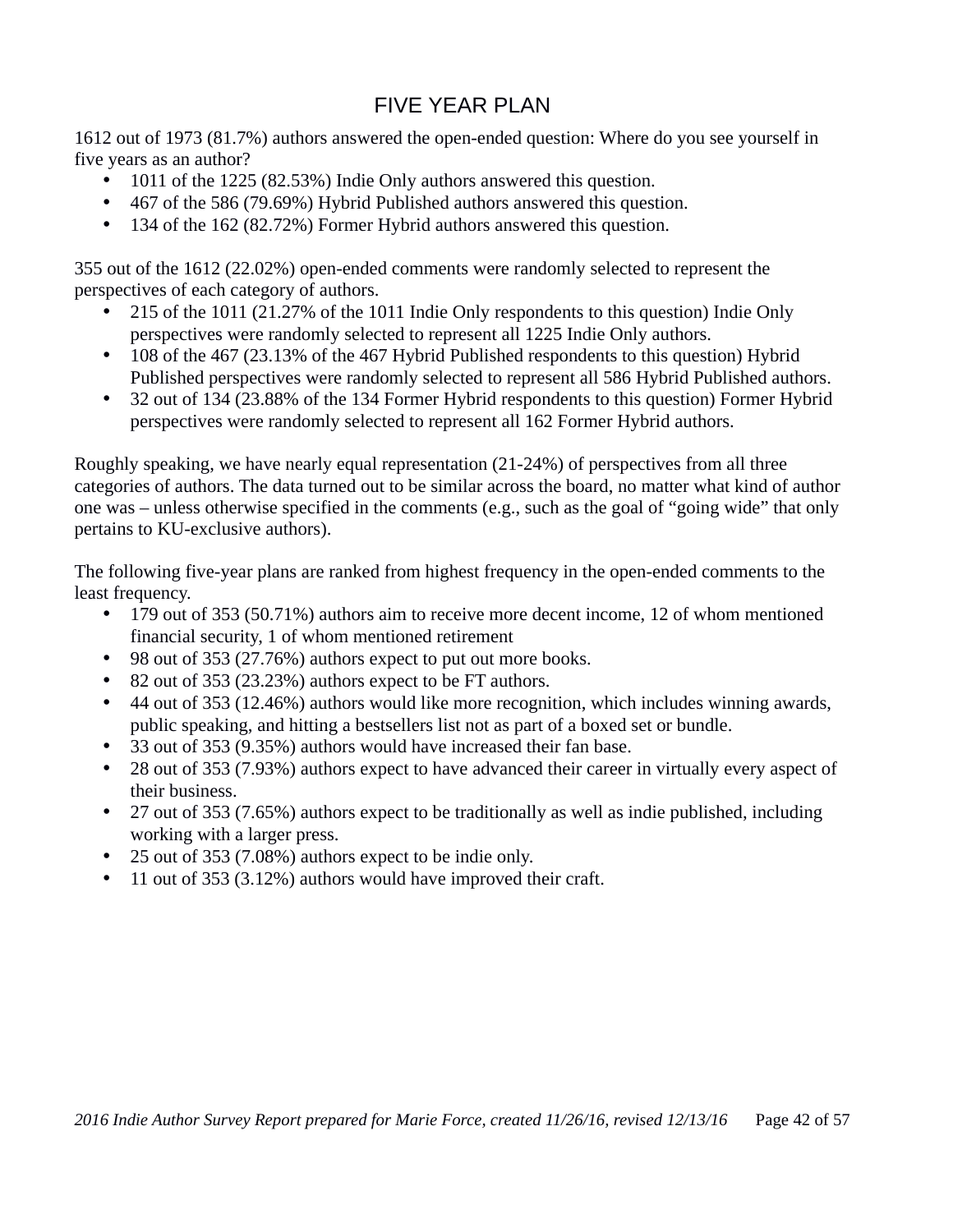All other comments were represented by less than 3% of the 353 respondents (up to 9 occurrences in the comments) and are listed below in descending order from the greatest number of occurrences to the least.

- **Artistic Freedom/Expansion** ability to write as one wishes or expand into other genres/retailers/entertainment channels
- Market expansion/diversification audiobooks, translations, movie deals, traditional publishing deals, becoming a publisher, mass paperbacks, going wide, selling backlist, a cartoon deal, articles in magazines, exploiting subsidiary rights, hardback, offering courses
- **Better business/career management –** including breaking even and ability to manage the indie-traditional balance
- **Happiness/Leisure –** as happy five years from now, slow down to enjoy life/success, become PT author, larger home, mentoring newbies, trusting own judgement, having more time to write, being able to stay at home or downgrade to a PT job.
- **Broke/Burned out/Failed/Still Alive/Dead** (the "dead" comment came from our older authors)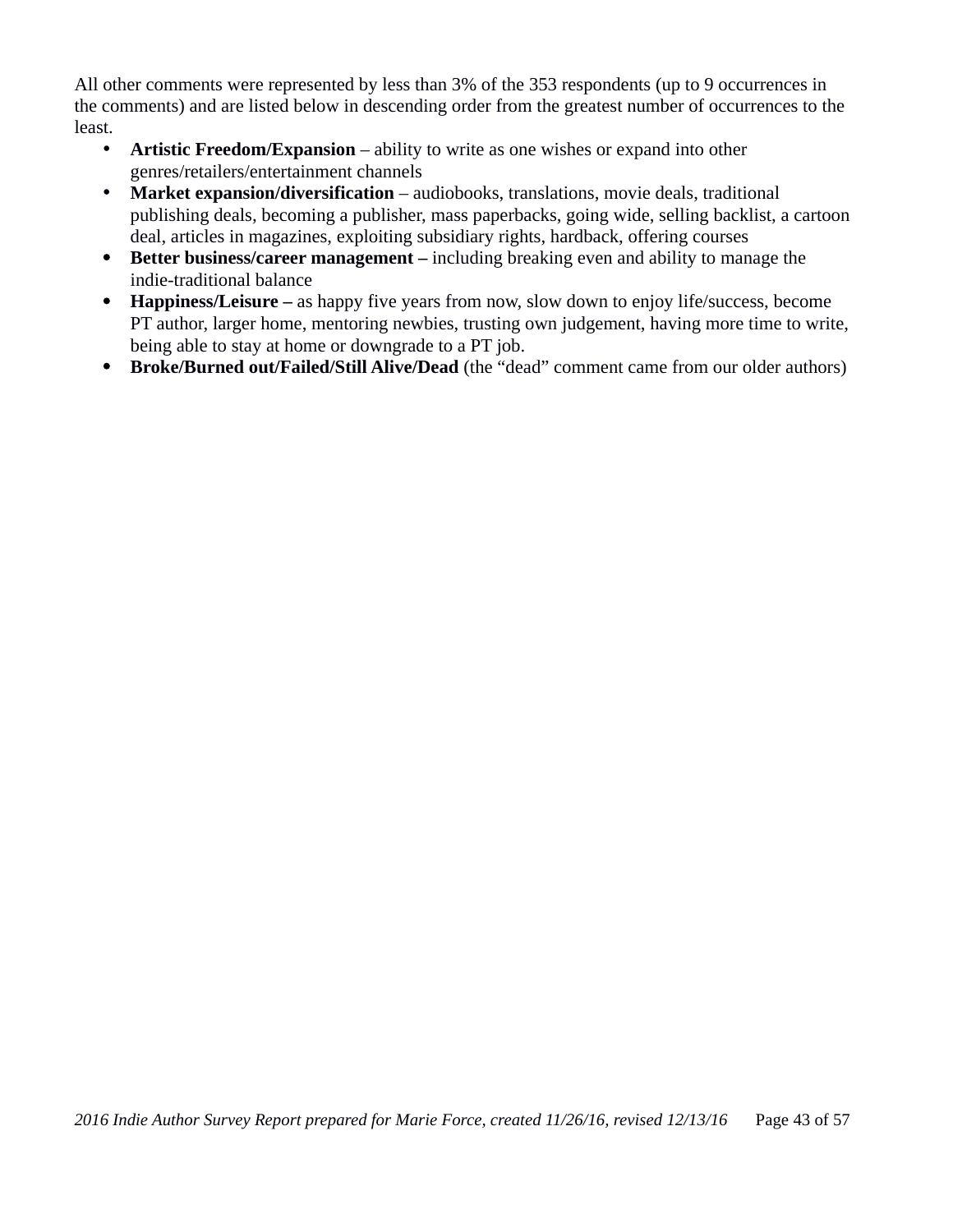# ADDITIONAL COMMENTS

717 out of 1793 (39.99%) authors supplied further comments when asked this question: "Is there anything you'd like to add about indie publishing, your career, the highs, the lows, the lessons learned?"

- 449 of the 1225 (36.65%) Indie Only authors answered this question.
- 206 of the 586 (35.15%) Hybrid Published authors answered this question.
- 62 of the 162 (38.27%) Former Hybrid authors answered this question.

444 out of 717 (61.51%) open-ended comments were randomly selected to represent all authors.

- 268 of the 449 Indie Only perspectives (59.69% of the 449 Indie Only respondents to this question) were randomly selected to represent all 1225 Indie Only authors.
- 130 of the 206 Hybrid Published perspectives (63.11% of the 206 Hybrid Published respondents to this question) were randomly selected to represent all 586 Hybrid Published authors.
- 46 of the 62 Former Hybrid perspectives (74.19% of the 62 Former Hybrid respondents to this question) were randomly selected to represent all 162 Former Hybrid authors.

The data was highly variable in the highs, lows, lessons learned department across the board. However, there were enough commonalities to point out certain trends.

#### Highs

- 39 out of 444 comments (8.78%) like the control over their destiny/products/business
- 23 out of 444 comments (5.18%) describe indie publishing as the "best thing ever."
- 19 out of 444 comments (4.28%) appreciate the camaraderie among authors, including the flow of information.
- 15 out of 444 comments (3.38%) like the self-paced writing/release schedule in indie.
- 13 out of 444 comments (2.93%) are happy or upbeat about the future of indie.
- 7 out of 444 comments (1.58%) love the great revenue potential in indie. You get 100% of the cut from retailers.
- 6 out of 444 comments (1.35%) enjoy the artistic freedom of going indie.

#### Lows

- 29 out of 444 comments (6.53%) point out the lack of transparency or monopoly or instability of Amazon/KU.
- 18 out of 444 comments (4.05%) point to the lack of discoverability.
- 8 out of 444 comments (1.8%) point out the author cliques and the lack of camaraderie in the industry.

#### Lessons Learned

- 33 out of 444 comments (7.43%) advise newbies to the indie publishing industry to keep learning
- 29 out of 444 comments (6.53%) report that being an indie author means being in business. Craft a strategy. Have a plan, a business plan, a marketing plan. Be professional. Develop a thick skin. Have a FT author transition plan/strategy.
- 25 out of 444 comments (5.63%) advise new indie authors to work hard or work harder.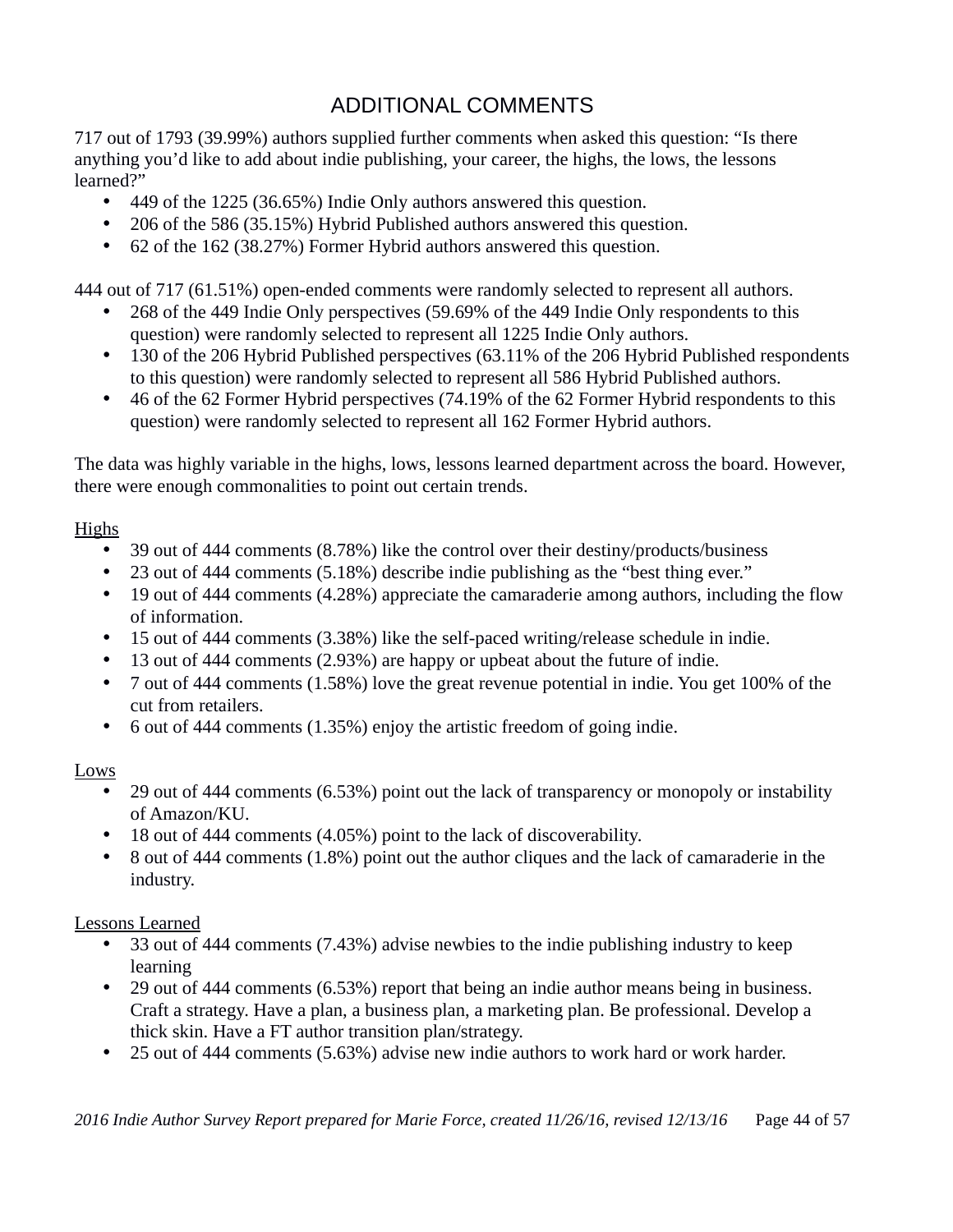- 25 out of 444 comments (5.63%) tell new indies to write the next book.
- 18 out of 444 comments (4.05%) tell newcomers to be persistent, patient, never give up, despite the learning curve and the slow process. Persevere.
- 16 out of 444 comments (3.38%) suggest new authors ought to experiment in all aspects of their business – the product, the marketing, appearances/events/signings, etc.
- 15 out of 444 comments (3.38%) suggest new authors to write what excites you, the author.
- 12 out of 444 comments (2.7%) advise consistent releases.
- 12 out of 444 comments (2.7%) point to the huge learning curve in indie, including learning the marketing side of the business.
- 9 out of 444 comments (2.03%) advise new authors to be flexible and adjust expectations.
- 9 out of 444 comments (2.03%) suggest interacting with readers, build your fan base.
- 9 out of 444 comments (2.03%) tell new authors to get a good editor, go permafree after three books in the series.
- 9 out of 444 comments (2.03%) suggest newbies build their newsletter, including having author websites funnel to their newsletters.
- 9 out of 444 comments (2.03%) suggest newbies stay true to themselves, their art, and put that into action. Believe in yourself.
- 8 out of 444 comments (1.8%) suggest authors ought to diversify and go wide with their books.
- 6 out of 444 comments (1.35%) advise newbies to be wary of bad or dated advice.
- 6 out of 444 comments (1.35%) mention taking time to regroup and recommit.
- 6 out of 444 comments (1.35%) advise authors to go indie earlier rather than later.
- 6 out of 444 comments (1.35%) mention the startup capital required to go indie.
- 5 out of 444 comments (1.13%) mention the importance of networking.
- 5 out of 444 comments (1.13%) advise outsourcing when financially able to do so, especially for managing portfolio/promotions or things that you can't do. If you don't outsource, 1 comment suggested going with traditional publishing.
- 5 out of 444 comments (1.13%) advise marketing wisely. Know your market.

All other comments fell below 1% representation, which meant that mentions appeared up to 4 times and as little as 1 time.

#### Lows

- Lack of access to brick and mortar stores.
- Lack of time to write/market.
- Inability to expand into audiobooks and translations.
- Magic bullet wanted
- Market expansion question
- Analysis paralysis is real
- If one genre isn't working, experiment in another.
- Instead of competing to outdo other authors, move to a niche genre instead.
- Great indie books still lumped with subpar books.
- Unable to generate ad ROI
- Have a plan B.
- Not interested in social media.
- Feeling stuck with Amazon/KU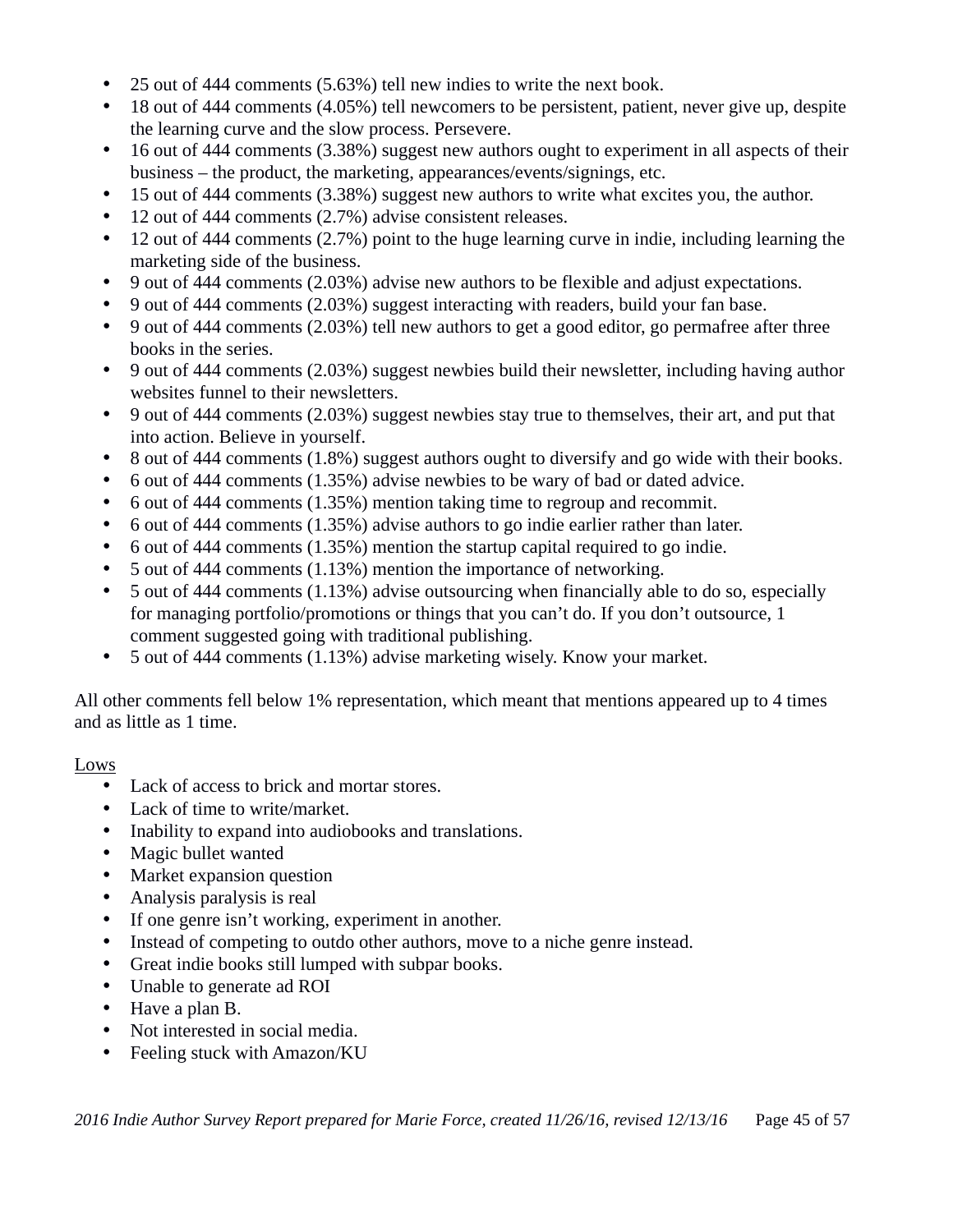- Seeking to go hybrid.
- Seeking a traditional deal.
- Rights to traditional titles were never reverted.

#### Lessons Learned

- Learn to write faster.
- Write reader-tailored content.
- Have a budget for marketing.
- Your mileage may vary. For example, investment in each indie release does not guarantee sales.
- Going indie means immediate real-time access to sales data.
- Be polite, avoid mean people.
- Cut the drama.
- Cross promote with author you know personally, not those you have met on Facebook or through other authors.
- Trends often change.
- Focus on what's going right.
- Having a good/reliable production team reduces stress.
- Hybrid is "sweet."
- Improve.
- Join an authors forum.
- Success is precarious.
- Amazon/KU is an opportunity. Use it strategically.
- Be proactive
- Build/rebuild platform.
- Find reviews to qualify for certain ads, stack your ads for free days, have an ARC team.
- Focus
- Indie publishing is losing its stigma. Fast cash crowd is leaving.
- Indie is a risky venture.
- Seek author mentors, go to NINC. Join author groups with professional experience. Distinguish between vanity press and indie publishing.
- Writing is easy, marketing is hard.
- Strike a balance between writing and marketing.
- Be selective with marketing.
- Be in a better place.
- Audiobooks and Patreon surpass ebook revenues.
- Beware of scam artists, competitive authors; heed the authors who are generous and kind.
- Beware of PR firms, promo companies.
- Beware of trolls, piracy, plagiarism.
- Turn blocked book into publicity and sales.
- Bookbub is no better than traditional publishers.
- Bookbub tail is temporary.
- Brand well.
- Cause-oriented books increase awareness of social issues.
- Consider traditional only when price is right and terms allow control over intellectual property.
- Control over covers is overrated.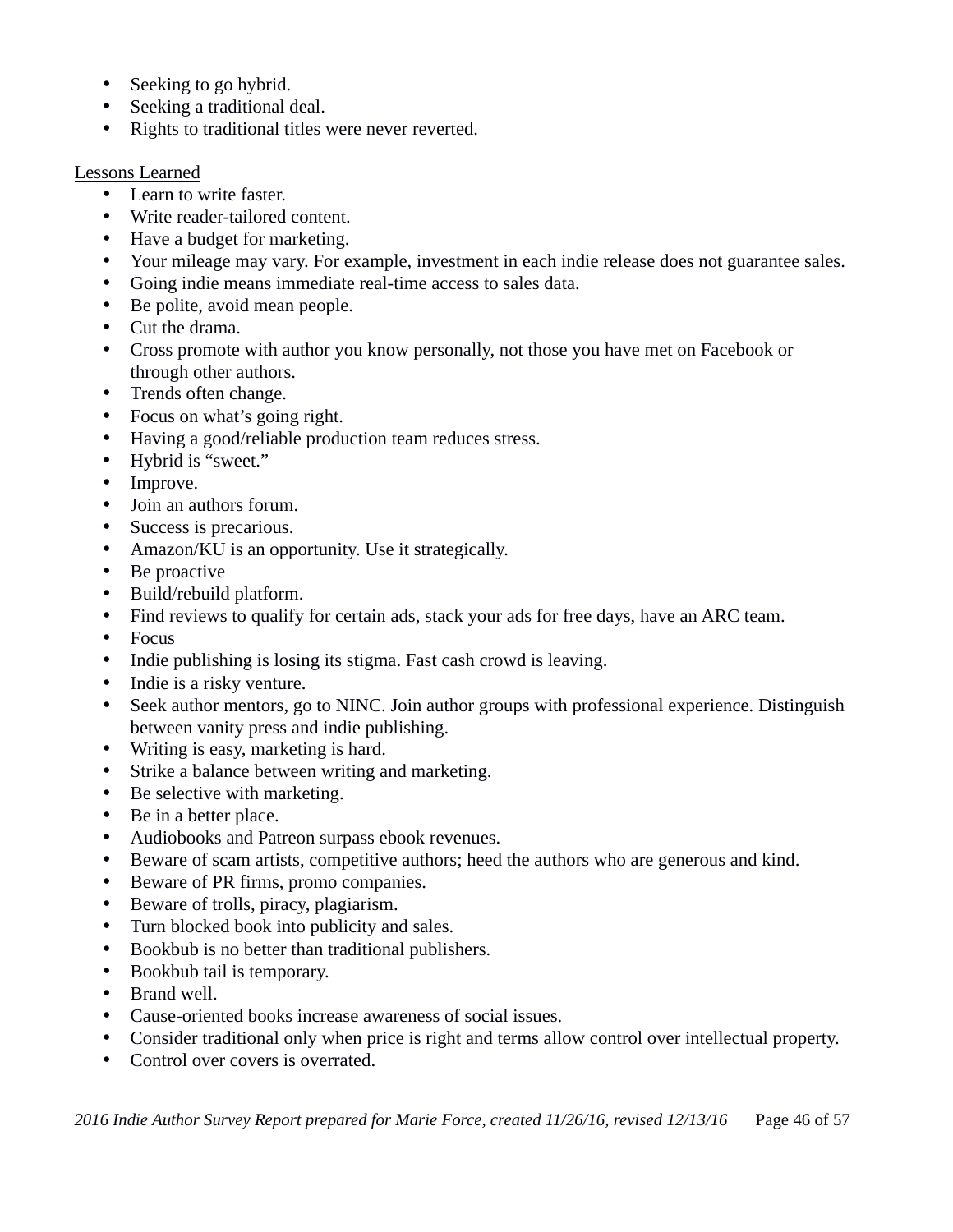- Cut out the middle man in traditional publishing.
- Cut your losses/debts/poor ROI.
- Have direct contact with readers, store owners, stakeholders.
- Diversify formats (ebooks, print).
- Don't compare yourself with others.
- Don't hire friends for editing.
- Don't panic.
- Enjoy the editorial freedom of indie publishing.
- Facebook ads did not work for one author.
- Fellow authors' sales prove that your books can sell.
- Few readers cross genres; you will need to establish a new fan base.
- Free indie books and traditional books boost discoverability.
- Ghostwriting is lucrative.
- High point is when your series takes off.
- Ingram Spark is great for POD.
- Invest beyond small ads.
- Keep forums as a safe space to learn.
- KU boosts visibility as a new author.
- KU first 90 days as a strategy before going wide afterward.
- Learn about your industry, then yourself and your niche
- Low sales do not equate to poor writing. Talent does not equate to sales.
- Luck plays a part in success.
- Master one strategy, then learn another.
- Measure success on your own terms.
- More people making money out of indies than indies making money.
- Newfound respect toward marketers.
- No regrets.
- Offer courses to new indie authors.
- Organize your files into different computer folders (e.g., cover blurbs, bios, covers).
- Own your work.
- Pay for great covers.
- Pay it forward.
- Plan for downturn in sales.
- Poor ROI on blog tours.
- Produce professional products indies are competing with traditional publishers.
- Publishers can be unscrupulous.
- Put successful indie authors' steps into action.
- Research editors/cover designers.
- Secure financial start-up funds before ordering books.
- Seek guidance from other authors.
- Short fiction sales boost novel sales.
- Short stories sold to magazines as promotion tool for books.
- Skip the small presses.
- Skip going with traditional publishing.
- Small press only.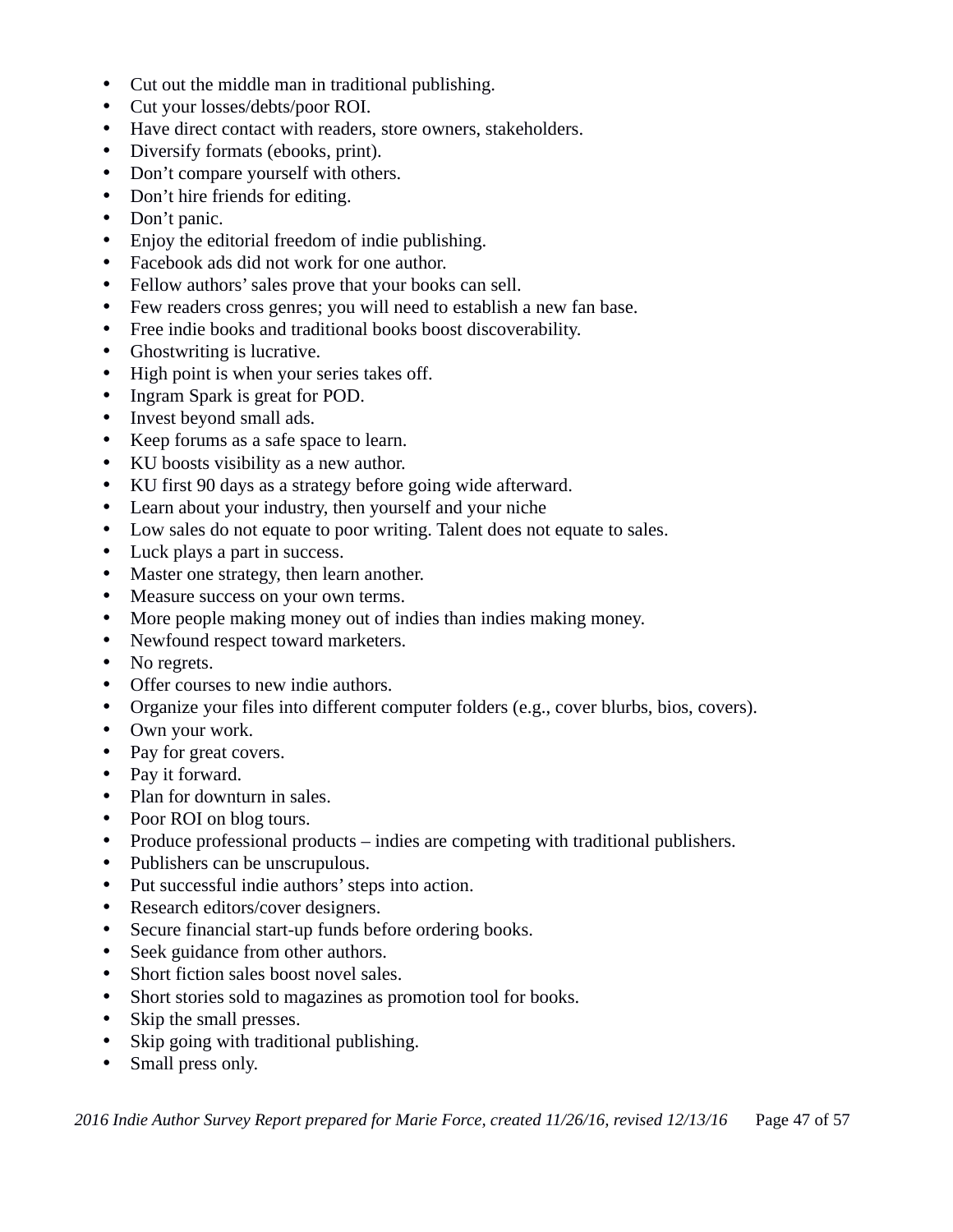- Stop making excuses.
- Success is from the inside.
- Track data and sales.
- Traditional publishing has greater resources for release day promotions.
- True indies are staying.
- Try blog/Wattpad to increase visibility/discoverability.
- Try Facebook ads sooner. Perfect your Facebook ads.<br>• Tweak your applications (Bookbub).
- Tweak your applications (Bookbub).
- It's an uphill climb to success.
- Visibility/sales is not a given.
- Who you know, who will give you a start-up boost.
- Write good books.
- Write fast and well.
- Write-publish-repeat.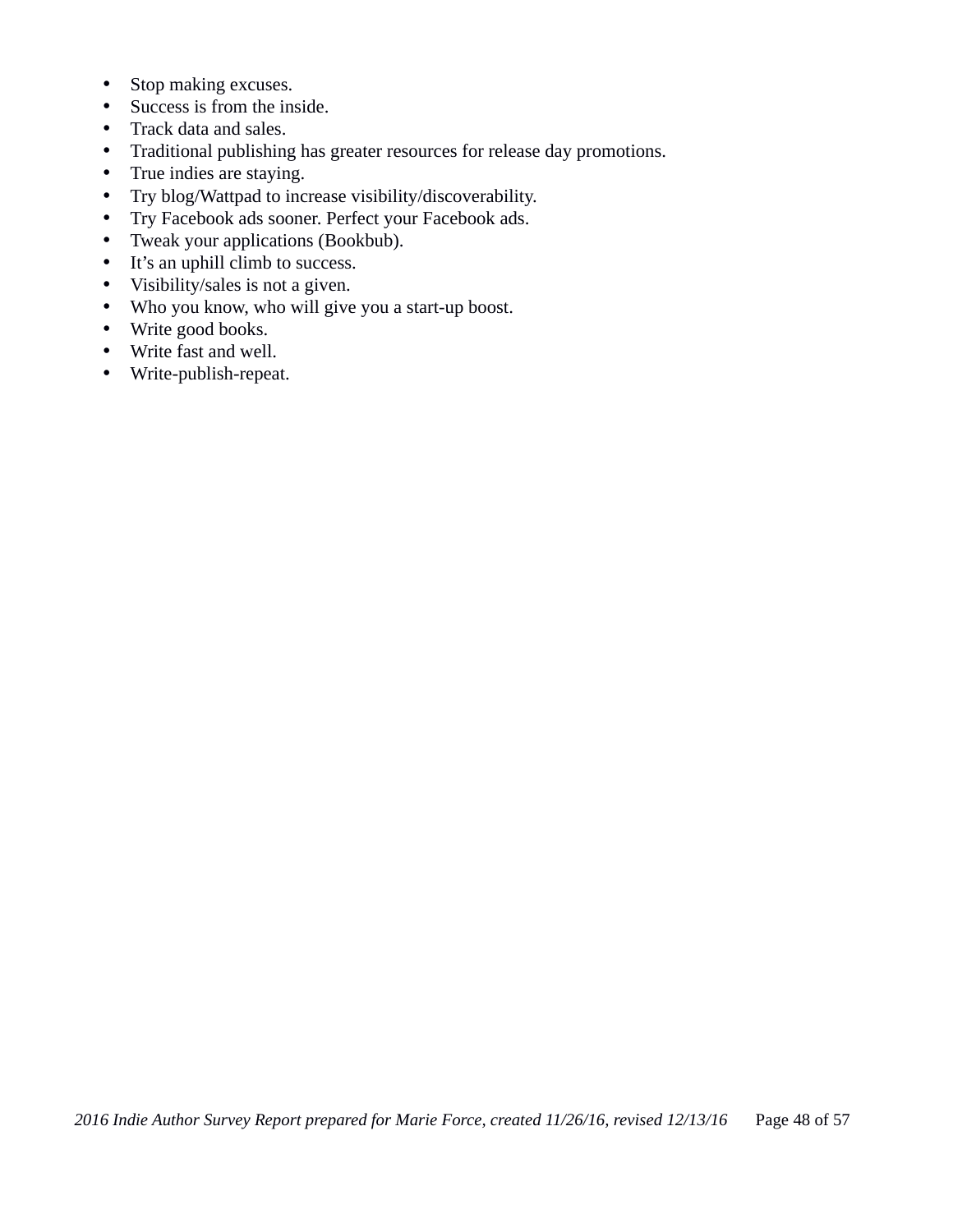# SURVEY DESIGN FEEDBACK

A few authors commented on current survey and/or design of future surveys:

- Separate income and who that income supports
- Have "None" or "Decline" in question regarding platform growth.
- Nonbinary indie author please include an Other category for Gender.
- Survey results wanted.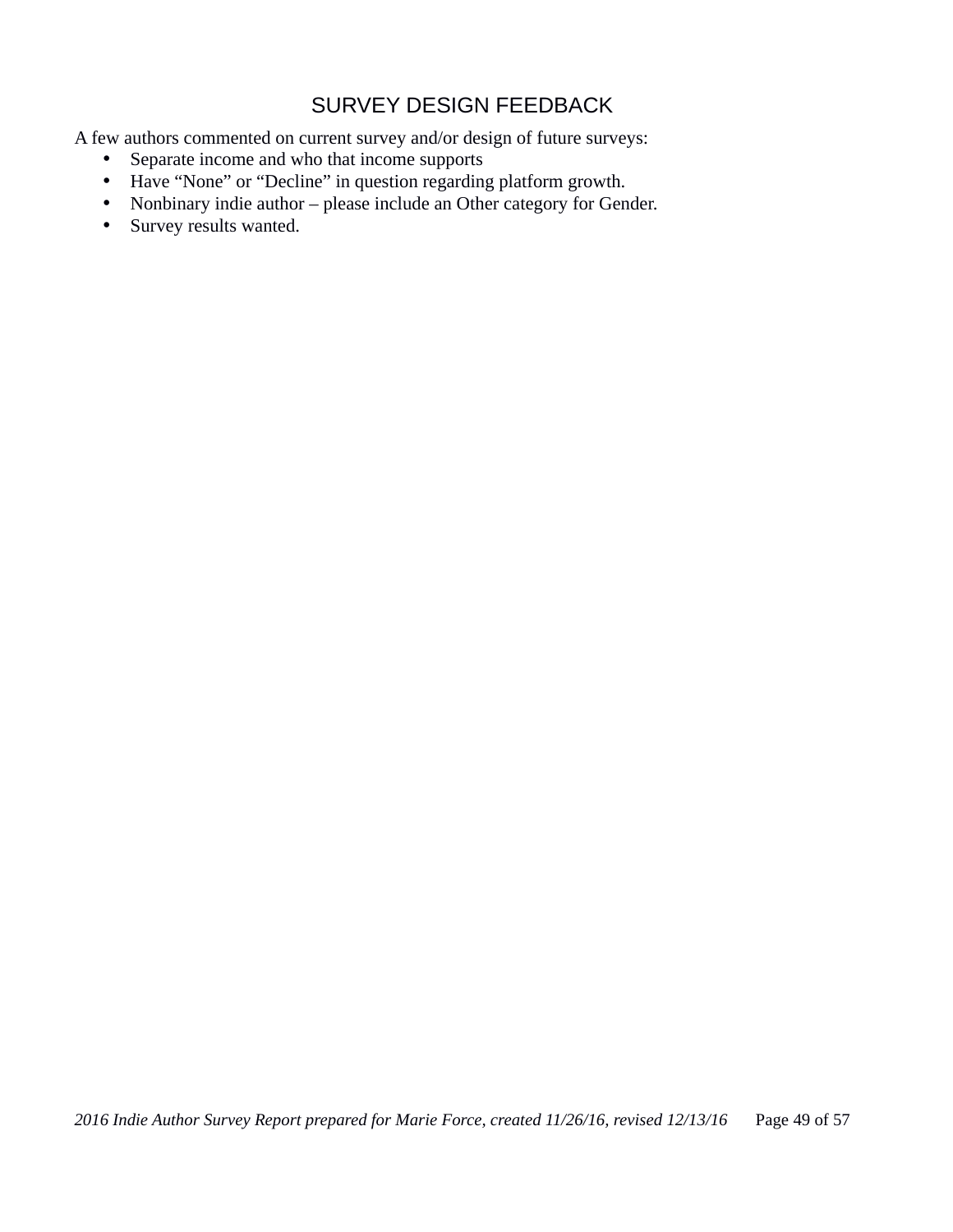## INDIE AUTHORS WILLING TO BE INTERVIEWED

664 out of 1973 authors (33.65%) were willing to be interviewed.

- 661 of these 664 authors (99.55%) supplied a contact email in the field requesting an email address for follow-up contact.
- 475 of these 664 authors (71.54%) supplied a note in the "perspective you might add" field.

475 perspectives broken down into three author categories:

- Indie Only accounted for 319 of these 475 perspectives (67.16%)
- Hybrid Published accounted for 120 of these 475 perspectives (25.26%)
- Former Hybrid accounted for 36 of these 475 perspectives (7.58%)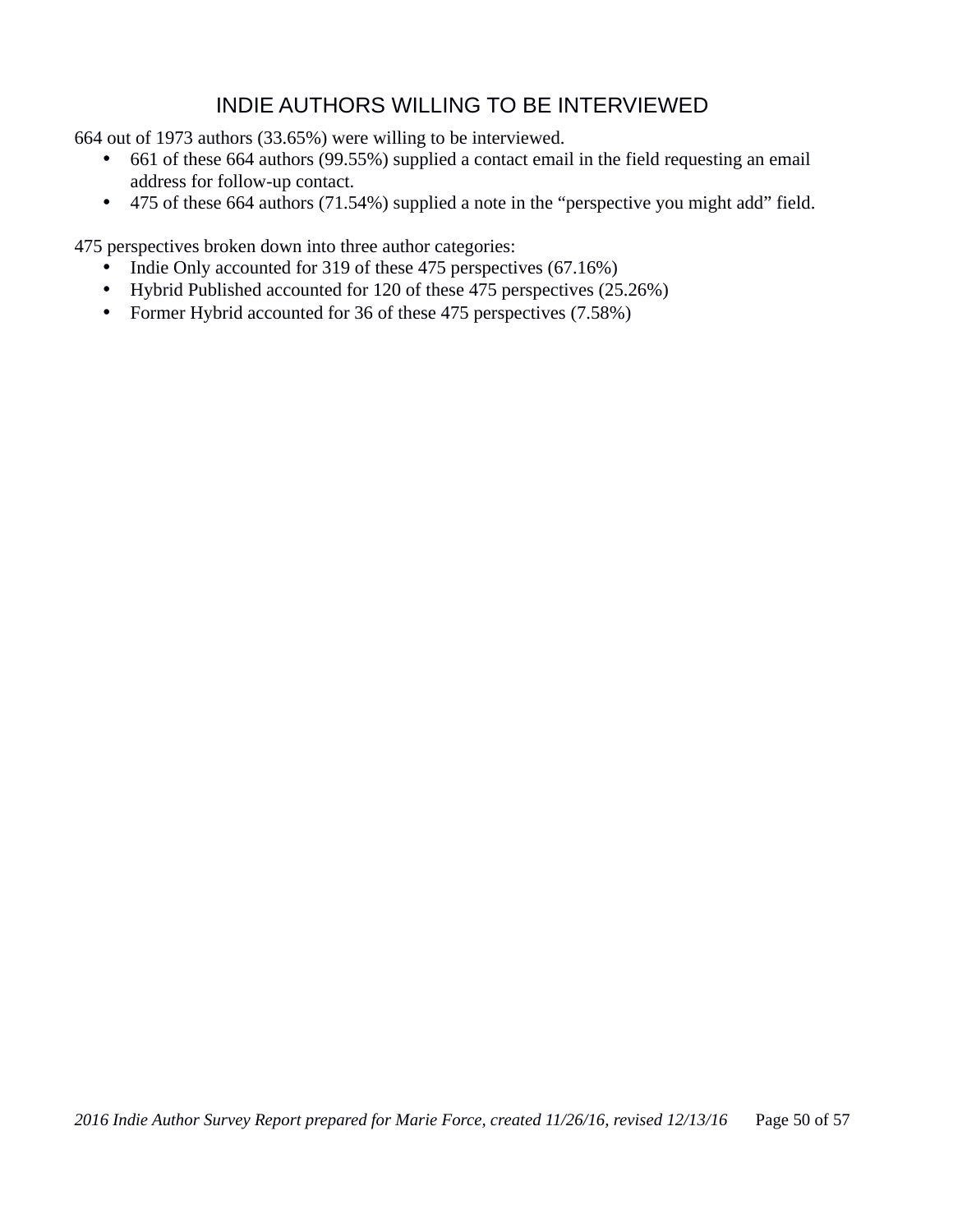# DEMOGRAPHICS – GENDER BY AUTHOR CATEGORY



1612 out of 1793 authors (81.7%) answered this question. The women outnumber the men in every category of indie author.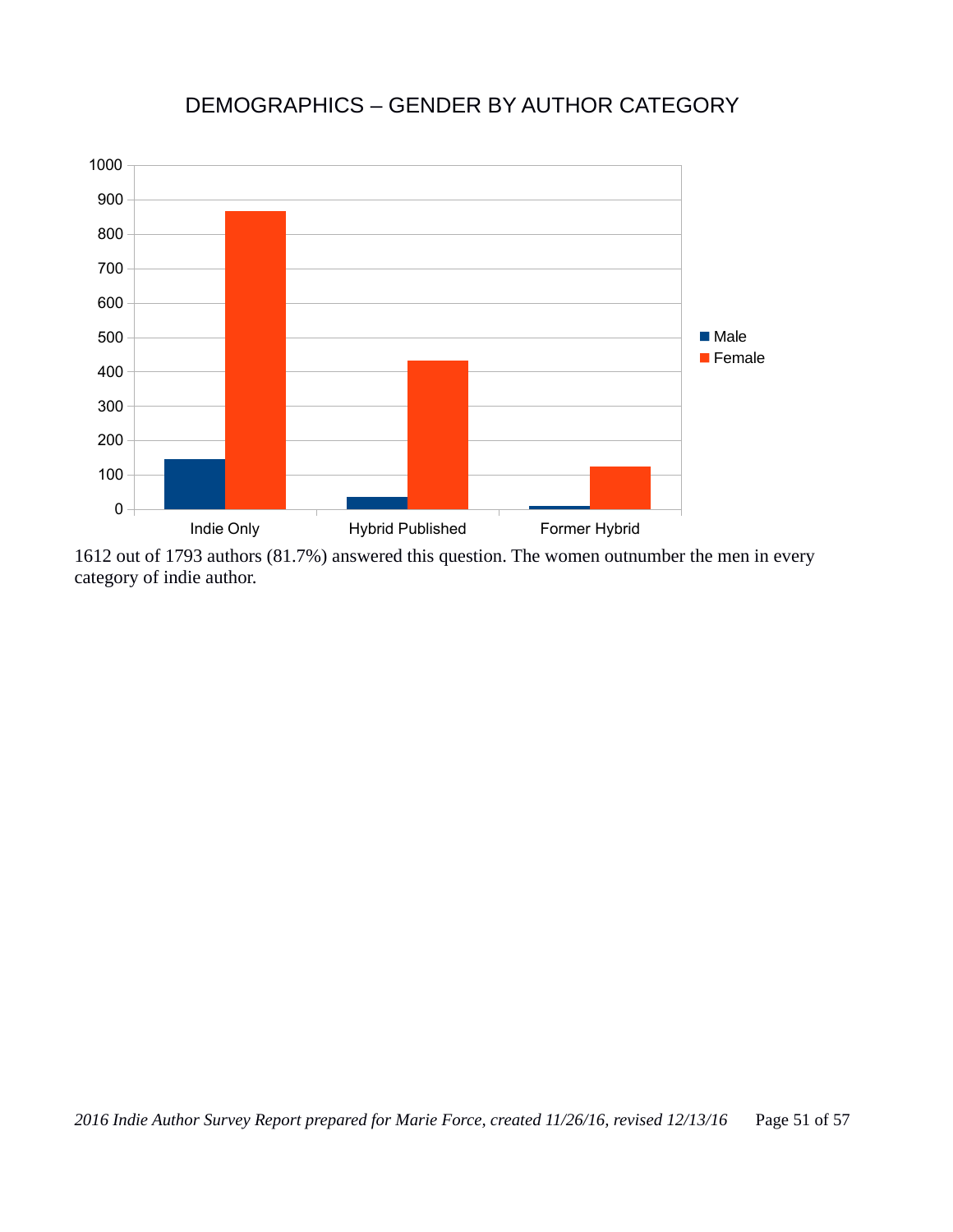# DEMOGRAPHICS – AGE BY AUTHOR CATEGORY



1612 out of 1973 authors (81.7%) answered this question. Quite interesting trend to see is that the younger the author, the more likely he or she seems to choose the Indie Only route.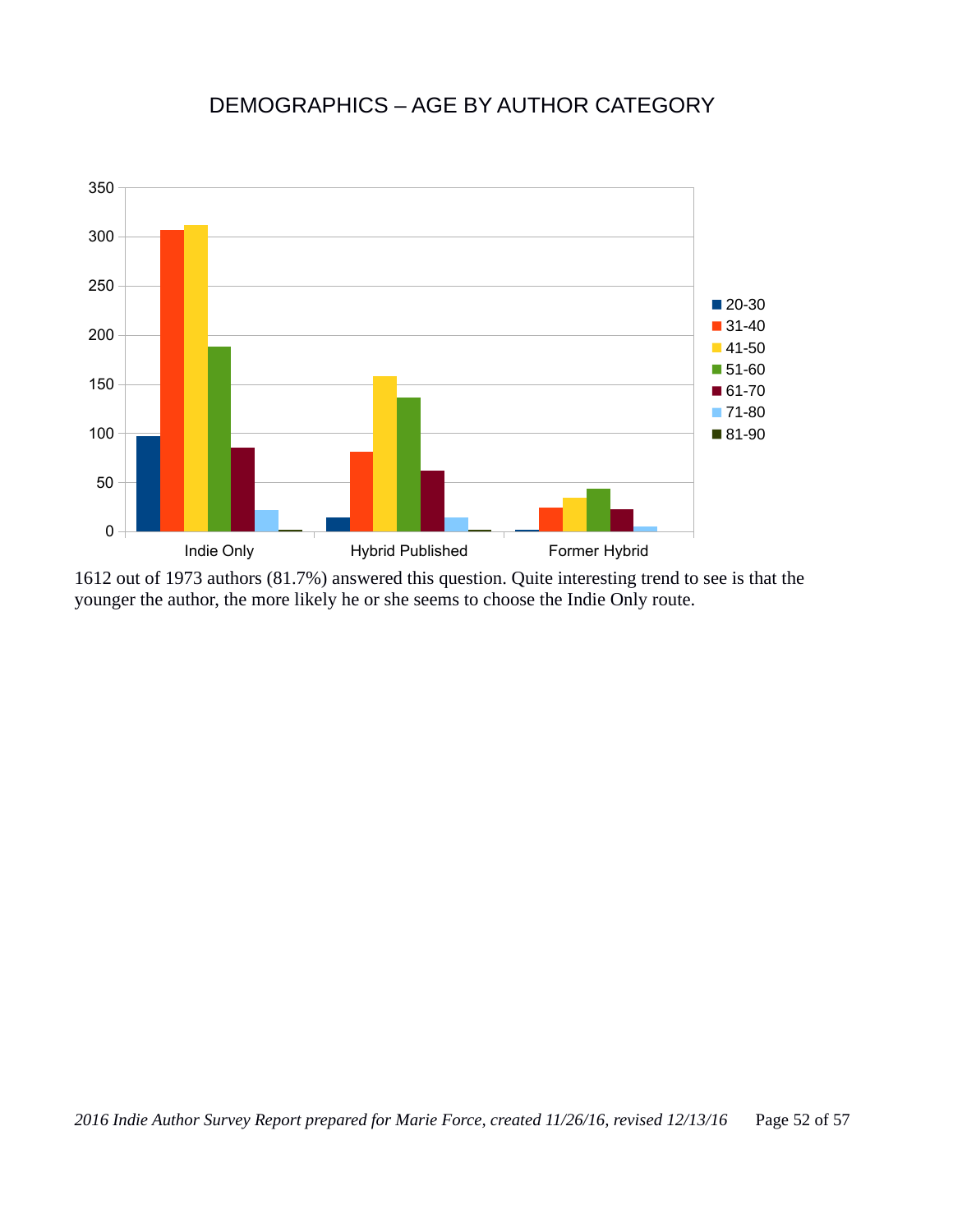#### DEMOGRAPHICS – GENRES

1792 out of 1973 authors (90.83%) answered the question about Primary Genre, 127 of 1792 authors (7.09%) specified Other comments.

1503 out of 1973 authors (76.18%) answered the question about Secondary Genre, 93 of 1503 authors (6.19%) specified Other comments.

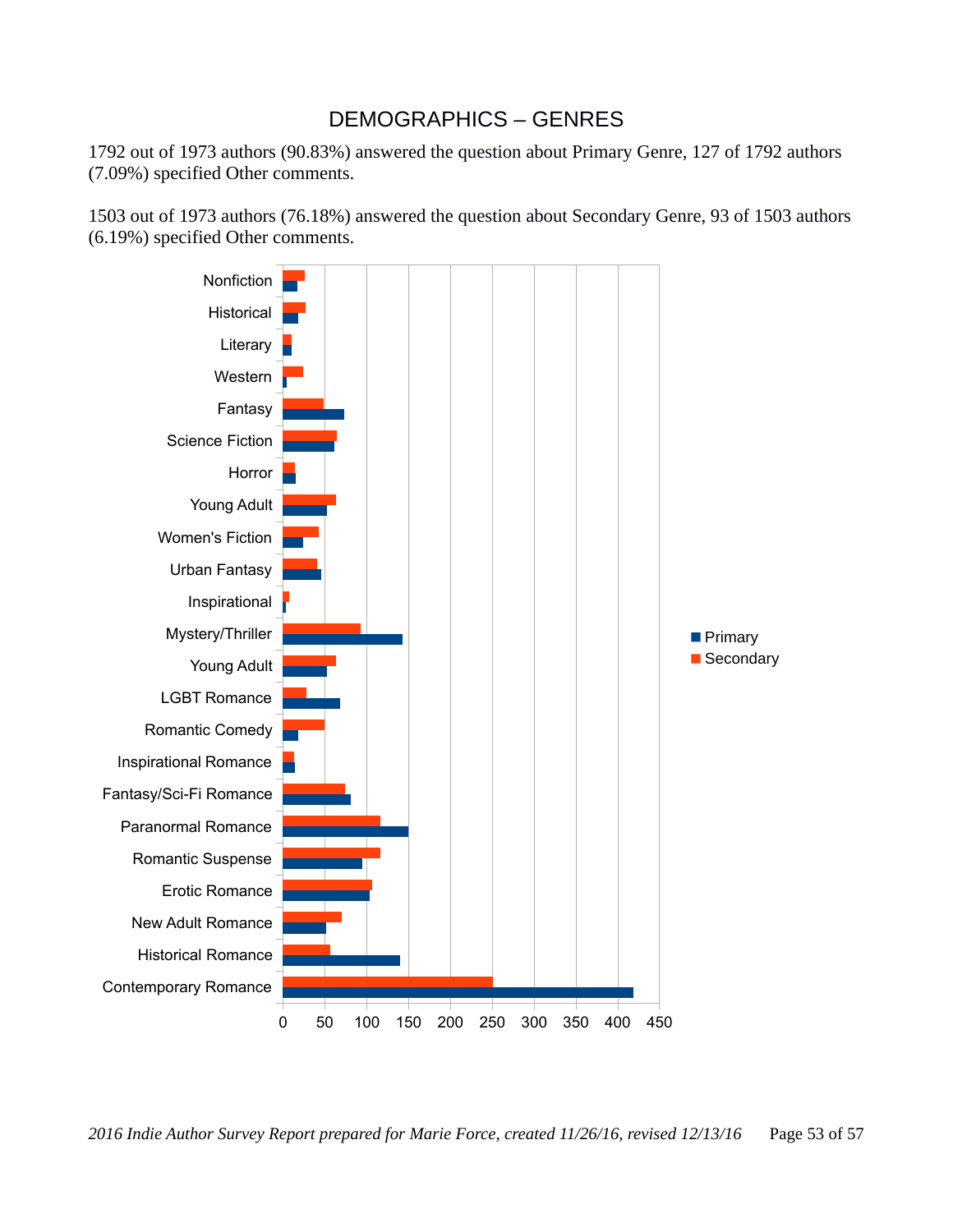Specified comments in "other" primary genres ranged from:

- Action / adventure
- action adventure comedies
- apocalyptic fiction
- Bible-era fiction
- biographical fiction
- children's books (ages 3-10)
- children's books (chapter books)
- children's books (middle grade)
- children's books (nonfiction)
- children's books (picture, novels)
- Christian contemporary
- Christian genres
- comedy
- commercial fiction
- contemporary PNR
- contemporary M/M
- contemporary menage
- cozy mystery
- cozy sweet PNR
- crime/police procedural
- dark erotic romance
- dark historical romance
- dark romance
- eclectic, steampunk, sci-fi, political
- engineering
- epic fantasy
- erotic fantasy
- erotic historical
- erotic non-contemporary
- erotic PNR
- erotica
- erotica shorts
- everything
- gothic romance
- historical fantasy
- historical romantic suspense
- historical western
- humor
- humor (life stories)
- humorous cozy romantic mysteries
- hybrid romance
- indie-published reverted titles
- interracial romance (across genres)
- legal thrillers
- **LGBT** fiction
- LGBT mystery/thriller
- literary fiction
- MC romance
- medical
- metaphysical
- most of the above
- multiple genres and heat levels
- mystery/suspense
- mystery/thriller shorts
- $\bullet$  N/A
- new adult SF romance
- new adult/YA inspirational romance
- New Zealand romantic suspense
- nonfiction writing guides
- paranormal
- paranormal thrillers
- PNR/urban fantasy
- poetry
- post-apocalyptic, alternate living
- psychological suspense
- rock star
- rom/com/contemporary romance
- romantic elements
- romantic fantasy
- romantic suspense
- romantic suspense (paranormal elements)
- science fiction and fantasy
- short stories
- spiritual romance
- **sports**
- sports (hockey)
- sports romance
- steampunk
- supernatural thriller
- sweet contemporary
- sweet wholesome contemporary
- time travel
- time travel historical romance
- traditional Regency
- travel
- vampire PNR
- YA SFF, urban fantasy
- Zompoc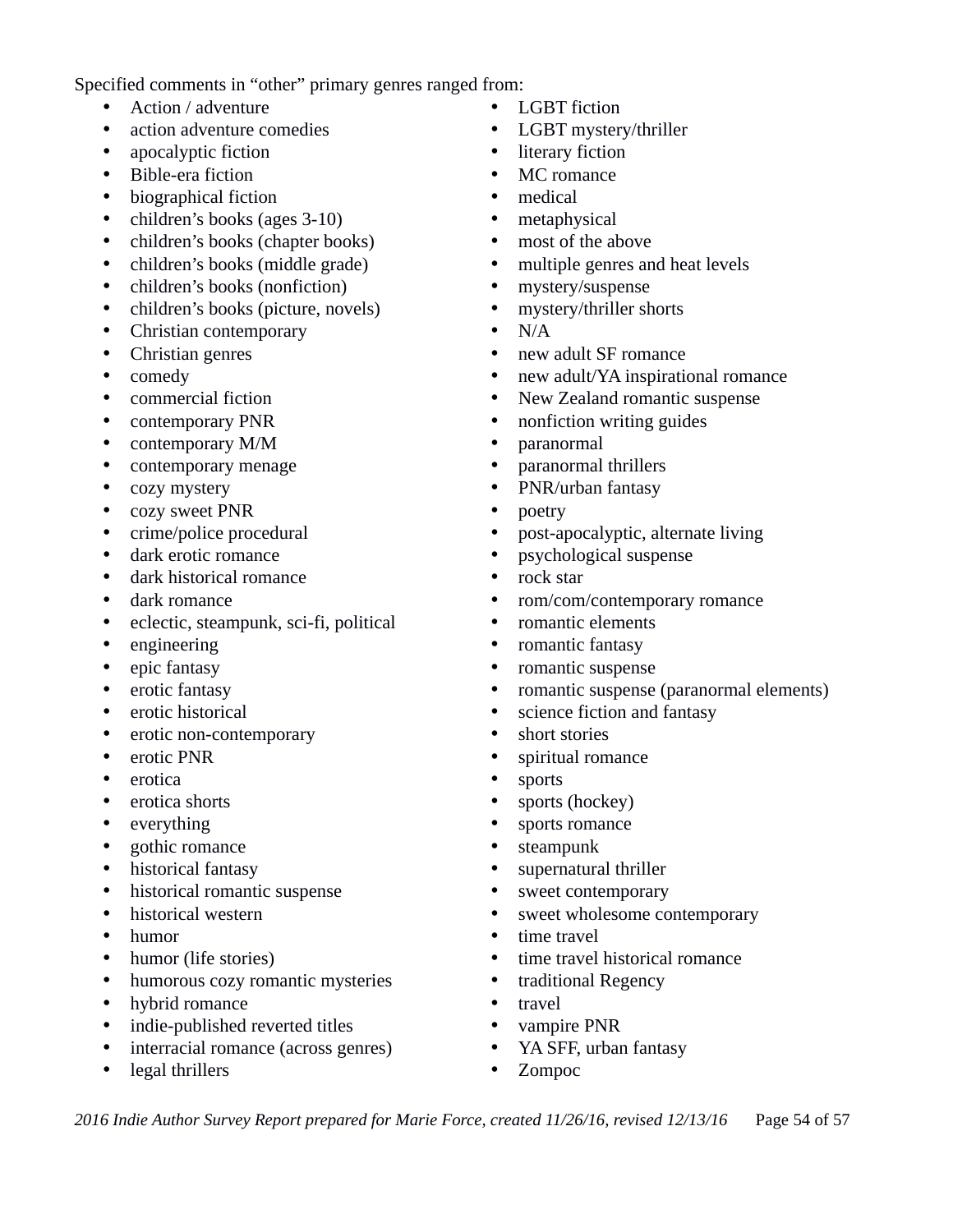Specified comments in "other" secondary genres ranged from:

- action/adventure
- autobiography
- biography/memoir
- business nonfiction/humor
- chick lit
- children's books
- children's books (9-12)
- children's books (adventure)
- children's books (middle grade)
- children's books (picture, chapter)
- children's nonfiction
- coloring books for special needs kids
- comedy
- coming of age romance
- contemporary country veterinary fiction
- contemporary YA
- cookbooks
- cozy mystery
- creative nonfiction
- crime fiction
- dark romance
- dystopian
- epic and urban fantasy
- erotica
- fantasy
- **fiction**
- futuristic
- genre fiction
- ghost stories
- gothic romance
- historical paranormal lite
- historical western
- historical western romance
- holiday novellas
- how-to books
- how-to books (writers)
- inspirational/Christian fantasy
- interracial/multicultural
- LGBT mystery
- LGBT paranormal
- LGBTQ
- M/M romance
- memoir
- military romance
- mothers in fairytale retellings
- multiple genres
- new adult
- new adult and college
- paranormal
- paranormal fantasy
- paranormal mystery
- poetry
- post-apocalyptic
- psychological suspense
- romantic mystery/thrillers
- romantic thrillers
- satire/humor
- science fiction and fantasy
- science fiction romance
- sports
- sports romance
- supernatural elements
- supernatural suspense (ghosts)
- supernatural thriller
- sweet, clean, wholesome romance
- sweet contemporary
- sweet contemporary romance
- traditional<br>• weird west
- weird western
- women's fiction
- writing/publishing nonfiction
- YA
- YA fantasy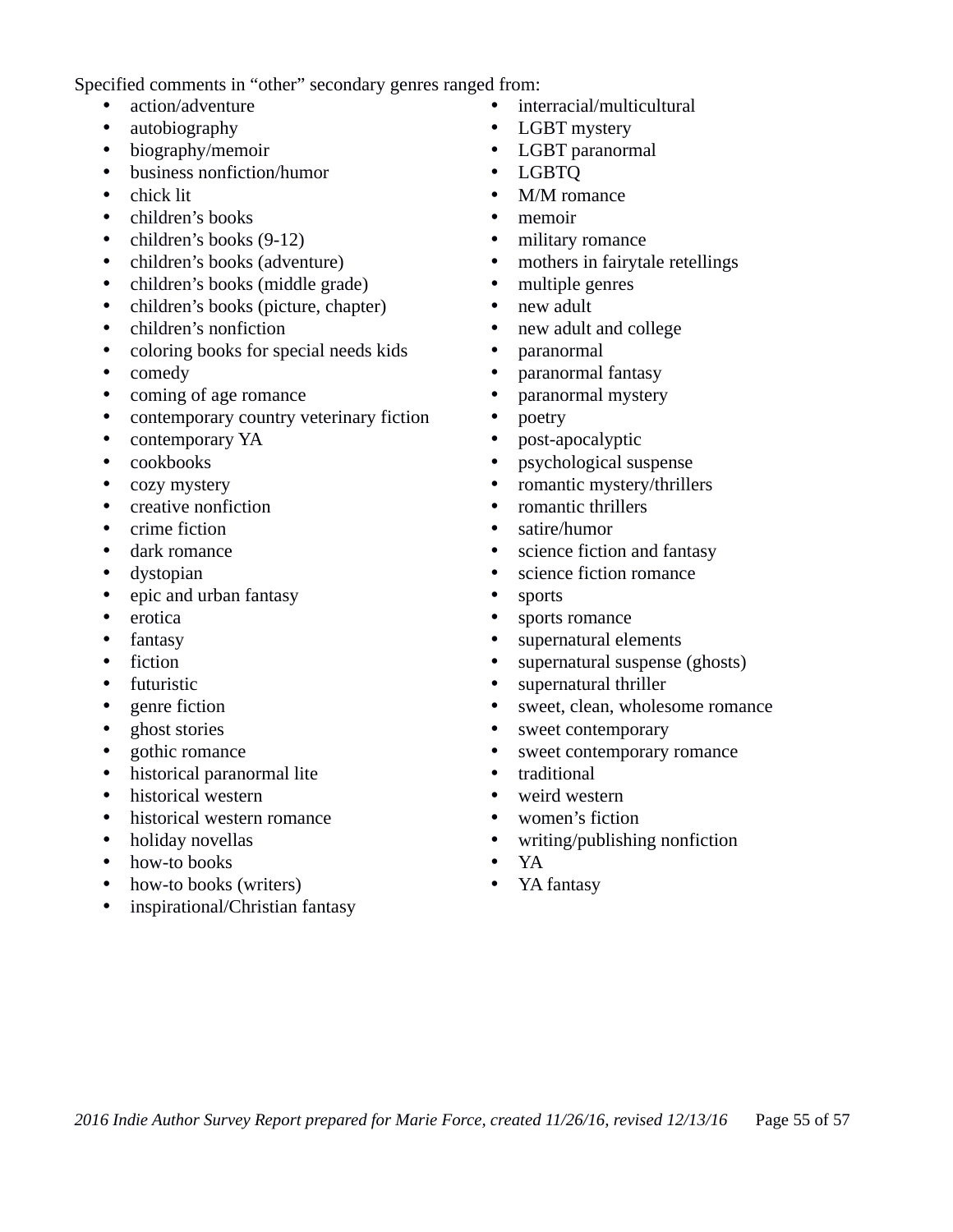#### DEMOGRAPHICS – NUMBER OF YEARS IN INDIE PUBLISHING

1612 out of 1973 authors answered the question: "Number of years pursuing a career as an indie author"



The data suggests that the number of authors in each category of authors have increased at fairly the same rate year upon year.